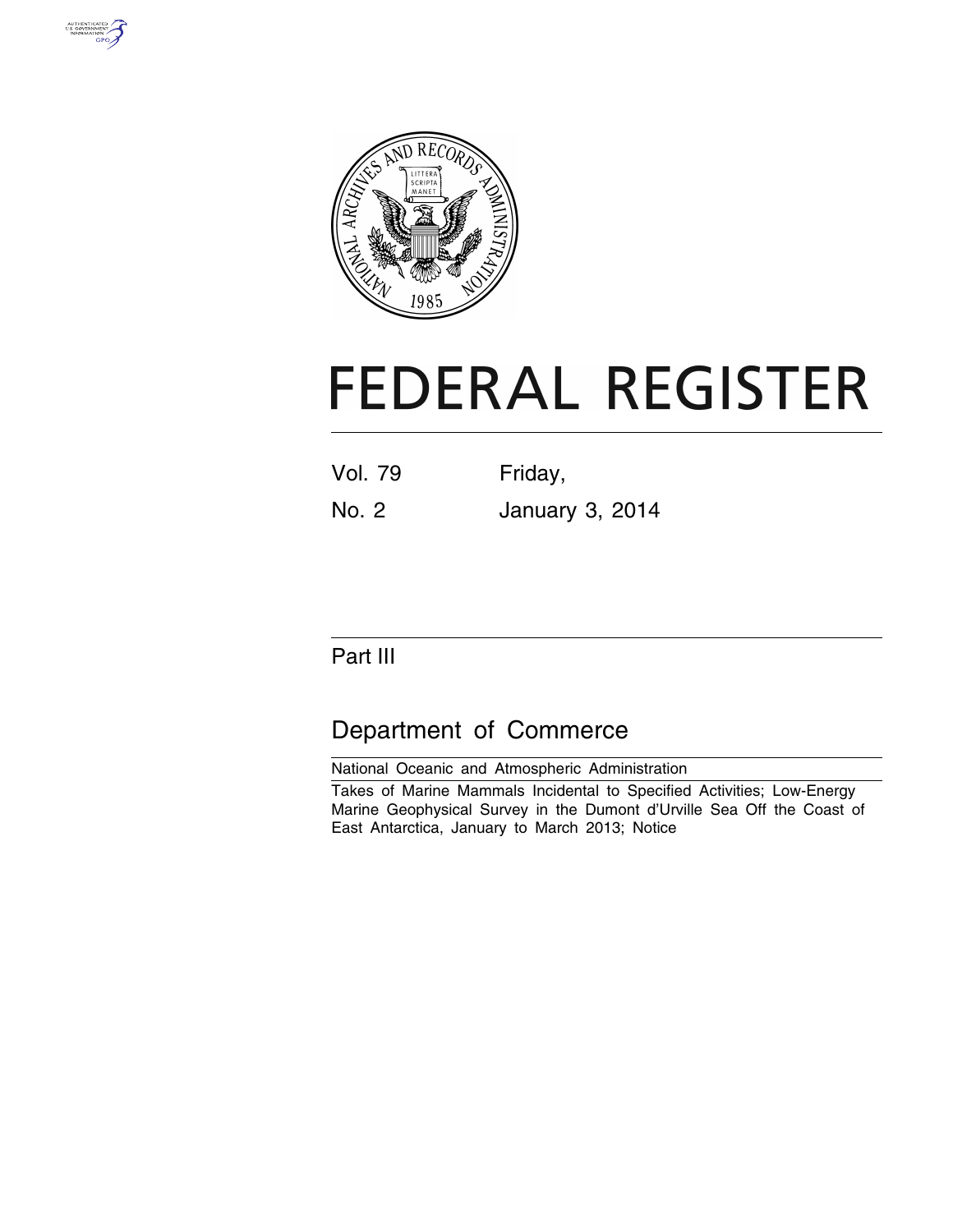# **DEPARTMENT OF COMMERCE**

# **National Oceanic and Atmospheric Administration**

#### **RIN 0648–XC779**

# **Takes of Marine Mammals Incidental to Specified Activities; Low-Energy Marine Geophysical Survey in the Dumont d'Urville Sea Off the Coast of East Antarctica, January to March 2013**

**AGENCY:** National Marine Fisheries Service (NMFS), National Oceanic and Atmospheric Administration (NOAA), Commerce.

**ACTION:** Notice; proposed Incidental Harassment Authorization; request for comments.

**SUMMARY:** NMFS has received an application from the National Science Foundation (NSF) Division of Polar Programs, and Antarctic Support Contract (ASC) on behalf of five research institutions: Colgate University, Columbia University, Texas A&M Research Foundation, University of South Florida, and University of Texas at Austin, for an Incidental Harassment Authorization (IHA) to take marine mammals, by harassment, incidental to conducting a low-energy marine geophysical (seismic) survey in the Dumont d'Urville Sea off the coast of East Antarctica, January to March 2014. Pursuant to the Marine Mammal Protection Act (MMPA), NMFS is requesting comments on its proposal to issue an IHA to NSF to incidentally harass, by Level B harassment only, 14 species of marine mammals during the specified activity.

**DATES:** Comments and information must be received no later than February 3, 2014.

**ADDRESSES:** Comments on the application should be addressed to P. Michael Payne, Chief, Permits and Conservation Division, Office of Protected Resources, National Marine Fisheries Service, 1315 East-West Highway, Silver Spring, MD 20910. The mailbox address for providing email comments is *[ITP.Goldstein@noaa.gov.](mailto:ITP.Goldstein@noaa.gov)*  NMFS is not responsible for email comments sent to addresses other than the one provided here. Comments sent via email, including all attachments, must not exceed a 10-megabyte file size.

All comments received are a part of the public record and will generally be posted to *[http://www.nmfs.noaa.gov/pr/](http://www.nmfs.noaa.gov/pr/permits/incidental.htm#applications) [permits/incidental.htm#applications](http://www.nmfs.noaa.gov/pr/permits/incidental.htm#applications)*  without change. All Personal Identifying Information (for example, name, address, etc.) voluntarily submitted by the commenter may be publicly

accessible. Do not submit confidential business information or otherwise sensitive or protected information.

A copy of the application containing a list of the references used in this document may be obtained by writing to the above address, telephoning the contact listed here (see **FOR FURTHER INFORMATION CONTACT**) or visiting the internet at: *[http://www.nmfs.noaa.gov/](http://www.nmfs.noaa.gov/pr/permits/incidental.htm#applications) [pr/permits/incidental.htm#applications.](http://www.nmfs.noaa.gov/pr/permits/incidental.htm#applications)* 

NSF and ASC have provided a ''Draft Initial Environmental Evaluation/ Environmental Assessment to Conduct a Marine-Based Studies of the Totten Glacier System and Marine Record of Cryosphere—Ocean Dynamics'' (IEE/ EA), prepared by AECOM, on behalf of NSF and ASC, which is also available at the same Internet address. Documents cited in this notice may be viewed, by appointment, during regular business hours, at the aforementioned address.

# **FOR FURTHER INFORMATION CONTACT:**

Howard Goldstein or Jolie Harrison, Office of Protected Resources, NMFS, 301–427–8401.

#### **SUPPLEMENTARY INFORMATION:**

## **Background**

Section 101(a)(5)(D) of the MMPA, as amended (16 U.S.C. 1371 (a)(5)(D)), directs the Secretary of Commerce (Secretary) to authorize, upon request, the incidental, but not intentional, taking of small numbers of marine mammals of a species or population stock, by United States citizens who engage in a specified activity (other than commercial fishing) within a specified geographical region if certain findings are made and, if the taking is limited to harassment, a notice of a proposed authorization is provided to the public for review.

Authorization for the incidental taking of small numbers of marine mammals shall be granted if NMFS finds that the taking will have a negligible impact on the species or stock(s), and will not have an unmitigable adverse impact on the availability of the species or stock(s) for subsistence uses (where relevant). The authorization must set forth the permissible methods of taking, other means of effecting the least practicable adverse impact on the species or stock and its habitat, and requirements pertaining to the mitigation, monitoring and reporting of such takings. NMFS has defined ''negligible impact'' in 50 CFR 216.103 as  $\cdots$  . . an impact resulting from the specified activity that cannot be reasonably expected to, and is not reasonably likely to, adversely affect the species or stock through effects on annual rates of recruitment or survival.''

Section 101(a)(5)(D) of the MMPA established an expedited process by which citizens of the United States can apply for an authorization to incidentally take small numbers of marine mammals by harassment. Section 101(a)(5)(D) of the MMPA establishes a 45-day time limit for NMFS's review of an application followed by a 30-day public notice and comment period on any proposed authorizations for the incidental harassment of small numbers of marine mammals. Within 45 days of the close of the public comment period, NMFS must either issue or deny the authorization.

Except with respect to certain activities not pertinent here, the MMPA defines ''harassment'' as: Any act of pursuit, torment, or annoyance which (i) has the potential to injure a marine mammal or marine mammal stock in the wild [Level A harassment]; or (ii) has the potential to disturb a marine mammal or marine mammal stock in the wild by causing disruption of behavioral patterns, including, but not limited to, migration, breathing, nursing, breeding, feeding, or sheltering [Level B harassment].

# **Summary of Request**

On July 3, 2013, NMFS received an application from the NSF and ASC requesting that NMFS issue an IHA for the take, by Level B harassment only, of small numbers of marine mammals incidental to conducting a low-energy marine seismic survey in International Waters (i.e., high seas) and in the Southern Ocean off the coast of East Antarctica during January to March 2014. We received an addendum to the application from the NSF and ASC on December 18, 2013 which reflected updates to incidental take requests for marine mammals related to icebreaking activities.

The research would be conducted by five research institutions: Colgate University, Columbia University, Texas A&M Research Foundation, University of South Florida, and University of Texas at Austin. The NSF and ASC plans to use one source vessel, the R/ VIB *Nathaniel B. Palmer* (*Palmer*), and a seismic airgun array to collect seismic data in the Southern Ocean. The vessel would be operated by ASC, which operates the United States Antarctic Program under contract to the NSF. In support of the United States Antarctic Program, the NSF and ASC plans to use conventional low-energy, seismic methodology to perform marine-based studies in the Dumont d'Urville Sea to include evaluation of geophysical and physical oceanographic features in two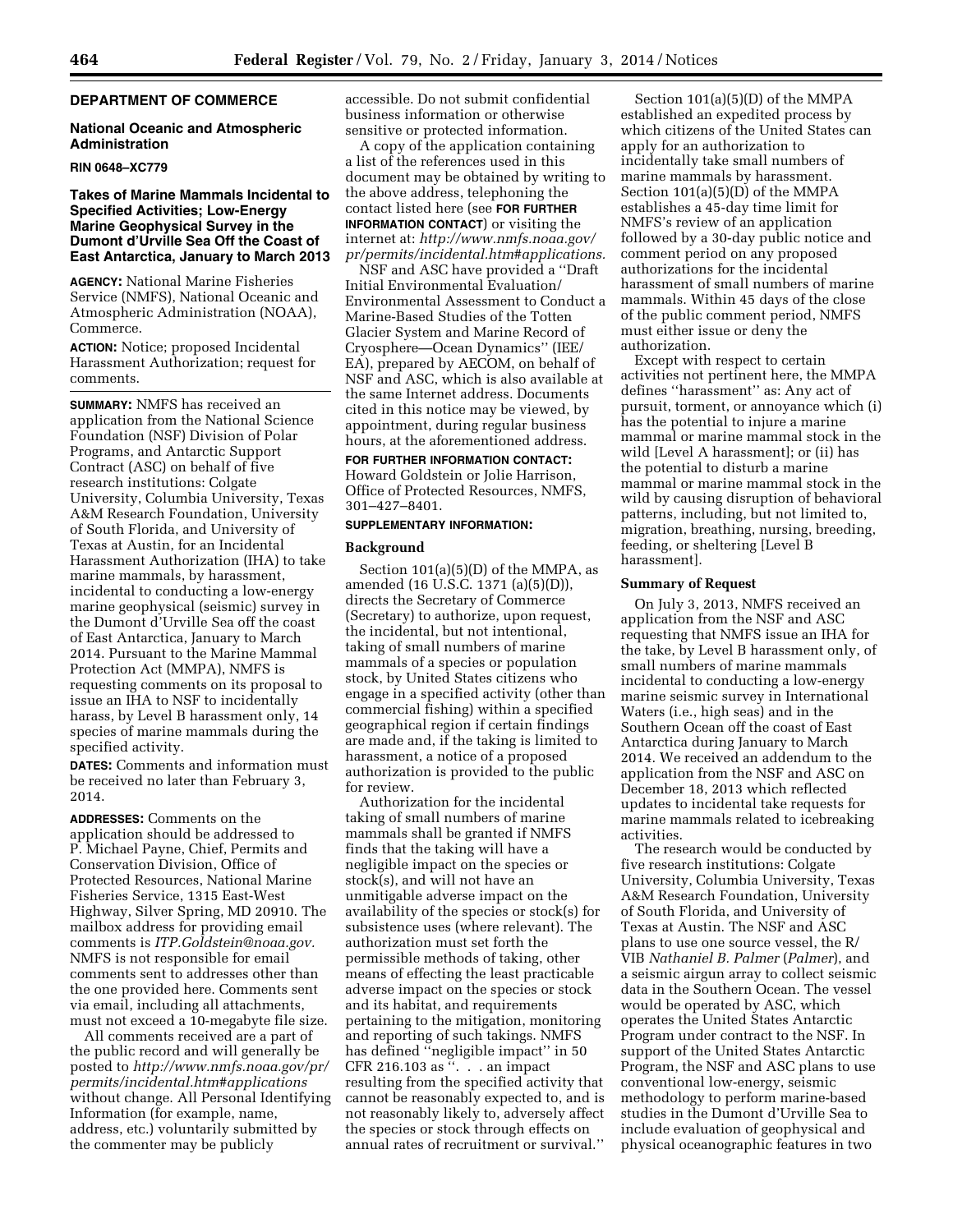areas along the coast of East Antarctica (see Figures 1, 2, and 3 of the IHA application). The primary area proposed for the study is the Totten Glacier system (preferred study area) including the Moscow University Ice Shelf along the Sabrina Coast, and a secondary area, the Mertz Glacier and Cook Ice Shelf, along the Oates Coast. In addition to the proposed operations of the seismic airgun array and hydrophone streamer, NSF and ASC intend to operate a singlebeam echosounder, multi-beam echosounder, acoustic Doppler current profiler (ADCP), and sub-bottom profiler continuously throughout the survey.

Acoustic stimuli (i.e., increased underwater sound) generated during the operation of the seismic airgun array and from icebreaking activities may have the potential to cause a behavioral disturbance for marine mammals in the survey area. This is the principal means of marine mammal taking associated with these activities, and NSF and ASC has requested an authorization to take 14 species of marine mammals by Level B harassment. Take is not expected to result from the use of the single-beam echosounder, multi-beam echosounder, ADCP, acoustic locator, and sub-bottom profiler, as the brief exposure of marine mammals to one pulse, or small numbers of signals, in this particular case is not likely to result in the harassment of marine mammals. Also, NMFS does not expect take to result from collision with the source vessel because it is a single vessel moving at a relatively slow, constant cruise speed of 5 knots [kts]; 9.3 kilometers per hour [km/hr]; 5.8 miles per hour [mph]) during seismic acquisition within the survey, for a relatively short period of time (approximately 45 operational days). It is likely that any marine mammal would be able to avoid the vessel.

# **Description of the Proposed Specified Activity**

NSF and ASC propose to conduct a low-energy seismic survey in the Dumont d'Urville Sea in the Southern Ocean off the coast of East Antarctica from January to March 2014. In addition to the low-energy seismic survey, scientific activities would include conducting a bathymetric profile survey of the seafloor using transducer based instruments such as a multi-beam echosounder and sub-bottom profiler; conducting magnetometry and imaging surveys using an underwater camera assembly; collecting sediment cores and dredge sampling; and collecting water samples and conductivity (salinity), temperature, depth (CTD) and current data through the deployment and

recovery of short-term (in place for approximately one month) and longterm (in place for approximately one year) instrumentation moorings, CTD equipment casts, and the use of transducer-based ADCP instruments. Sea ice conditions will dictate areas where the ship and airguns can operate. Due to dynamic ice conditions, which cannot be predicted on a local scale, it is not possible to develop tracklines a priori. The seismic survey would be conducted in one or both of the two study areas depending on the sea ice conditions; however, the preferred study area is the Totten Glacier region (see Figure 2 of the IHA application). Water depths in the survey area range from 100 to 1,000 meters (m) (328.1 to 3,280.1 feet [ft]), and possibly exceeding 1,000 m in some areas. The seismic surveys are scheduled to occur for a total of less than or equal to 300 hours at one or both of the two study areas for approximately 45 operational days in January to March 2014. The operation hours and survey length would include equipment testing, ramp-up, line changes, and repeat coverage. The long transit time between port and the study site constrains how long the ship can be in the study area and effectively limits the maximum amount of time the airguns can operate. Some minor deviation from these dates would be possible, depending on logistics and weather.

The proposed survey of Totten Glacier and Moscow University Ice Shelf along the Sabrina Coast continental shelf is designed to address several critical questions. The Totten Glacier system, which drains one-eighth of the East Antarctic Ice Sheet and contains more ice volume than the entire West Antarctic Ice Sheet, remains the single largest and least understood glacial system which possesses a potentially unsteady dynamic. If it were to melt, sea-level would rise by more than 5 m (16.4 ft) worldwide. The proposed marine studies would help to understand both the dynamics and the controls of the Totten Glacier system, and to resolve ambiguity in large ice mass dynamic behavior. This research would be accomplished via the collection of glaciological, geological, and physical oceanographic data. In order to place the modern system, as well as more recent changes to the system, into a longer-term perspective, researchers would collect and interpret marine geologic, geochemical, and geophysical records of the longer term behavior and response of this system.

The proposed research would complement fieldwork studying other Antarctic ice shelves oceanographic

studies near the Antarctic Peninsula, and ongoing development of ice sheet and other ocean models. It would facilitate learning at sea and ashore by students, help to fill important spatial and temporal gaps in a sparsely sampled region of coastal Antarctica, and communicate its findings via publications and outreach. Obtaining records of currents and oceanographic properties in this region are consistent with the objectives of the Southern Ocean Observing System for climate change. The work would enhance general understanding of air-sea-ice interactions, ocean circulation, ice shelf sensitivity to climate change, and the present and future roles of East Antarctic Ice Sheet on sea level.

The Principal Investigators are Dr. Amy Leventer of Colgate University, Dr. Donald Blankenship and Dr. Sean Gulick of the University of Texas at Austin, Dr. Eugene Domack of the University of South Florida, Mr. Bruce Huber of Columbia University, and Dr. Alejandro Orsi of Texas A&M Research Foundation.

The procedures to be used for the surveys would be similar to those used during previous low-energy seismic surveys by NSF and would use conventional seismic methodology. The proposed survey will involve one source vessel, the R/V *Nathaniel B. Palmer*  (*Palmer*). NSF and ASC will deploy two (each with a discharge volume of 45 cubic inch [in3] with a total volume of 90 in3 or each with a discharge volume of 105 in3 with a total volume of 210 in3) Sercel Generator Injector (GI) airgun array as an energy source at a tow depth of up to 3 m (9.8 ft) below the surface (more information on the airguns can be found in Appendix B of the IHA application). The receiving system will consist of one 100 m (328.1 ft) long, 24 channel, solid-state hydrophone streamer towed behind the vessel. As the GI airguns are towed along the survey lines, the hydrophone streamer will receive the returning acoustic signals and transfer the data to the onboard processing system. All planned seismic data acquisition activities will be conducted by technicians provided by NSF and ASC with onboard assistance by the scientists who have proposed the study. The vessel will be self-contained, and the crew will live aboard the vessel for the entire cruise.

The planned seismic survey (e.g., equipment testing, start-up, line changes, repeat coverage of any areas, and equipment recovery) will consist of approximately 2,800 kilometer (km) (1,511.9 nautical miles [nmi]) of transect lines (including turns) in the survey area in the Dumont d'Urville Sea of the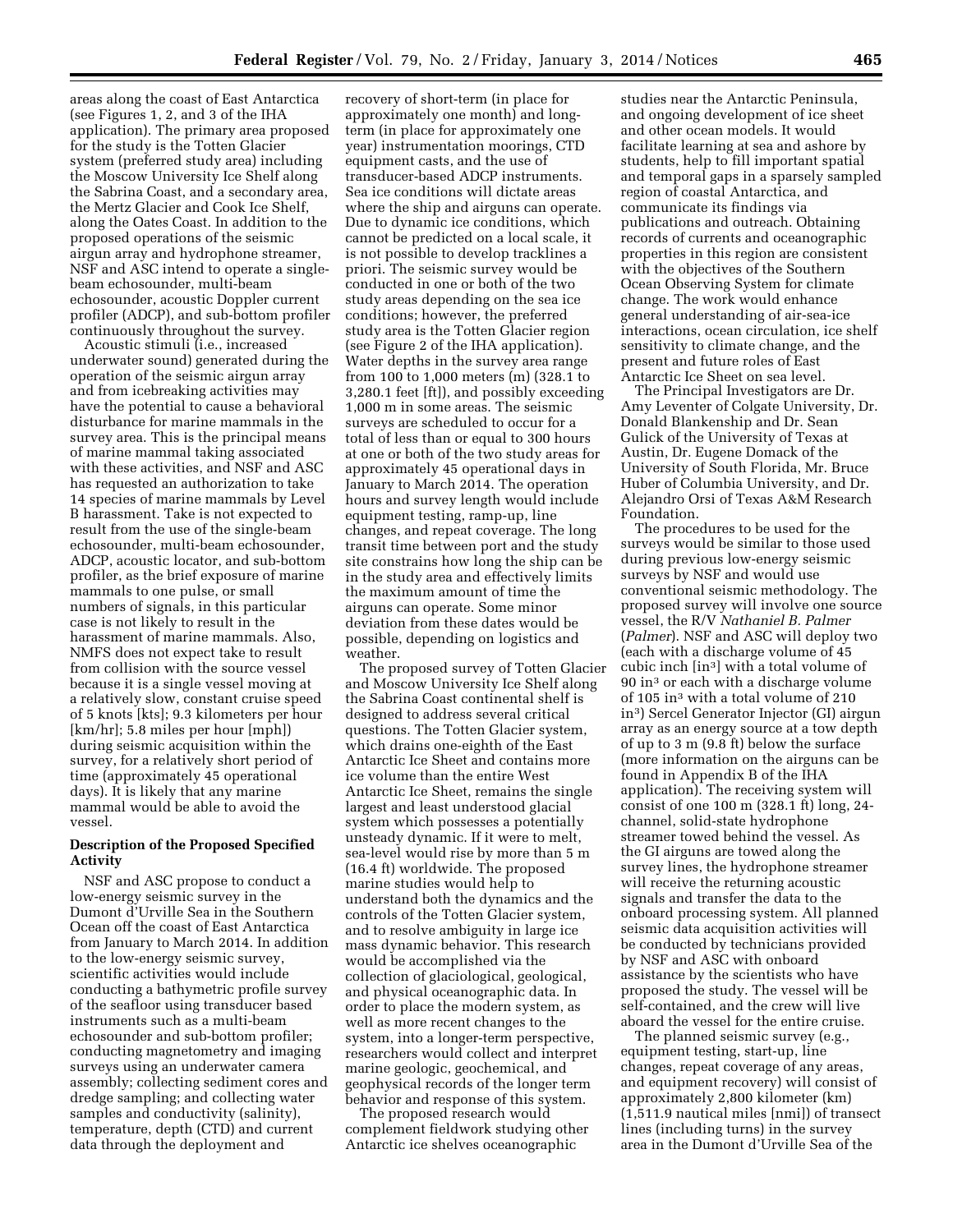Southern Ocean (see Figures 1, 2, and 3 of the IHA application). In addition to the operation of the airgun array, a single-beam and multi-beam echosounder, ADCP, and a sub-bottom profiler will also likely be operated from

the *Palmer* continuously throughout the cruise between the first and last survey sites. There will be additional seismic operations associated with equipment testing, ramp-up, and possible line changes or repeat coverage of any areas

where initial data quality is substandard. In NSF and ASC's estimated take calculations, 25% has been added for those additional operations.

# TABLE 1—PROPOSED LOW-ENERGY SEISMIC SURVEY ACTIVITIES IN THE DUMONT D'URVILLE SEA OFF THE COAST OF EAST ANTARCTICA

| Survey length<br>(km) | Cumulative<br>duration<br>$(hr)$ <sup>1</sup> | Airgun array total volume                                                                                                                          | Time between airgun shots<br>(distance) | Streamer length<br>(m)    |
|-----------------------|-----------------------------------------------|----------------------------------------------------------------------------------------------------------------------------------------------------|-----------------------------------------|---------------------------|
| 2,800 (1,511.9 nmi)   | ≤300                                          | $\frac{1}{2} \times 45$ in <sup>3</sup> (2 $\times$ 737 cm <sup>3</sup> ) or<br>$2 \times 105$ in <sup>3</sup> (2 $\times$ 1,720 cm <sup>3</sup> ) | 5 seconds (12.5 m or 41 ft)             | $100(328.1 \text{ ft})$ . |

1Airgun operations are planned for no more than 16 continuous hours at a time.

## *Vessel Specifications*

The *Palmer,* a research vessel owned by Edison Chouest Offshore, Inc. and operated by NSF and ACS (under a long-term charter with Edison Chouest Offshore, Inc.), will tow the two GI airgun array, as well as the hydrophone streamer. When the *Palmer* is towing the airgun array and the relatively short hydrophone streamer, the turning rate of the vessel while the gear is deployed is much higher than the limit of 5 degrees per a minute for a seismic vessel towing a streamer of more typical length (much greater than 1 km [0.5 nmi]), which is approximately 20 degrees. Thus, the maneuverability of the vessel is not limited much during operations with the streamer.

The U.S.-flagged vessel has a length of 94 m (308.5 ft); a beam of 18.3 m (60 ft); a maximum draft of 6.8 m (22.5 ft); and a gross tonnage of 6,174. The ship is powered by four Caterpillar 3608 diesel engines (3,300 brake horsepower [hp] at 900 rotations per minute [rpm]) and a 1,400 hp flush-mounted, water jet azimuthing bowthruster. Electrical power is provided by four Catepillar 3512, 1,050 kiloWatt (kW) diesel generators. The *Palmer'*s operation speed during seismic acquisition is typically approximately 9.3 km/hr (5 kts) (varying between 7.4 to 11.1 km/hr [4 to 6 kts]). When not towing seismic survey gear, the *Palmer* typically cruises at 18.7 km/hr (10.1 kts) and has a maximum speed of 26.9 km/hr (14.5 kts). The *Palmer* has an operating range of approximately 27,780 km (15,000 nmi) (the distance the vessel can travel without refueling), which is approximately 70 to 75 days. The vessel can accommodate 37 scientists and 22 crew members.

The vessel also has two locations as likely observation stations from which Protected Species Observers (PSO) will watch for marine mammals before and during the proposed airgun operations

on the *Palmer.* Observing stations will be at the bridge level with PSO's eye level approximately 16.5 m (54.1 ft) above sea level with an approximately 270° view around the vessel, and an aloft observation tower that is approximately 24.4 m (80.1 ft) above sea level that is protected from the weather and has an approximately 360° view around the vessel. More details of the *Palmer* can be found in the IHA application and online at: *[http://](http://www.nsf.gov/geo/plr/support/nathpalm.jsp) [www.nsf.gov/geo/plr/support/](http://www.nsf.gov/geo/plr/support/nathpalm.jsp) [nathpalm.jsp](http://www.nsf.gov/geo/plr/support/nathpalm.jsp)* and *[http://www.usap.gov/](http://www.usap.gov/vesselScienceAndOperations/contentHandler.cfm?id=1561)  [vesselScienceAndOperations/](http://www.usap.gov/vesselScienceAndOperations/contentHandler.cfm?id=1561) [contentHandler.cfm?id=1561](http://www.usap.gov/vesselScienceAndOperations/contentHandler.cfm?id=1561)*.

# *Acoustic Source Specifications*

#### *Seismic Airguns*

The *Palmer* will deploy an airgun array, consisting of two 45 in3 or two 105 in3 GI airguns as the primary energy source and a 100 m streamer containing hydrophones. The airgun array will have a supply firing pressure of 2,000 pounds per square inch (psi) and 2,200 psi when at high pressure stand-by (i.e., shut-down). The regulator is adjusted to ensure that the maximum pressure to the GI airguns is 2,000 psi, but there are times when the GI airguns may be operated at pressures as low as 1,750 to 1,800 psi Seismic pulses for the GI airguns will be emitted at intervals of approximately 5 seconds. At speeds of approximately 9.3 km/hr, the shot intervals correspond to spacing of approximately will be 12.5 m (41 ft) during the study. There would be approximately 720 shots per hour. During firing, a brief (approximately 0.03 second) pulse sound is emitted; the airguns will be silent during the intervening periods. The dominant frequency components range from two to 188 Hertz (Hz).

The GI airguns would be used in harmonic mode, that is, the volume of the injector chamber (I) of each GI airgun is equal to that of its generator

chamber (G):  $45 \text{ in}^3$  and  $105 \text{ in}^3$  for each airgun array. Each airgun would be initially configured to a displacement volume of 45 in<sup>3</sup> for the generator and injector. The generator chamber of each GI airgun in the primary source, the one responsible for introducing the sound pulse into the ocean, is  $45 \text{ in}^3$ . The injector chamber injects air into the previously-generated bubble to maintain its shape, and does not introduce more sound into the water. The airguns would fire the compressed air volume in unison in a harmonic mode. In harmonic mode, the injector volume is designed to destructively interfere with the reverberations of the generator (source component). Firing the airguns in harmonic mode maximizes resolution in the data and minimizes any excess noise in the water column or data caused by the reverberations (or bubble pulses). The two GI airguns will be spaced approximately 3 or 6 m (9.8 or 19.7 ft) apart, side-by-side, between 15 and 40 m (49.2 and 131.2 ft) behind the *Palmer,* at a depth of up to 3 m during the surveys. If needed to improve penetration of the strata, the two airguns may be reconfigured to a displacement volume of 105 in3 each and would still be considered a low-energy acoustic source as defined in the NSF/USGS PEIS. Therefore, there are three possible two airgun array configurations: Two 45/45 in3 airguns separated by 3 m, two 45/45 in3 airguns separated by 6 m, and two 105/105 in<sup>3</sup> airguns separated by 3 m. The two 45/45 in<sup>3</sup> airguns separated by 3 m layout is preferred, the two 45/ 45 in3 separated by 6 m layout would be used in the event the middle of the three 45/45 in<sup>3</sup> airgun fails, and the two 105/105 in3 airguns separated by 3 m would be used only if additional penetration is needed. To summarize, two strings of GI airguns would be available: (1) Three 45/45 in3 airguns on a single string where one of these is used as a ''hot spare'' in the event of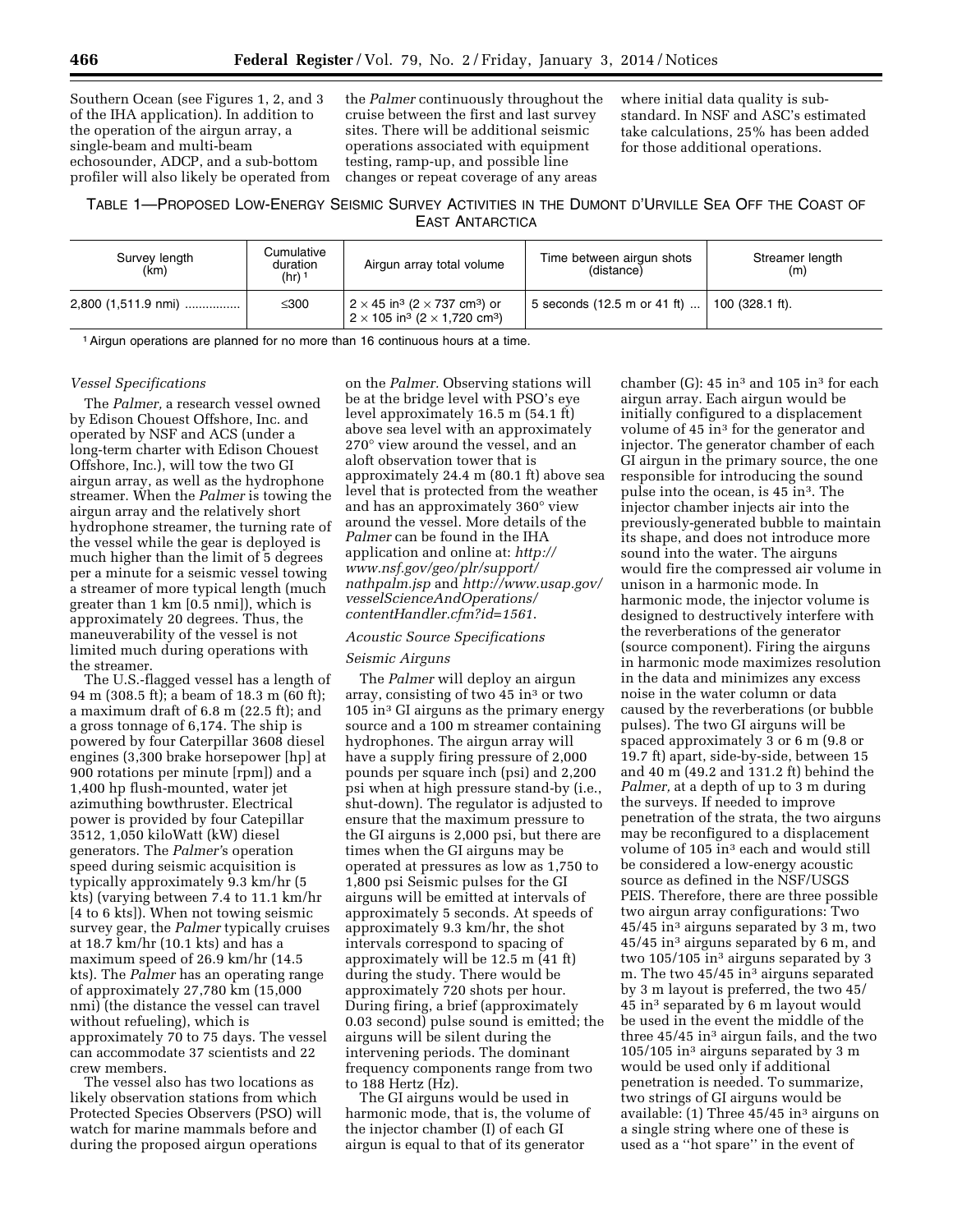failure of one of the other two airguns, these three GI airguns are separated by 3 m; and (2) two 105/105 in3 airguns on a second string without a ''hot spare.'' The total effective volume will be 90 or 210 in3. The two strings would be spaced 14 m (45.9 ft) apart, on either side of the midline of the vessel, however, only one string at a time would be used.

The Nucleus modeling software used at Lamont-Doherty Earth Observatory of Columbia University (L–DEO) does not include GI airguns as part of its airgun library, however signatures and mitigation models have been obtained for two  $45 \text{ in}^3$  G airguns at 2 m tow depth and two  $105 \text{ in}^3$  G airguns at 3 m tow depth that are close approximations. For the two 45 in3 airgun array, the source output (downward) is 230.6 dB re: 1  $\mu$ Pam for 0-to-peak and 235.9 dB re:  $1 \mu$ Pam for peak-to-peak. For the two 105 in<sup>3</sup> airgun array, the source output (downward) is 234.4 dB re: 1  $\mu$ Pam 0-to-peak and 239.8  $dB$  re: 1  $\mu$ Pam for peak-to-peak. These numbers were determined using the aforementioned G-airgun approximation to the GI airgun and using signatures filtered with DFS V out-256 Hz 72 dB/ octave. The dominant frequency range would be 20 to 160 Hz for a pair of GI airguns towed at 3 m depth and 35 to 230 Hz for a pair of GI airguns towed at 2 m depth.

During the low-energy seismic survey, the vessel would attempt to maintain a constant cruise speed of approximately 5 knots. The airguns would operate continuously for no more than 16 hours at a time and duration of continuous operation is dependent on ice concentration. The cumulative duration of the airgun operations will not exceed 200 hrs. The relatively short, 24-channel hydrophone streamer would provide operational flexibility to allow the seismic survey to proceed along the designated cruise track with minimal interruption due to variable sea ice conditions. The design of the seismic equipment is to achieve high-resolution images of the glacial marine sequence stratigraphy with the ability to correlate to the ultra-high frequency sub-bottom profiling data and provide crosssectional views to pair with the seafloor bathymetry. The cruise path would be designated once in the study area and would take care to avoid heavy ice conditions such as icebergs or dense areas of pack ice that could potentially damage the airguns or streamer and minimize proximity to potential marine receptors.

Weather conditions that could affect the movement of sea ice and hinder the hydrophone streamer would be closely

monitored, as well as conditions that could limit visibility. If situations are encountered which pose a risk to the equipment, impede data collection, or require the vessel to stop forward progress, the seismic survey equipment would be shut-down and retrieved until conditions improve. In general, the hydrophone streamer and sources could be retrieved in less than 30 minutes.

#### *Metrics Used in This Document*

This section includes a brief explanation of the sound measurements frequently used in the discussions of acoustic effects in this document. Sound pressure is the sound force per unit area, and is usually measured in micropascals  $(\mu Pa)$ , where 1 pascal (Pa) is the pressure resulting from a force of one newton exerted over an area of one square meter. Sound pressure level (SPL) is expressed as the ratio of a measured sound pressure and a reference level. The commonly used reference pressure level in underwater acoustics is  $1 \mu Pa$ , and the units for SPLs are dB re: 1 µPa. SPL (in decibels [dB]) = 20 log (pressure/reference pressure).

SPL is an instantaneous measurement and can be expressed as the peak, the peak-to-peak (p-p), or the root mean square (rms). Root mean square, which is the square root of the arithmetic average of the squared instantaneous pressure values, is typically used in discussions of the effects of sounds on vertebrates and all references to SPL in this document refer to the root mean square unless otherwise noted. SPL does not take the duration of a sound into account.

## *Characteristics of the Airgun Pulses*

Airguns function by venting highpressure air into the water which creates an air bubble. The pressure signature of an individual airgun consists of a sharp rise and then fall in pressure, followed by several positive and negative pressure excursions caused by the oscillation of the resulting air bubble. The oscillation of the air bubble transmits sounds downward through the seafloor and the amount of sound transmitted in the near horizontal directions is reduced. However, the airgun array also emits sounds that travel horizontally toward non-target areas.

The nominal downward-directed source levels of the airgun arrays used by NSF and ASC on the *Palmer* do not represent actual sound levels that can be measured at any location in the water. Rather, they represent the level that would be found 1 m (3.3 ft) from a hypothetical point source emitting the

same total amount of sound as is emitted by the combined GI airguns. The actual received level at any location in the water near the GI airguns will not exceed the source level of the strongest individual source. In this case, that will be about 224.6 dB re  $1 \mu$ Pam peak, or 229.8 dB re  $1 \mu$ Pam peak-to-peak for the two 45 in3 airgun array, and 228.2 dB re 1 μPam peak or 233.5 dB re 1 μPam peak-to-peak for the two 105 in<sup>3</sup> airgun array. However, the difference between rms and peak or peak-to-peak values for a given pulse depends on the frequency content and duration of the pulse, among other factors. Actual levels experienced by any organism more than 1 m from either GI airgun will be significantly lower.

Accordingly, Lamont-Doherty Earth Observatory of Columbia University (L– DEO) has predicted and modeled the received sound levels in relation to distance and direction from the two GI airgun array. A detailed description of L–DEO's modeling for this survey's marine seismic source arrays for protected species mitigation is provided in the NSF/USGS PEIS. These are the nominal source levels applicable to downward propagation. The NSF/USGS PEIS discusses the characteristics of the airgun pulses. NMFS refers the reviewers to those documents for additional information.

#### *Predicted Sound Levels for the Airguns*

To determine exclusion zones for the airgun array to be used in the intermediate and deep water of the Gulf of Mexico (GOM), received sound levels have been modeled by L–DEO for a number of airgun configurations, including two 45 in<sup>3</sup> and two 105 in<sup>3</sup> G airguns, in relation to distance and direction from the airguns (see Figure 2 and 3 in Attachment B of the IHA application). The model does not allow for bottom interactions, and is most directly applicable to deep water. Because the model results are for G airguns, which have more energy than GI airguns of the same size, those distances overestimate (by approximately 10%) the distances for the two 45 in<sup>3</sup> GI airguns and two 105 in3 GI airguns, respectively. Although the distances are overestimated, no adjustments for this have been made to the radii distances in Table 2 (below). Based on the modeling, estimates of the maximum distances from the GI airguns where sound levels of 190, 180, and 160  $dB$  re 1  $\mu$ Pa (rms) are predicted to be received in shallow, intermediate, and deep water are shown in Table 2 (see Table 1 of Attachment B of the IHA application).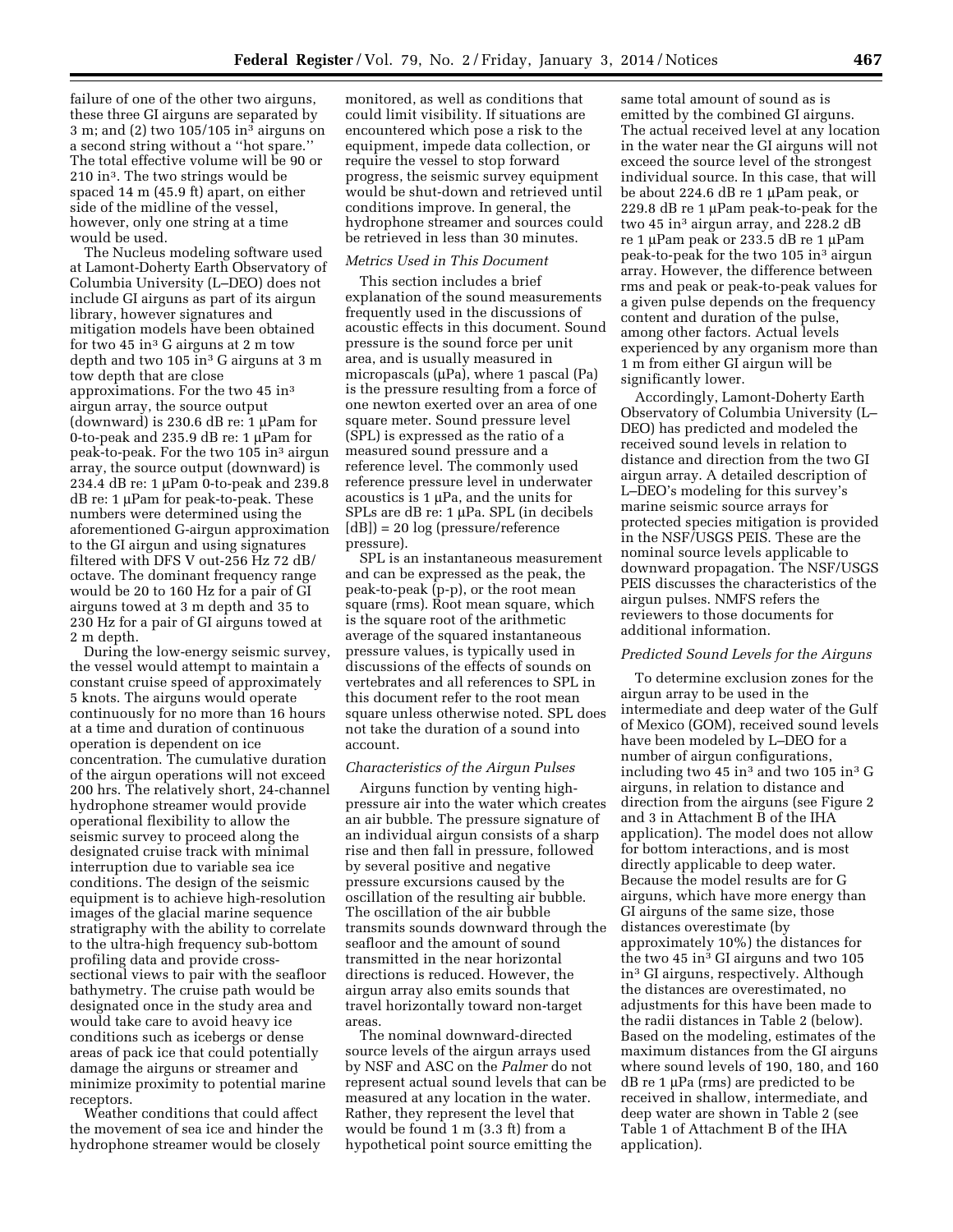Empirical data concerning the 190, 180, and 160 dB (rms) distances were acquired for various airgun arrays based on measurements during the acoustic verification studies conducted by L– DEO in the northern GOM in 2003 (Tolstoy *et al.,* 2004) and 2007 to 2008 (Tolstoy *et al.,* 2009; Diebold *et al.,*  2010). Results of the 18 and 36 airgun array are not relevant for the two GI airguns to be used in the proposed survey. The empirical data for the 6, 10, 12, and 20 airgun arrays indicate that, for deep water, the L–DEO model tends to overestimate the received sound levels at a given distance (Tolstoy *et al.,*  2004). Measurements were not made for the two GI airgun array in deep water; however, NSF and ASC proposes to use

the buffer and exclusion zones predicted by L–DEO's model for the proposed GI airgun operations in deep water, although they are likely conservative given the empirical results for the other arrays. Using the L–DEO model, Table 2 (below) shows the distances at which three rms sound levels are expected to be received from the two GI airguns. The 180 and 190 dB re 1 µPam (rms) distances are the safety criteria for potential Level A harassment as specified by NMFS (2000) and are applicable to cetaceans and pinnipeds, respectively. If marine mammals are detected within or about to enter the appropriate exclusion zone, the airguns will be shut-down immediately.

Table 2 summarizes the predicted distances at which sound levels (160, 180, and 190 dB [rms]) are expected to be received from the two airgun array  $(45 \text{ in}^3 \text{ or } 105 \text{ in}^3)$  operating in shallow (less than 100 m [328 ft]), intermediate (100 to 1,000 m [328 to 3,280 ft]), and deep water (greater than 1,000 m [3,280 ft]) depths.

Table 2— Predicted and modeled (two  $45$  in<sup>3</sup> and two 105 in<sup>3</sup> GI airgun array) distances to which sound levels ≥190, 180 and 160 dB re: 1  $\mu$ Pa (rms) could be received in shallow, intermediate, and deep water during the proposed low-energy seismic survey in the Dumont d'Urville Sea of the Southern Ocean, January to March 2014.

| Source and total volume               | Tow depth | Water depth                 | Predicted RMS radii distances<br>(m) for 2 GI airgun array |                                                                    |                                |  |
|---------------------------------------|-----------|-----------------------------|------------------------------------------------------------|--------------------------------------------------------------------|--------------------------------|--|
|                                       | (m)       | (m)                         | 160 dB                                                     | $180 \text{ dB}$                                                   | 190dB                          |  |
| Two GI Airguns (45 in <sup>3</sup> )  | 3         |                             |                                                            | $(3,858.3 \text{ ft})$ $(971.1 \text{ ft})$ $(482.3 \text{ ft})$ . | 147.                           |  |
| Two GI Airguns (45 in <sup>3</sup> )  | 3         | Intermediate (100 to 1,000) |                                                            | $(1,968.5 \text{ ft})$   $(328 \text{ ft})$                        | 15.<br>$(49.2 \text{ ft}).$    |  |
| Two GI Airguns (45 in <sup>3</sup> )  | 3         |                             |                                                            | $(1,312.3 \text{ ft})$   $(328 \text{ ft})$                        | 10.<br>$(32.8 \text{ ft})$ .   |  |
| Two GI Airguns (105 in <sup>3</sup> ) | 3         |                             |                                                            | $(6,463.3 \text{ ft})$   $(1,676.5 \text{ ft})$                    | 294.<br>$(964.6 \text{ ft})$ . |  |
| Two GI Airguns (105 in <sup>3</sup> ) | 3         | Intermediate (100 to 1,000) | $(3,297.2 \text{ ft})$                                     |                                                                    | 30.<br>$(98.4 \text{ ft})$ .   |  |
| Two GI Airguns (105 in <sup>3</sup> ) | 3         |                             | $(2,198.2 \text{ ft})$                                     |                                                                    | 20.<br>$(65.6 \text{ ft})$ .   |  |

NMFS expects that acoustic stimuli resulting from the proposed operation of the two GI airgun array has the potential to harass marine mammals. NMFS does not expect that the movement of the *Palmer,* during the conduct of the lowenergy seismic survey, has the potential to harass marine mammals because of the relatively slow operation speed of the vessel (approximately 5 kts; 9.3 km/ hr; 5.8 mph) during seismic acquisition.

# *Bathymetric Survey*

Along with the low-energy airgun operations, other additional geophysical measurements would be made using swath bathymetry, backscatter sonar imagery, high-resolution sub-bottom profiling (''CHIRP''), imaging, and magnetometer instruments. In addition, several other transducer-based instruments onboard the vessel would be operated continuously during the cruise for operational and navigational purposes. Operating characteristics for the instruments to be used are described below.

Single-Beam Echosounder (Knudsen 3260)—The hull-mounted CHIRP sonar would be operated continuously during all phases of the cruise. This instrument

is operated at 12 kHz for bottomtracking purposes or at 3.5 kHz in the sub-bottom profiling mode. The sonar emits energy in a  $30^{\circ}$  beam from the bottom of the ship.

Single-Beam Echosounder (Bathy 2000)—The hull-mounted sonar characteristics of the Bathy 2000 are similar to the Knudsen 3260. Only one hull-mounted echosounder can be operated a time, and this source would be operated instead of the Knudsen 3260 only if needed (i.e., only one would be in continuous operation during the cruise).

Multi-Beam Sonar (Simrad EM120)— The hull-mounted multi-beam sonar would be operated continuously during the cruise. This instrument operates at a frequency of 12 kHz, has an estimated maximum source energy level of 242 dB re 1µPa (rms), and emits a very narrow  $(*2*°)$  beam fore to aft and  $150°$  in crosstrack. The multi-beam system emits a series of nine consecutive 15 ms pulses.

Acoustic Doppler Current Profiler (ADCP Teledyne RDI VM–150)—The hull-mounted ADCP would be operated continuously throughout the cruise. The ADCP operates at a frequency of 150 kHz with an estimated acoustic output

level at the source of 223.6 dB re 1µPa (rms). Sound energy from the ADCP is emitted as a 30° conically-shaped beam.

Acoustic Doppler Current Profiler (ADCP Ocean Surveyor OS–38)—The characteristics of this backup hullmounted ADCP unit are similar to the Teledyne VM–150 and would be continuously operated.

Acoustic Locator (Pinger)—An acoustic locator (i.e., pinger) would be deployed when using the Smith-McIntyre grab sampler and multi-corer (Mega-corer) to enable these devices to be located in the event they become detached from their lines. A pinger typically operates at a frequency of 12 kHz, generates a 5 ms pulse per second, and has an acoustical output of 162 dB re 1µPa (rms). A maximum total of 30 samples would be obtained using these devices and require approximately one hour per sample; therefore, the pinger would operate for a total of 30 hours.

Passive Instruments—During the seismic survey in the Dumont d'Urville Sea, a precession magnetometer and Air-Sea gravity meter would be deployed. In addition, numerous (approximately 24) expendable bathythermograph (XBTs) probes would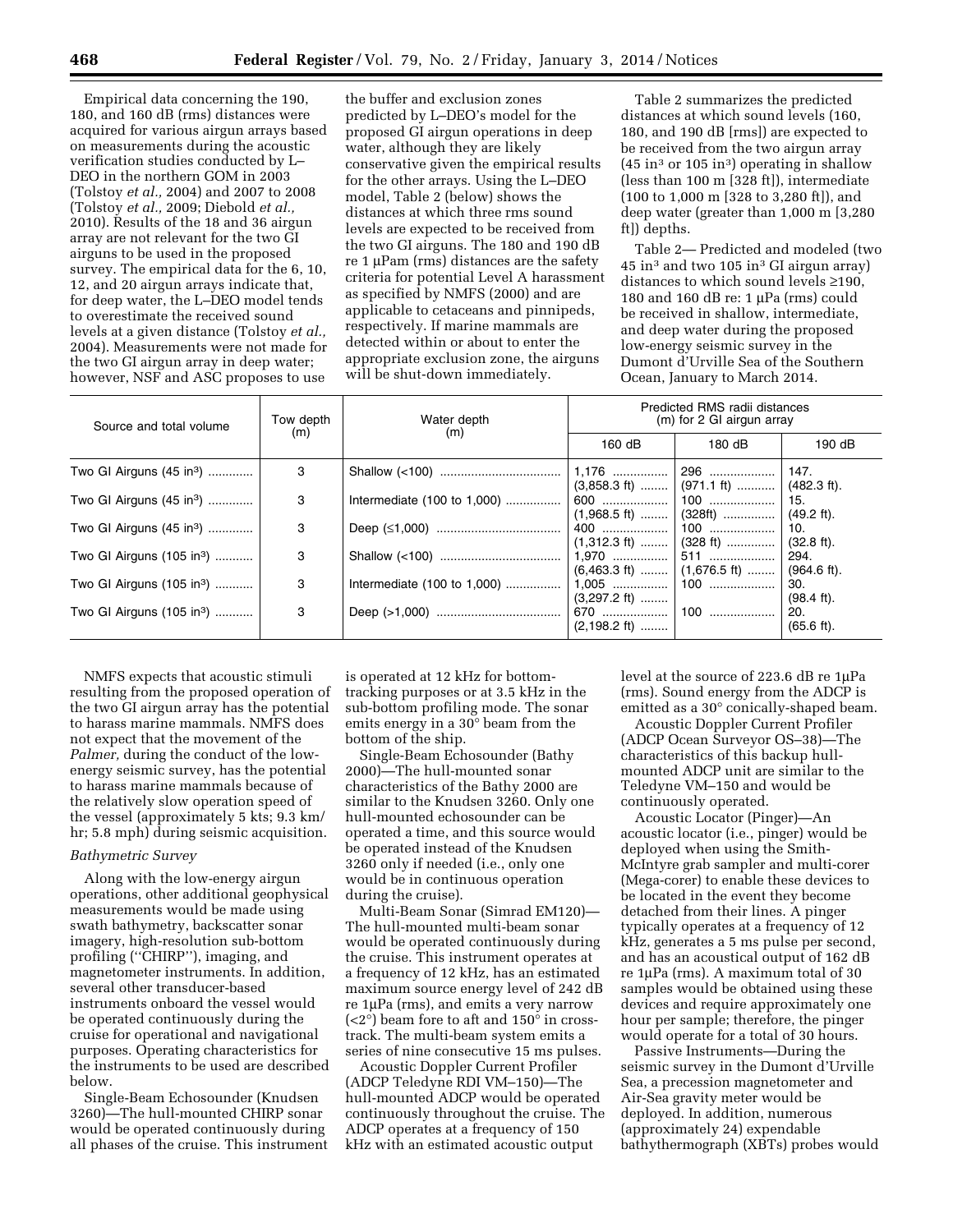also be released (and none would be recovered) over the course of the cruise to obtain temperature data necessary to calculate sound velocity profiles used by the multi-beam sonar.

## *Core and Dredge Sampling*

The primary sampling goals involve the acquisition of marine sediment cores of various lengths up to 25 m (82 ft). It is anticipated that up to 65 sediment cores and grab samples and 12 rock dredge samples would be collected as summarized in Table 3 (Table 3 of the IHA application). Each core or grab sample would require approximately one hour per sample. All cores and dredges would be deployed using a steel cable/winch system.

Approximately 75  $m<sup>2</sup>$  (807.3 ft<sup>2</sup>) of seafloor would be disturbed by each of four deployments of the dredge at three different sites (resulting in a total of 900 m2 [9,687.5 ft2] of affected seafloor for the project). The selection of the bottom sampling locations and sampling method would be based on observations of the seafloor, subsurface reflectivity, sediment type, and accessibility due to ice and weather conditions. Bottom sampling in the Mertz Glacier area would be limited to strategically selected locations including possible resampling at a previous core site.

TABLE 3—PROPOSED CORING AND DREDGING ACTIVITIES IN THE DU-MONT D'URVILLE SEA

| Sampling device                                                                                 | Number of<br>deployments            |
|-------------------------------------------------------------------------------------------------|-------------------------------------|
| Smith-MycIntyre grab sampler<br>Multi-corer (Mega-corer)<br>Kasten corer (regular or<br>jumbo). | 10 to 15.<br>10 to 15.<br>20 to 25. |
| Jumbo piston corer<br>Box cage dredge                                                           | 8 to 10.<br>10 to 12.               |

Limited sampling of rock material would be conducted using a dredge that would be towed along the seafloor for short distances (approximately 50 m [164 ft]) to collect samples of bedrock and ice rafted debris. The available dredges, which have openings of 0.5 to 1.5 m (1.6 to 4.9 ft), would be deployed on rocky substrates. The locations of the proposed dredge sites are limited to the inner shelf (southern) perimeter of three areas: The Mertz Trough and two regions along the Sabrina Coast. Final selection of dredge sites will include review to ensure that the seamounts or corals in the area are avoided (AOA, 2011).

The Commission for the Conservation of Antarctic Marine Living Resources (CCAMLR) has adopted conservation measures (i.e., 22–06, 22–07, and 22–09)

to protect vulnerable marine ecosystems (VME), which include seamounts, hydrothermal vents, cold water corals, and sponge fields. The conservation measure 22–07 includes mitigation and reporting requirements if VME are encountered. The science team would follow these requirements (see Attachment C of the IHA application) if VME's are encountered while sampling the sea bottom.

In addition, a camera and towed video system would be deployed at up to 25 sites. This device would lightly touch the seafloor to establish a baseline and rise to an optimum elevation to obtain the desired images.

# *Water Sampling and Current Measurements*

High-resolution conductivity, depth, and temperature (CTD) measurements would be collected to characterize the summer regional water mass stratification and circulation, and the meridional exchange of waters between the oceanic and shelf regimes. These physical measurements would involve approximately SeaBird CTD system casts including the use of a lowered ADCP (LADCP).

The LADCP would consist of two Teledyne RDI Workhorse Monitor ADCPs mounted on the CTD/rosette frame and one oriented upward and the other downward. The LADCP and frame would be raised and lowered by cable and winch. The LADCPs would operate at a frequency of 307.2 kHz, with an estimated output acoustic pressure along each 4 beams of 216.3 dB re 1µPa at 1 m. The beams are angled at 20 degrees from the centerline of the ADCP head, with a beam angle of 4 degrees for the individual beams. Typical pulse duration is 5.7 ms, with a typical repetition rate of 1.75 s. The upward and downward-looking ADCPs are operated in master-salve mode so that only one head pings at a time. The LADCP would be operated approximately one hour at every CTD/ rosette station (maximum of 100 stations) for a total of 100 hours of operation.

These instruments would be used to profile the full water column for temperature, salinity (conductivity), dissolved oxygen and currents at a series of transects in the study area. Discrete water samples would be collected for salinity and dissolved oxygen to monitor CTD/rosette performance, and for oxygen isotopes to assess meltwater content. Water samples would also be collected for development and interpretation of marine sediment proxies using Niskin bottles.

Observations of the thermal structure along other portions of the cruise track would be made using an underway CTD system and XBTs while the seafloor is swath-mapped. The number and spacing of stations would be adjusted according to ocean features discovered through multi-beam swath mapping and the sea ice conditions. If portions of the study area are inaccessible to the NBP, a contingency sampling focused on the inflows of MDCW would be pursued in adjacent shelf troughs.

It is noted that underway ADCP on the *Palmer* can, under ideal conditions, obtain profiles of ocean currents to depths greater than 800 m (2,624.7 ft). On continental shelves where depths may be less than the range of the ADCP, the underway profiles cannot resolve the deepest 15% of the water column due to side lobe reflections from the bottom which contaminate the water column Doppler returns. For a depth of 800 m, expected in the MCDW, currents in the lower 120 m (393.7 ft) could not be measured by the ship ADCP; therefore, the lowered ADCP can provide accurate current profiles to within a few meters of the bottom and provide complete coverage of the velocity field at each CTD station.

#### *Instrumentation Moorings*

Four instrumented moorings would be deployed during the proposed cruise to measure current, temperature, and salinity (conductivity) continuously. Two of the moorings would be deployed for approximately one month (shortterm moorings) and two moorings would be deployed for approximately one year (long-term moorings). The two short-term moorings and one long-term mooring would include ADCP paired with CTD recorders, and additional intermediate T (i.e., temperature) recorders. The characteristics of the ADCP units deployed on the moorings are similar to the Teledyne VM–150; the moored ADCPs operate at frequencies of 75 kHz (one unit) and 300 kHz (two units). The fourth mooring would be equipped with sediment traps, a CTD recorder and intermediate T recorders, and be deployed for approximately one year (long-term mooring). The two longterm moorings would be retrieved approximately one year later by a U.S. Arctic Program (USAP) vessel or collaborators from other countries.

Subject to sea ice conditions, these moorings would preferably be placed in front of Totten Glacier, but otherwise as close as possible inside adjacent crossshelf troughs. If access to the inner shelf is not allowed by sea ice conditions we would attempt mooring deployments within the outer shelf close to the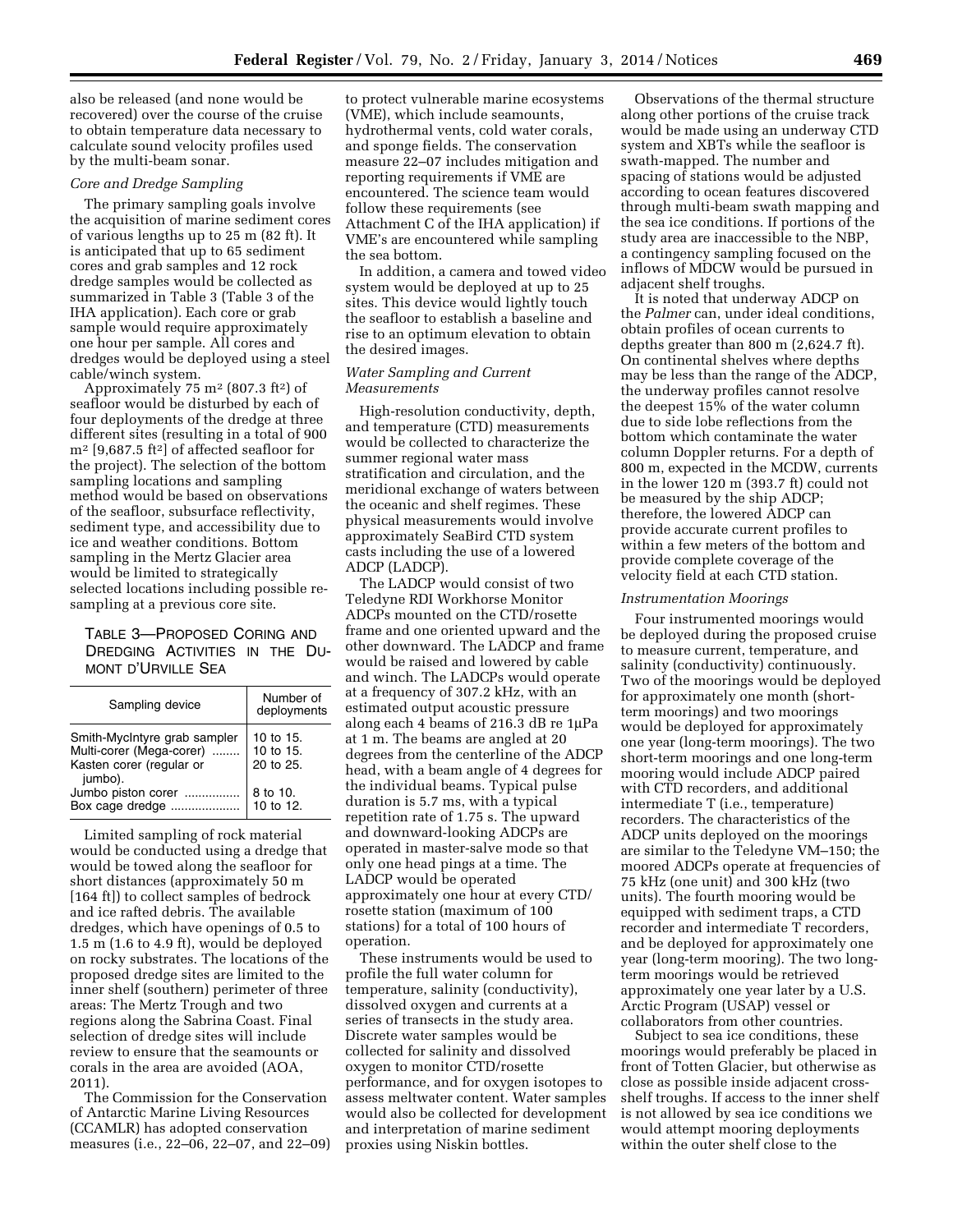troughs mouth, where the Totten Glacier is more directly connected to inflows from the oceanic domain offshore. The two long-term moorings would be deployed within 16 km of each other. The short-term moorings would be within a few kilometers of each other and no farther than 32 km (17.3 nmi) from the long-term moorings. All instruments would be kept at depths below 250 m (820.2 ft) to minimize damage or loss by icebergs.

The moorings would temporarily attached to anchors and be recovered using acoustic release mechanisms. The mooring recovery process would be similar regardless of mooring type or when they would be retrieved. Locating the moorings and releasing the moorings from the steel railroad wheel anchors (which would not be recovered) would be accomplished by transmitting sound over a period of several seconds. This is done with an acoustic deck command unit that sends a sequence of coded pulses to the receiving units, the acoustic releases, connected to the mooring anchors. The acoustic releases response to acknowledge the receipt of commands from the deck unit is by transmitting a short sequence of pulses back. Both of the acoustic units (onboard deck unit and moored releases) operate at frequencies between approximately 7 and 15 kHz. The beam pattern is approximately omnidirectional. The acoustic source level is less than 192 dB re 1µPa at 1 m.

In addition to the U.S. moorings described above, three new moorings would be deployed on behalf of Australia's national science agency the Commonwealth of Scientific and Industrial Research Organisation (CSIRO) Physical Oceanography group in the Totten Glacier region by the project team. These moorings would be retrieved approximately one year later by collaborators from other countries. Also, during this cruise, three CSIRO moorings that were deployed over a year ago in the western outlet of the Mertz-Ninnis Trough would be recovered. The recovery process and acoustic sources described above for the U.S. moorings would be used for recovery of the CSIRO moorings.

## *Icebreaking*

Icebreaking is considered by NMFS to be a continuous sound and NMFS estimates that harassment occurs when marine mammals are exposed to continuous sounds at a received sound level of 120 dB SPL or above. Potential takes of marine mammals may ensue from icebreaking activity in which the *Palmer* is expected to engage in

Antarctic waters (i.e., along the George V and Oates Coast of East Antarctica, >65° South, between 140° and 165° East). While breaking ice, the noise from the ship, including impact with ice, engine noise, and propeller cavitation, will exceed 120 dB (rms) continuously. If icebreaking does occur in Antarctic waters, NMFS, NSF and ASC expect it will occur during transit and nonseismic operations to gain access to coring, dredging, or other sampling locations and not during seismic airgun operations. The research activities and associated contingencies are designed to avoid areas of heavy sea ice condition. The buffer zone (160 dB [rms]) for the marine mammal Level B harassment threshold during the proposed activities is greater than the calculated radius during icebreaking. Therefore, if the *Palmer* breaks ice during seismic operations within the Antarctic waters (within the Dumont d'Urville Sea or other areas of the Southern Ocean), the more conservative and larger radius (i.e., that for seismic operations) will be used and supercede the buffer zone for icebreaking.

In 2008, acousticians from Scripps Institution of Oceanography Marine Physical Laboratory and University of New Hampshire Center for Coastal and Ocean Mapping conducted measurements of SPLs of the *Healy*  icebreaking under various conditions (Roth and Schmidt, 2010). The results indicated that the highest mean SPL (185 dB) was measured at survey speeds of 4 to 4.5 kts in conditions of 5/10 ice and greater. Mean SPL under conditions where the ship was breaking heavy ice by backing and ramming was actually lower (180 dB). In addition, when backing and ramming, the vessel is essentially stationary, so the ensonified area is limited for a short period (on the order of minutes to tens of minutes) to the immediate vicinity of the vessel until the ship breaks free and once again makes headway.

The 120 dB received sound level radius around the *Healy* while icebreaking was estimated by researchers (USGS, 2010). Using a spherical spreading model, a source level of 185 dB decays to 120 dB in about 1,750 m (5,741.5 ft). This model is corroborated by Roth and Schmidt (2010). Therefore, as the ship travels through the ice, a watch 3,500 m (11,482.9 ft) wide would be subject to sound levels greater than or equal to 120 dB. This results in potential exposure of 3,500 km2 (1,020.4 nmi2) to sounds greater than or equal to 120 dB from icebreaking.

Data characterizing the sound levels generated by icebreaking activities

conducted by the *Palmer* are not available; therefore, data for noise generating from an icebreaking vessel such as the U.S. Coast Guard Cutter (USCGC) *Healy* will be used as a proxy. It is noted that the *Palmer* is a smaller vessel and has less icebreaking capability than the U.S. Coast Guard's other polar icebreakers, being only capable of breaking ice up to 1 m thick at speeds of 3 kts (5.6 km/hr or 3 nmi). Therefore, the sound levels that may be generated by the *Palmer* are expected to be lower than the conservative levels estimated and measured for the *Healy.*  Researchers will work to minimize time spent breaking ice as science operations are more difficult to conduct in icy conditions since the ice noise degrades the quality of the seismic and ADCP data and time spent breaking ice takes away from time supporting scientific research. Logistically, if the vessel were in heavy ice conditions, researchers would not tow the airgun array and streamer, as this would likely damage equipment and generate noisy data. It is possible that the seismic survey can be performed in low ice conditions if the Palmer could generate an open path behind the vessel.

Because the *Palmer* is not rated to break multi-year ice routinely, operations generally avoid transiting through older ice (i.e., 2 years or older, thicker than 1 m). If sea ice is encountered during the cruise, it is anticipated the *Palmer* will proceed primarily through one year sea ice, and possibly some new, very thin ice, and would follow leads wherever possible. Satellite imagery from the Totten region documents that sea ice is at its minimum extent during the month of February. The most recent image for the region, from November 21, 2013, shows that the sea ice is currently breaking up, with a significant coastal lead of open water. Based on a maximum sea ice extent of 250 km (135 nmi) and estimating that NSF and ASC will transit to the innermost shelf and back into open water twice, a round trip transit in each of the potential work regions, NSF and ASC estimate that the *Palmer* will actively break ice up to a distance of 1,000 km (540 nmi). Based on a ship's speed of 5 kts under moderate ice conditions, this distance represents approximately 108 hrs of icebreaking operations. It is noted that typical transit through areas primarily open water and containing brash ice or pancake ice will not be considered icebreaking.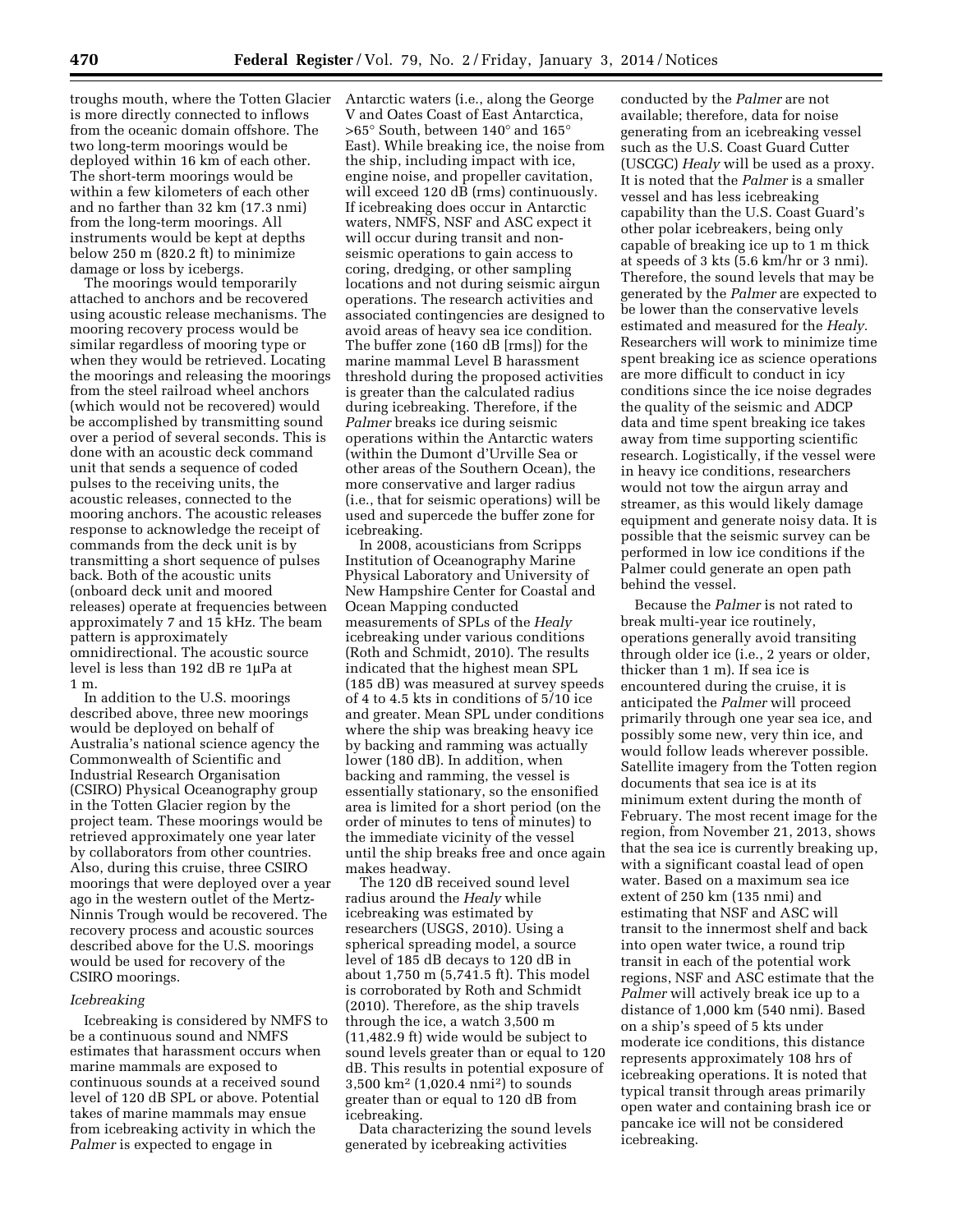# *Dates, Duration, and Specified Geographic Region*

The proposed project and survey sites are located in selected regions of the Dumont d'Urville Sea in the Southern Ocean off the coast of East Antarctica and focus on the Totten Glacier and Moscow University Ice Shelf, located on the Sabrina Coast, from greater than approximately 64° South and between approximately 95 to 135° East (see Figure 2 of the IHA application), and the Mertz Glacier and Cook Ice Shelf systems located on the George V and Oates Coast, from greater than approximately 65° South and between approximately 140 to 165° East in International Waters. The proposed study sites are characterized by heavy ice cover, with a seasonal break-up in the ice that structures biological patterns. The proposed studies would occur in both areas, or entirely in one or the other, depending on ice conditions. Figure 3 of the IHA application illustrates the limited detailed bathymetry of the two study areas. Ice conditions encountered during the previous surveys in the region limited the area where bathymetric data could be collected. Water depths in the survey area range from approximately 100 to 1,000 m, and possibly exceeding 1,000 m in some areas. There is limited information on the depths in the study area and therefore more detailed information on bathymetry is not available. Figures 2 and 3 of the IHA application illustrate the limited available detailed bathymetry of the two proposed study areas due to ice conditions encountered during previous surveys in the region. The proposed seismic survey would be within an area of approximately 5,628  $km<sup>2</sup>$  (1,640.9 nmi<sup>2</sup>). This estimate is based on the maximum number of kilometers for the seismic survey (2,800 km) times the predicted rms radii (m) based on modeling and empirical measurements (assuming 100% use of the two 105 in3 GI airguns in 100 to 1,000 m water depths) which was calculated to be 1,005 m (3,297.2 ft).

The icebreaking will occur, as necessary, between approximately 66 to 70° South and between 140 to 165° East. The total distance in the region of the vessel will travel include the proposed seismic survey and transit to dredging or sampling locations and will represent approximately 5,600 km (3,023.8 nmi). Based on a maximum sea ice extent of 250 km (135 nmi) and estimating that NSF and ASC will transit to the innermost shelf and back into open water twice, a round trip transit in each of the potential work regions, NSF and

ASC estimate that the Palmer will actively break ice up to a distance of 1,000 km (540 nmi). Based on a ship's speed of 5 kts under moderate ice conditions, this distance represents approximately 108 hrs of icebreaking operations.

The *Palmer* is expected to depart from Hobart, Tasmania on approximately January 29, 2014 and arrive at Hobart, Tasmania on approximately March 16, 2014. Research operations would be over a span of 45-days, including to and from port. Ice-free or very low concentrations of sea ice are required in order to collect high quality seismic data and not impede passage of the vessel between sampling locations. This requirement restricts the cruise to operating in mid to late austral summer when the ice concentrations are typically the lowest. Some minor deviation from this schedule is possible, depending on logistics and weather (i.e., the cruise may depart earlier or be extended due to poor weather; there could be additional days of seismic operations if collected data are deemed to be of substandard quality).

# **Description of the Marine Mammals in the Area of the Proposed Specified Activity**

The marine mammals that generally occur in the proposed action area belong to three taxonomic groups: Mysticetes (baleen whales), odontocetes (toothed whales), and pinnipeds (seals and sea lions). The marine mammal species that potentially occur within the Southern Ocean in proximity to the proposed action area in the Dumont d'Urville Sea include 28 species of cetaceans and 6 species of pinnipeds.

The Dumont d'Urville Sea may be a feeding ground for many of these marine mammals. Many of the species that may be potentially present in the study area seasonally migrate to higher latitudes along the east coast of Antarctica. In general, most species (except for the killer whale) migrate north in the middle of the austral winter and return to Antarctica in the early austral summer. Some species, particularly Antarctic minke (*Balaenopter*a *bonaerensis*) and killer whales (*Orcinus orca*), are expected to be present in higher concentrations along the ice edge (SCAR, 2002). The 6 species of pinnipeds that are found in the Southern Ocean and which may be present in the proposed study area include the crabeater (*Lebodon carcinophagus*), leopard (*Hydrurga leptonyx*), Wedell (*Leptonychotes weddellii*), Ross (*Ommatophoca rossii*), southern elephant (*Mirounga leonina*), and Antarctic fur seal (*Arctocephalus* 

*gazella*). Many of these pinniped species breed on either the pack ice or sub-Antarctic islands. Since the southern elephant seal and Antarctic fur seal haul-outs and rookeries are located on sub-Antarctic islands and prefer beaches, they are more common north of the seasonally shifting pack ice found in the proposed study area; therefore, these two species have not been considered further. Marine mammal species listed as endangered under the U.S. Endangered Species Act of 1973 (ESA; 16 U.S.C. 1531 *et seq.*), includes the southern right (*Eubalaena australis*), humpback (*Megaptera novaeangliae*), sei (*Balaenoptera borealis*), fin (*Balaenoptera physalus*), blue (*Balaenoptera musculus*), and sperm (*Physeter macrocephalus*) whale. Of those endangered species, the humpback, sei, fin, blue, and sperm whale are likely to be encountered in the proposed survey area.

Various national Antarctic research programs along the coast of East Antarctica have conducted scientific cruises that included data on marine mammal sightings. These observations were made primarily between 30° East and 170° East and north to 60° South. The reported cetacean sightings are summarized in Tables 5 to 7 of the IHA application. For pinnipeds, observations made during a scientific cruise over a 13-day period in East Antarctica are summarized in Table 8 of the IHA application. These observations were made below 60° South and between 110° East to 165° East and include sightings of individual animals in the water as well as individuals that were hauled-out (i.e., resting on the surface of the sea ice).

Records from the International Whaling Commission's Southern Ocean Whale and Ecosystem Research (IWC– SOWER) circumpolar cruises were also considered. In addition to the 14 species known to occur in the Dumont d'Urville Sea of the Southern Ocean, there are 18 cetacean species with ranges that are known to occur in the sub-Antarctic waters of the study area which may also feed and/or migrate to the Southern Ocean during the austral summer, these include the southern right, pygmy right (*Caperea marginata*), Bryde's (*Balaenoptera brydei*), dwarf minke (*Balaenoptera acutorostrata* spp.), pygmy blue (*Balaenoptera musculus brevicauda*), pygmy dwarf sperm whale (*Kogia breviceps*), Arnoux's beaked (*Berardius arnuxii*), Blainville's beaked whale (*Mesoplodon densirostris*), Cuvier's beaked (*Ziphius cavirostris*), Shepherd's beaked (*Tasmacetus shepherdi*), Southern bottlenose (*Hyperoodon planifrons*), Andrew's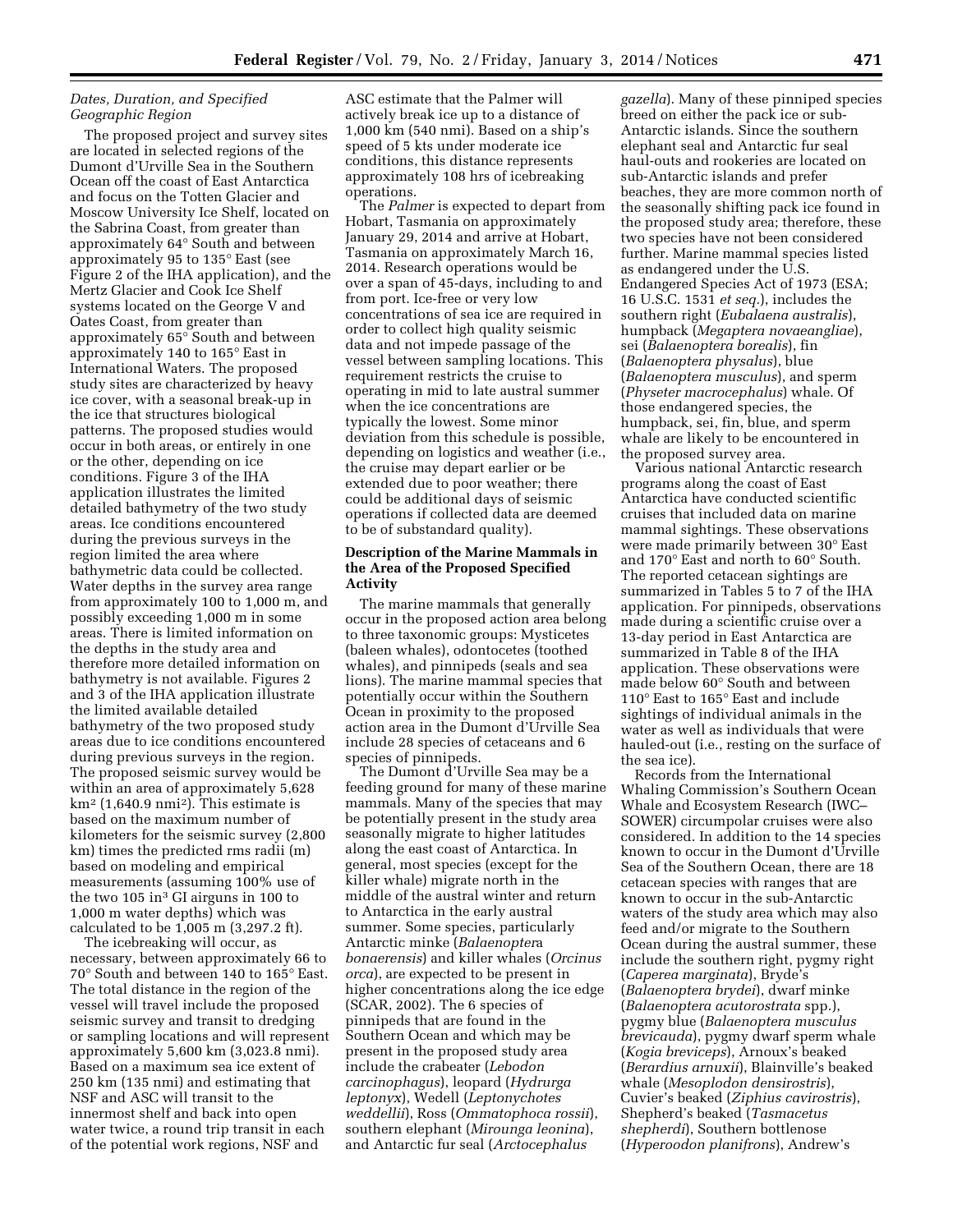beaked (*Mesoplodon bowdoini*), Hector's beaked (*Mesoplodon hectori*), Gray's beaked (*Mesoplodon grayi*), strap-toothed beaked (*Mesoplodon layardii*), spade-toothed beaked (*Mesoplodon traversii*), southern right whale dolphin (*Lissodelphis peronii*),

Dusky (*Lagenorhynchus obscurus*), and bottlenose dolphin (*Tursiops truncatus*). However, these species have not been sighted and are not expected to occur where the proposed activities would take place. These species are not considered further in this document.

Table 4 (below) presents information on the abundance, distribution, population status, conservation status, and population trend of the species of marine mammals that may occur in the proposed study area during February to March 2014.

TABLE 4—THE HABITAT, REGIONAL ABUNDANCE, AND CONSERVATION STATUS OF MARINE MAMMALS THAT MAY OCCUR IN OR NEAR THE PROPOSED LOW-ENERGY SEISMIC SURVEY AREA IN THE ANTARCTIC AREA OF THE SOUTHERN OCEAN [See text and Tables 4 in NSF and ASC's application for further details]

| <b>Species</b>                                                         | Habitat                                  | Population estimate                                                                                           | ESA <sup>1</sup> | MMPA <sup>2</sup> | Population trend |
|------------------------------------------------------------------------|------------------------------------------|---------------------------------------------------------------------------------------------------------------|------------------|-------------------|------------------|
|                                                                        |                                          |                                                                                                               |                  |                   |                  |
| Mysticetes:<br>Southern right whale<br>(Eubalaena australis).          | Coastal, pelagic                         | 8,000 <sup>3</sup> to 15,000 <sup>4</sup>                                                                     | EN               | D                 | Increasing.      |
| Pygmy right whale<br>(Caperea marginata).                              | Coastal, pelagic                         |                                                                                                               | NL               | NC                | NA.              |
| Humpback whale<br>(Megaptera<br>novaeangliae).                         | Pelagic, nearshore waters,<br>and banks. | 35,000 to 40,000 <sup>3</sup> -World-<br>wide.<br>9,484 <sup>5</sup> -Scotia Sea and<br>Antarctica Peninsula. | EN               | D                 | Increasing.      |
| Dwarf minke whale<br>(Balaenoptera<br>acutorostrata sub-spe-<br>cies). | Pelagic and coastal                      |                                                                                                               | NL               | NC                | NA.              |
| Antarctic minke whale<br>(Balaenoptera<br>bonaerensis).                | Pelagic, ice floes                       | Several 100,000 3-World-<br>wide.<br>18,125 <sup>5</sup> -Scotia Sea and<br>Antarctica Peninsula.             | NL               | $\mathsf{NC}$     | Stable.          |
| Bryde's whale<br>(Balaenoptera brydei).                                | Pelagic and coastal                      |                                                                                                               | NL               | NC                | NA.              |
| Sei whale (Balaenoptera<br>borealis).                                  | Primarily offshore, pelagic              | 80,000 <sup>3</sup> -Worldwide                                                                                | $EN$             | $\mathsf D$       | NA.              |
| Fin whale (Balaenoptera<br>physalus).                                  | Continental slope, pelagic               | 140,000 <sup>3</sup> -Worldwide<br>4,672 <sup>5</sup> -Scotia Sea and<br>Antarctica Peninsula.                | $EN$             | D                 | NA.              |
| <b>Blue whale</b><br>(Balaenoptera<br>musculus).                       | Pelagic, shelf, coastal                  | 8,000 to 9,000 <sup>3</sup> -Worldwide<br>1,700 <sup>6</sup> -Southern Ocean                                  | EN               | $\mathsf D$       | NA.              |
| Odontocetes:                                                           |                                          |                                                                                                               |                  |                   |                  |
| Sperm whale (Physeter<br>macrocephalus).                               | Pelagic, deep sea                        | 360,000 <sup>3</sup> -Worldwide<br>9,500 <sup>3</sup> -Antarctic                                              | EN               | $\mathsf D$       | NA.              |
| Pygmy sperm whale<br>(Kogia breviceps).                                | Pelagic, slope                           |                                                                                                               | NL               | NC                | NA.              |
| Arnoux's beaked whale<br>(Berardius arnuxii).                          | Pelagic                                  |                                                                                                               | NL               | NC                | NA.              |
| Blainville's beaked<br>whale (Mesoplodon<br>densirostris).             | Pelagic                                  |                                                                                                               | NL               | NC                | NA.              |
| Cuvier's beaked whale<br>(Ziphius cavirostris).                        |                                          |                                                                                                               | NL               | NC                | NA.              |
| Shepherd's beaked<br>whale (Tasmacetus<br>shepherdi).                  | Pelagic                                  |                                                                                                               | NL               | NC                | NA.              |
| Southern bottlenose<br>whale (Hyperoodon<br>planifrons).               |                                          | 500,000 <sup>3</sup> -South of Ant-<br>arctic Convergence.                                                    | NL               | NC                | NA.              |
| Andrew's beaked whale<br>(Mesoplodon<br>bowdoini).                     | Pelagic                                  |                                                                                                               |                  |                   | NA.              |
| Hector's beaked whale<br>(Mesoplodon hectori).                         |                                          |                                                                                                               | NL               | <b>NC</b>         | NA.              |
| Gray's beaked whale<br>(Mesoplodon grayi).                             | Pelagic                                  |                                                                                                               | NL               | NC                | NA.              |
| Strap-toothed beaked<br>whale (Mesoplodon<br>layardii).                |                                          |                                                                                                               |                  |                   | NA.              |
| Spade-toothed beaked<br>whale (Mesoplodon<br>traversii).               |                                          |                                                                                                               |                  |                   |                  |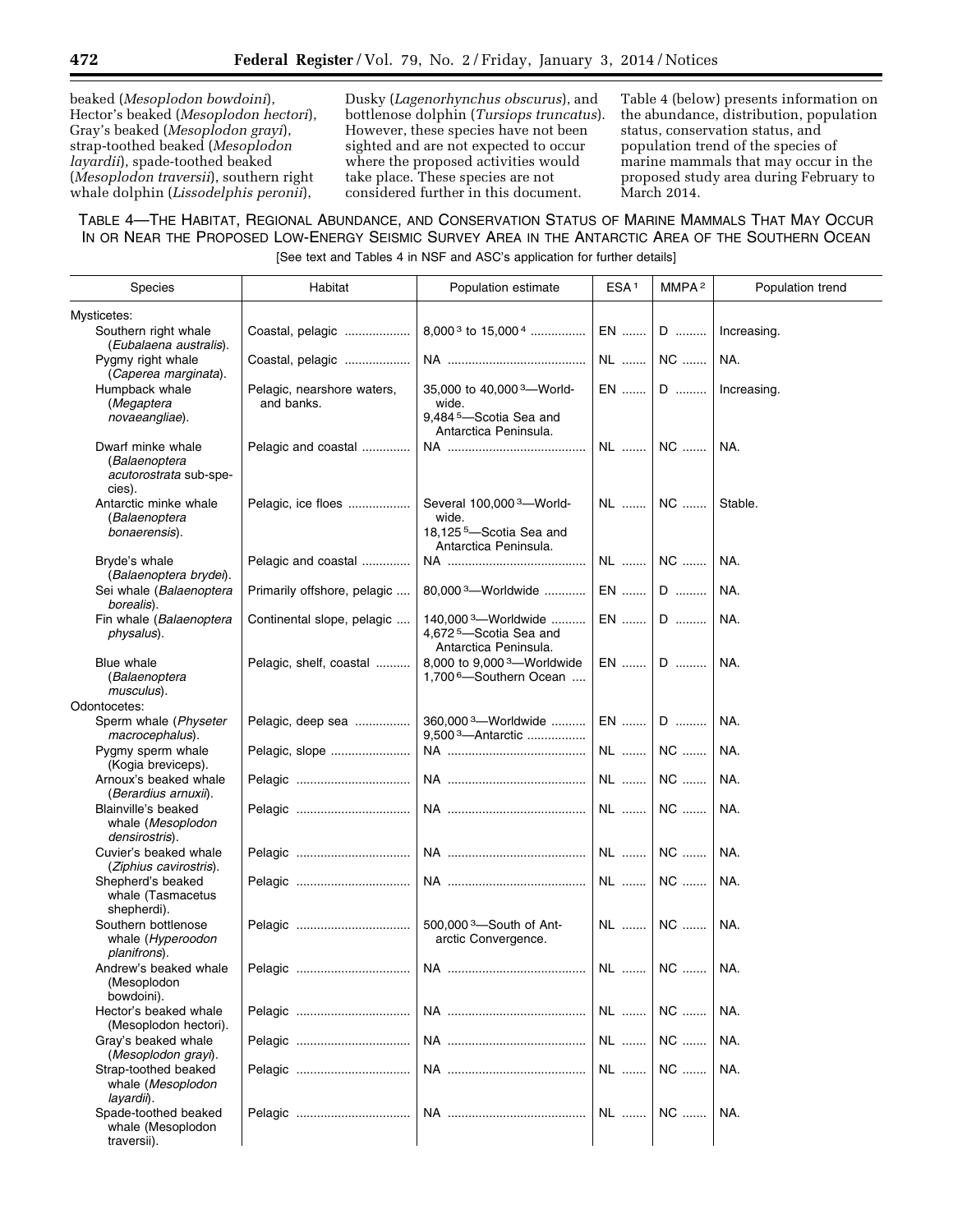# TABLE 4—THE HABITAT, REGIONAL ABUNDANCE, AND CONSERVATION STATUS OF MARINE MAMMALS THAT MAY OCCUR IN OR NEAR THE PROPOSED LOW-ENERGY SEISMIC SURVEY AREA IN THE ANTARCTIC AREA OF THE SOUTHERN OCEAN—Continued

| [See text and Tables 4 in NSF and ASC's application for further details] |                                                 |                                                                                                                                       |                  |                   |                                                                          |  |  |  |
|--------------------------------------------------------------------------|-------------------------------------------------|---------------------------------------------------------------------------------------------------------------------------------------|------------------|-------------------|--------------------------------------------------------------------------|--|--|--|
| <b>Species</b>                                                           | Habitat                                         | Population estimate                                                                                                                   | ESA <sup>1</sup> | MMPA <sup>2</sup> | Population trend                                                         |  |  |  |
| Killer whale (Orcinus<br>orca).                                          | Pelagic, shelf, coastal, pack<br>ice.           | 80.000 <sup>3</sup> -South of Antarctic<br>Convergence.<br>25,0007-Southern Ocean                                                     | NL               | NC                | NA.                                                                      |  |  |  |
| Long-finned pilot whale<br>(Globicephala melas).                         | Pelagic, shelf, coastal                         | 200,000 <sup>38</sup> -South of Ant-<br>arctic Convergence.                                                                           |                  | NL  NC            | NA.                                                                      |  |  |  |
| Bottlenose dolphin<br>(Tursiops truncatus).                              | Offshore, inshore, coastal,<br>estuaries.       | >625,500 <sup>3</sup> -Worldwide                                                                                                      | NL    NC         |                   | NA.                                                                      |  |  |  |
| Southern right whale<br>dolphin (Lissodelphis<br>peronii).               |                                                 |                                                                                                                                       |                  | $NC$              | NA.                                                                      |  |  |  |
| Dusky dolphin<br>(Lagenorhynchus<br>obscurus).                           | Coastal, continental shelf<br>and slope.        |                                                                                                                                       |                  | NC                | NA.                                                                      |  |  |  |
| Hourglass dolphin<br>(Lagenorhynchus<br>cruciger).                       |                                                 |                                                                                                                                       |                  |                   | I NA.                                                                    |  |  |  |
| Spectacled porpoise<br>(Phocoena dioptrica).                             |                                                 |                                                                                                                                       |                  |                   | NA.                                                                      |  |  |  |
| innipeds:                                                                |                                                 |                                                                                                                                       |                  |                   |                                                                          |  |  |  |
| Crabeater seal (Lobodon<br>carcinophaga).                                | Coastal, pack ice                               | 5,000,000 to 15,000,000 <sup>39</sup>   NL    NC                                                                                      |                  |                   | Increasing.                                                              |  |  |  |
| Leopard seal (Hydrurga<br>leptonyx).                                     | Pack ice, sub-Antarctic is-<br>lands.           | 220,000 to 440,000 <sup>3 10</sup>   NL    NC                                                                                         |                  |                   | NA.                                                                      |  |  |  |
| Ross seal<br>(Ommatophoca rossii).                                       | Pack ice, smooth ice floes,<br>pelagic.         |                                                                                                                                       |                  |                   | NA.                                                                      |  |  |  |
| Wedell seal<br>(Leptonychotes<br>weddellii).                             | Fast ice, pack ice, sub-Ant-<br>arctic islands. | 500,000 to 1,000,000 <sup>311</sup>   NL    NC                                                                                        |                  |                   | NA.                                                                      |  |  |  |
| Southern elephant seal<br>(Mirounga leonina).                            | Coastal, pelagic, sub-Ant-<br>arctic waters.    | 640.000 <sup>12</sup> to 650.000 <sup>3</sup>   NL    NC                                                                              |                  |                   | Decreasing, increasing or<br>stable depending on<br>breeding population. |  |  |  |
| Antarctic fur seal                                                       |                                                 | Shelf, rocky habitats $\ldots$   1.600.000 <sup>13</sup> to 3.000.000 <sup>3</sup> $\ldots$   NL $\ldots$   NC $\ldots$   Increasing. |                  |                   |                                                                          |  |  |  |

[See text and Tables 4 in NSF and ASC's application for further details]

NA = Not available or not assessed.

1 U.S. Endangered Species Act: EN = Endangered, T = Threatened, DL = Delisted, NL = Not listed.

<sup>2</sup> U.S. Marine Mammal Protection Act:  $D = Depleted$ , S = Strategic, NC = Not Classified.

<sup>3</sup> Jefferson *et al.,* 2008. 4Kenney, 2009.

(*Arctocephalus gazella*).

5 Commission for the Conservation of Antarctic Marine Living Resources (CCAMLR) survey area (Reilly *et al., 2004*).<br><sup>6</sup> Sears and Perrin, 2009.

7Ford, 2009.

 $\overline{P}$ 

8Olson, 2009.

<sup>9</sup> Bengston, 2009.<br><sup>10</sup> Rogers, 2009.

<sup>11</sup> Thomas and Terhune, 2009.<br><sup>12</sup> Hindell and Perrin, 2009.<br><sup>13</sup> Arnould, 2009.

Refer to sections 3 and 4 of NSF and ASC's IHA application for detailed information regarding the abundance and distribution, population status, and life history and behavior of these other marine mammal species and their occurrence in the proposed project area. The IHA application also presents how NSF and ASC calculated the estimated densities for the marine mammals in the proposed survey area. NMFS has reviewed these data and determined them to be the best available scientific information for the purposes of the proposed IHA.

#### **Potential Effects on Marine Mammals**

Acoustic stimuli generated by the operation of the airguns, which introduce sound into the marine environment, may have the potential to cause Level B harassment of marine mammals in the proposed survey area. The effects of sounds from airgun operations might include one or more of the following: Tolerance, masking of natural sounds, behavioral disturbance, temporary or permanent hearing impairment, or non-auditory physical or physiological effects (Richardson *et al.,*  1995; Gordon *et al.,* 2004; Nowacek *et al.,* 2007; Southall *et al.,* 2007).

Permanent hearing impairment, in the unlikely event that it occurred, would constitute injury, but temporary threshold shift (TTS) is not an injury (Southall *et al.,* 2007). Although the possibility cannot be entirely excluded, it is unlikely that the proposed project would result in any cases of temporary or permanent hearing impairment, or any significant non-auditory physical or physiological effects. Based on the available data and studies described here, some behavioral disturbance is expected. A more comprehensive review of these issues can be found in the ''Programmatic Environmental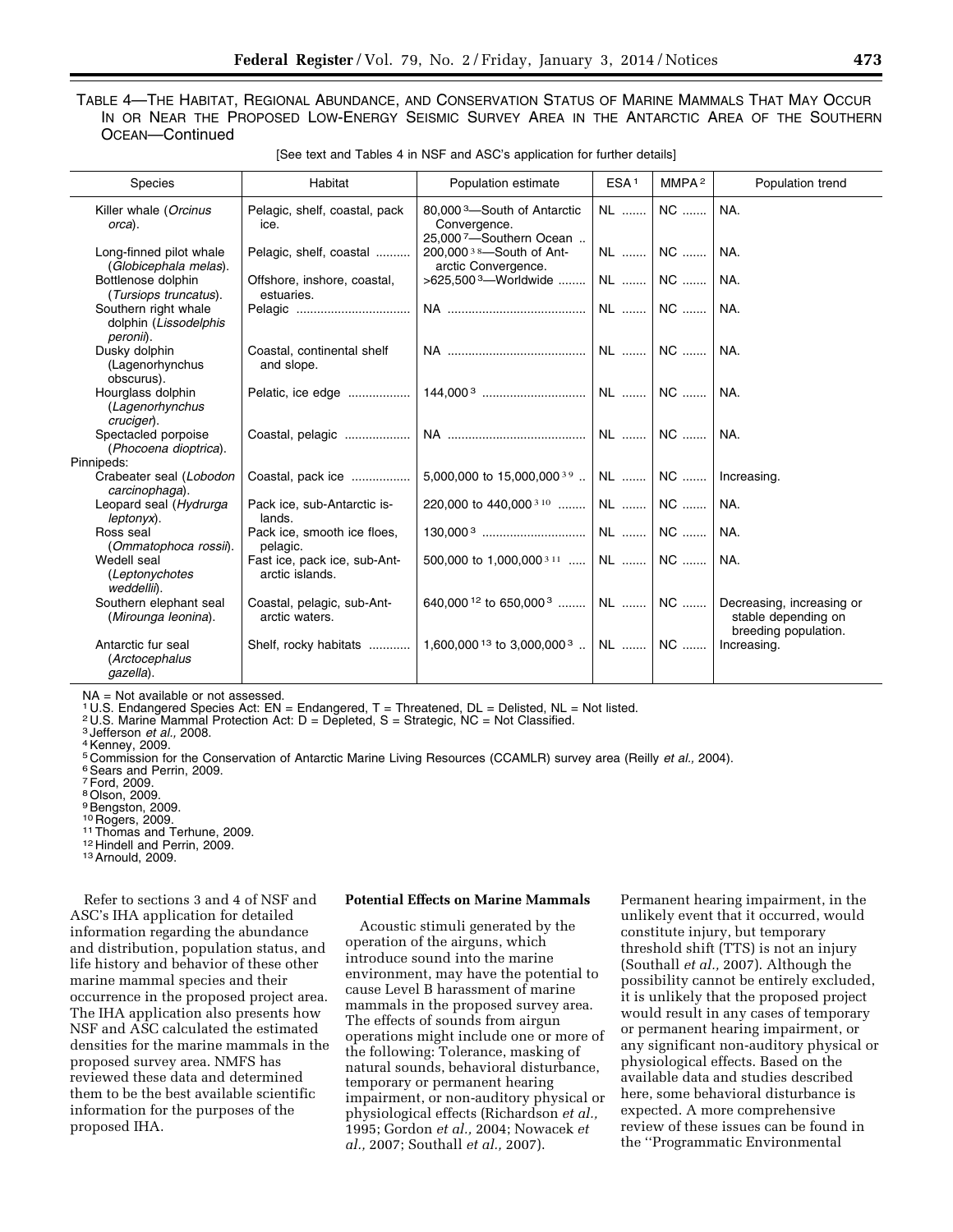Impact Statement/Overseas Environmental Impact Statement prepared for Marine Seismic Research that is funded by the National Science Foundation and conducted by the U.S. Geological Survey'' (NSF/USGS, 2011).

#### *Tolerance*

Richardson *et al.* (1995) defines tolerance as the occurrence of marine mammals in areas where they are exposed to human activities or manmade noise. In many cases, tolerance develops by the animal habituating to the stimulus (i.e., the gradual waning of responses to a repeated or ongoing stimulus) (Richardson, *et al.,* 1995; Thorpe, 1963), but because of ecological or physiological requirements, many marine animals may need to remain in areas where they are exposed to chronic stimuli (Richardson, *et al.,* 1995).

Numerous studies have shown that pulsed sounds from airguns are often readily detectable in the water at distances of many kilometers. Several studies have shown that marine mammals at distances more than a few kilometers from operating seismic vessels often show no apparent response. That is often true even in cases when the pulsed sounds must be readily audible to the animals based on measured received levels and the hearing sensitivity of the marine mammal group. Although various baleen whales and toothed whales, and (less frequently) pinnipeds have been shown to react behaviorally to airgun pulses under some conditions, at other times marine mammals of all three types have shown no overt reactions. The relative responsiveness of baleen and toothed whales are quite variable.

# *Masking*

The term masking refers to the inability of a subject to recognize the occurrence of an acoustic stimulus as a result of the interference of another acoustic stimulus (Clark *et al.,* 2009). Introduced underwater sound may, through masking, reduce the effective communication distance of a marine mammal species if the frequency of the source is close to that used as a signal by the marine mammal, and if the anthropogenic sound is present for a significant fraction of the time (Richardson *et al.,* 1995).

The airguns for the proposed lowenergy seismic survey have dominant frequency components of 2 to 188 Hz. This frequency range fully overlaps the lower part of the frequency range of odontocete calls and/or functional hearing (full range about 150 Hz to 180 kHz). Airguns also produce a small portion of their sound at mid and high

frequencies that overlap most, if not all, frequencies produced by odontocetes. While it is assumed that mysticetes can detect acoustic impulses from airguns and vessel sounds (Richardson *et al.,*  1995a), sub-bottom profilers, pingers, and most of the multi-beam echosounders would likely be detectable by some mysticetes based on presumed mysticete hearing sensitivity. Odontocetes are presumably more sensitive to mid to high frequencies produced by the mulit-beam echosounders, sub-bottom profilers, and pingers than to the dominant low frequencies produced by the airguns and vessel. A more comprehensive review of the relevant background information for odontocetes appears in Section 3.6.4.3, Section 3.7.4.3 and Appendix E of the NSF/USGS PEIS (2011).

Masking effects of pulsed sounds (even from large arrays of airguns) on marine mammal calls and other natural sounds are expected to be limited. Because of the intermittent nature and low duty cycle of seismic airgun pulses, animals can emit and receive sounds in the relatively quiet intervals between pulses. However, in some situations, reverberation occurs for much or the entire interval between pulses (e.g., Simard *et al.,* 2005; Clark and Gagnon, 2006) which could mask calls. Some baleen and toothed whales are known to continue calling in the presence of seismic pulses, and their calls can usually be heard between the seismic pulses (e.g., Richardson *et al.,* 1986; McDonald *et al.,* 1995; Greene *et al.,*  1999; Nieukirk *et al.,* 2004; Smultea *et al.,* 2004; Holst *et al.,* 2005a,b, 2006; and Dunn and Hernandez, 2009). However, Clark and Gagnon (2006) reported that fin whales in the North Atlantic Ocean went silent for an extended period starting soon after the onset of a seismic survey in the area. Similarly, there has been one report that sperm whales ceased calling when exposed to pulses from a very distant seismic ship (Bowles *et al.,* 1994). However, more recent studies found that they continued calling in the presence of seismic pulses (Madsen *et al.,* 2002; Tyack *et al.,* 2003; Smultea *et al.,* 2004; Holst *et al.,* 2006; and Jochens *et al.,* 2008). Dilorio and Clark (2009) found evidence of increased calling by blue whales during operations by a lower-energy seismic source (i.e., sparker). Dolphins and porpoises commonly are heard calling while airguns are operating (e.g., Gordon *et al.,* 2004; Smultea *et al.,* 2004; Holst *et al.,* 2005a, b; and Potter *et al.,*  2007). The sounds important to small odontocetes are predominantly at much

higher frequencies than are the dominant components of airgun sounds, thus limiting the potential for masking.

Pinnipeds have the most sensitive hearing and/or produce most of their sounds in frequencies higher than the dominant components of airgun sound, but there is some overlap in the frequencies of the airgun pulses and the calls. However, the intermittent nature of airgun pules presumably reduces the potential for masking.

Marine mammals are thought to be able to compensate for masking by adjusting their acoustic behavior through shifting call frequencies, increasing call volume, and increasing vocalization rates. For example blue whales are found to increase call rates when exposed to noise from seismic surveys in the St. Lawrence Estuary (Dilorio and Clark, 2009). The North Atlantic right whales (*Eubalaena glacialis*) exposed to high shipping noise increased call frequency (Parks *et al.,* 2007), while some humpback whales respond to low-frequency active sonar playbacks by increasing song length (Miller *et al.,* 2000). In general, NMFS expects the masking effects of seismic pulses to be minor, given the normally intermittent nature of seismic pulses.

### *Behavioral Disturbance*

Marine mammals may behaviorally react to sound when exposed to anthropogenic noise. Disturbance includes a variety of effects, including subtle to conspicuous changes in behavior, movement, and displacement. Reactions to sound, if any, depend on species, state of maturity, experience, current activity, reproductive state, time of day, and many other factors (Richardson *et al.,* 1995; Wartzok *et al.,*  2004; Southall *et al.,* 2007; Weilgart, 2007). These behavioral reactions are often shown as: Changing durations of surfacing and dives, number of blows per surfacing, or moving direction and/ or speed; reduced/increased vocal activities; changing/cessation of certain behavioral activities (such as socializing or feeding); visible startle response or aggressive behavior (such as tail/fluke slapping or jaw clapping); avoidance of areas where noise sources are located; and/or flight responses (e.g., pinnipeds flushing into the water from haul-outs or rookeries). If a marine mammal does react briefly to an underwater sound by changing its behavior or moving a small distance, the impacts of the change are unlikely to be significant to the individual, let alone the stock or population. However, if a sound source displaces marine mammals from an important feeding or breeding area for a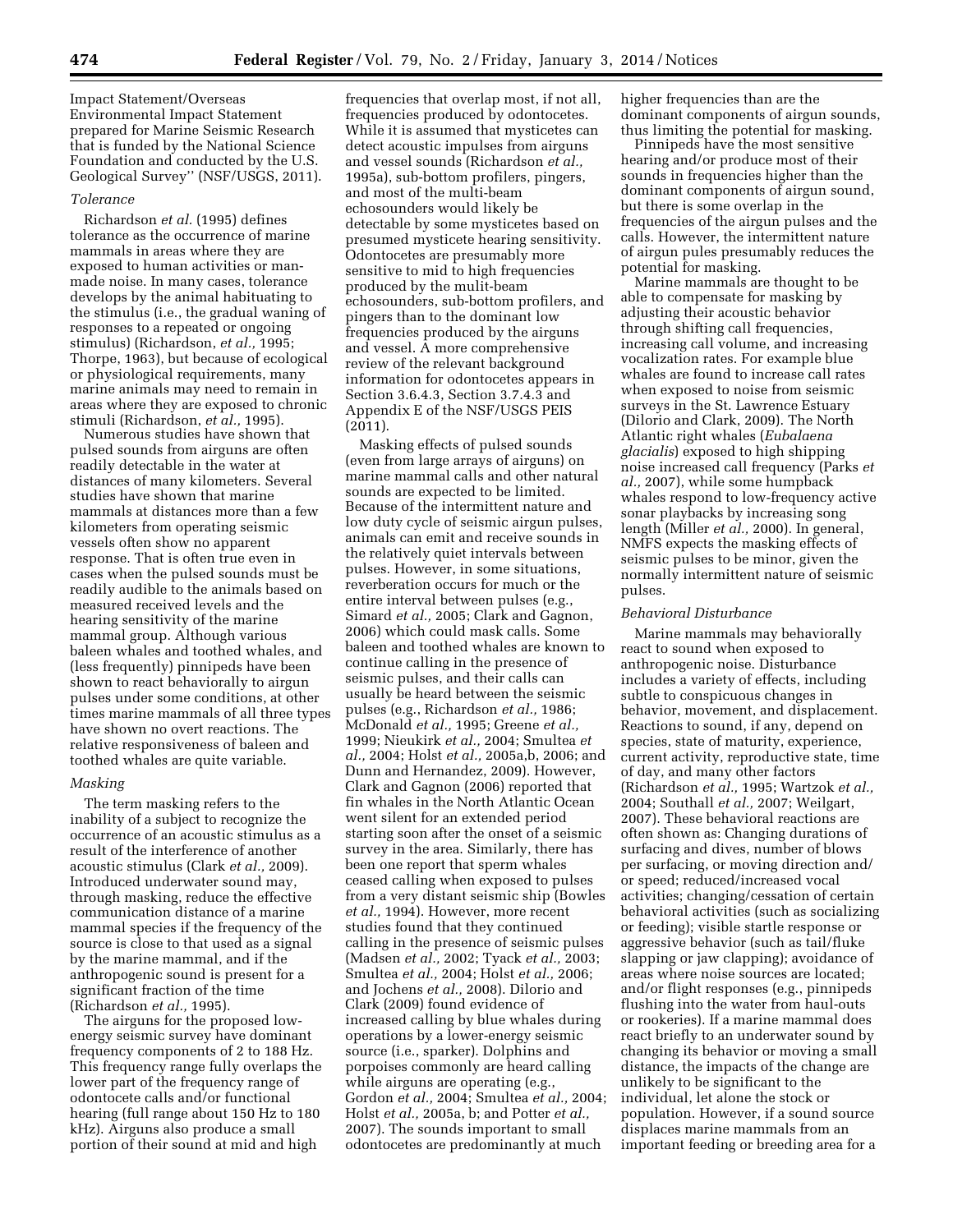prolonged period, impacts on individuals and populations could be significant (e.g., Lusseau and Bejder, 2007; Weilgart, 2007).

The biological significance of many of these behavioral disturbances is difficult to predict, especially if the detected disturbances appear minor. However, the consequences of behavioral modification could be expected to be biologically significant if the change affects growth, survival, and/or reproduction. Some of these significant behavioral modifications include:

• Change in diving/surfacing patterns (such as those thought to be causing beaked whale stranding due to exposure to military mid-frequency tactical sonar);

• Habitat abandonment due to loss of desirable acoustic environment; and

• Cessation of feeding or social interaction.

The onset of behavioral disturbance from anthropogenic noise depends on both external factors (characteristics of noise sources and their paths) and the receiving animals (hearing, motivation, experience, demography) and is also difficult to predict (Richardson *et al.,*  1995; Southall *et al.,* 2007). Given the many uncertainties in predicting the quantity and types of impacts of noise on marine mammals, it is common practice to estimate how many mammals would be present within a particular distance of industrial activities and/or exposed to a particular level of sound. In most cases, this approach likely overestimates the numbers of marine mammals that would be affected in some biologicallyimportant manner.

*Baleen Whales*—Baleen whales generally tend to avoid operating airguns, but avoidance radii are quite variable (reviewed in Richardson *et al.,*  1995; Gordon *et al.,* 2004). Whales are often reported to show no overt reactions to pulses from large arrays of airguns at distances beyond a few kilometers, even though the airgun pulses remain well above ambient noise levels out to much longer distances. However, baleen whales exposed to strong noise pulses from airguns often react by deviating from their normal migration route and/or interrupting their feeding and moving away. In the cases of migrating gray (*Eschrichtius robustus*) and bowhead (*Balaena mysticetus*) whales, the observed changes in behavior appeared to be of little or no biological consequence to the animals (Richardson, *et al.,* 1995). They simply avoided the sound source by displacing their migration route to varying degrees, but within the natural boundaries of the migration corridors.

Studies of gray, bowhead, and humpback whales have shown that seismic pulses with received levels of 160 to 170 dB re 1  $\mu$ Pa (rms) seem to cause obvious avoidance behavior in a substantial fraction of the animals exposed (Malme *et al.,* 1986, 1988; Richardson *et al.,* 1995). In many areas, seismic pulses from large arrays of airguns diminish to those levels at distances ranging from 4 to 15 km (2.2 to 8.1 nmi) from the source. A substantial proportion of the baleen whales within those distances may show avoidance or other strong behavioral reactions to the airgun array. Subtle behavioral changes sometimes become evident at somewhat lower received levels, and studies have shown that some species of baleen whales, notably bowhead, gray, and humpback whales, at times, show strong avoidance at received levels lower than 160 to 170 dB re  $1 \mu Pa$  (rms).

Researchers have studied the responses of humpback whales to seismic surveys during migration, feeding during the summer months, breeding while offshore from Angola, and wintering offshore from Brazil. McCauley *et al.* (1998, 2000a) studied the responses of humpback whales off western Australia to a full-scale seismic survey with a 16 airgun array (2,678 in<sup>3</sup>) and to a single airgun (20 in3) with source level of 227 dB re 1 µPa (p-p). In the 1998 study, they documented that avoidance reactions began at 5 to 8 km (2.7 to 4.3 nmi) from the array, and that those reactions kept most pods approximately 3 to 4 km (1.6 to 2.2 nmi) from the operating seismic boat. In the 2000 study, they noted localized displacement during migration of 4 to 5 km (2.2 to 2.7 nmi) by traveling pods and 7 to 12 km (3.8 to 6.5 nmi) by more sensitive resting pods of cow-calf pairs. Avoidance distances with respect to the single airgun were smaller but consistent with the results from the full array in terms of the received sound levels. The mean received level for initial avoidance of an approaching airgun was 140 dB re 1  $\mu$ Pa (rms) for humpback pods containing females, and at the mean closest point of approach distance the received level was 143 dB  $re 1 \mu Pa$  (rms). The initial avoidance response generally occurred at distances of 5 to 8 km (2.7 to 4.3 nmi) from the airgun array and 2 km (1.1 nmi) from the single airgun. However, some individual humpback whales, especially males, approached within distances of 100 to 400 m (328 to 1,312 ft), where the maximum received level was 179 dB re  $1 \mu Pa$  (rms).

Data collected by observers during several seismic surveys in the

Northwest Atlantic showed that sighting rates of humpback whales were significantly greater during non-seismic periods compared with periods when a full array was operating (Moulton and Holst, 2010). In addition, humpback whales were more likely to swim away and less likely to swim towards a vessel during seismic vs. non-seismic periods (Moulton and Holst, 2010).

Humpback whales on their summer feeding grounds in southeast Alaska did not exhibit persistent avoidance when exposed to seismic pulses from a 1.64– L (100 in3) airgun (Malme *et al.,* 1985). Some humpbacks seemed ''startled'' at received levels of 150 to 169 dB re 1 mPa. Malme *et al.* (1985) concluded that there was no clear evidence of avoidance, despite the possibility of subtle effects, at received levels up to 172 dB re 1  $\mu$ Pa (rms). However, Moulton and Holst (2010) reported that humpback whales monitored during seismic surveys in the Northwest Atlantic had lower sighting rates and were most often seen swimming away from the vessel during seismic periods compared with periods when airguns were silent.

Studies have suggested that South Atlantic humpback whales wintering off Brazil may be displaced or even strand upon exposure to seismic surveys (Engel *et al.,* 2004). The evidence for this was circumstantial and subject to alternative explanations (IAGC, 2004). Also, the evidence was not consistent with subsequent results from the same area of Brazil (Parente *et al.,* 2006), or with direct studies of humpbacks exposed to seismic surveys in other areas and seasons. After allowance for data from subsequent years, there was ''no observable direct correlation'' between strandings and seismic surveys (IWC, 2007: 236).

Reactions of migrating and feeding (but not wintering) gray whales to seismic surveys have been studied. Malme *et al.* (1986, 1988) studied the responses of feeding eastern Pacific gray whales to pulses from a single 100 in<sup>3</sup> airgun off St. Lawrence Island in the northern Bering Sea. They estimated, based on small sample sizes, that 50 percent of feeding gray whales stopped feeding at an average received pressure level of 173 dB re 1  $\mu$ Pa on an (approximate) rms basis, and that 10 percent of feeding whales interrupted feeding at received levels of 163 dB re  $1 \mu Pa$  (rms). Those findings were generally consistent with the results of experiments conducted on larger numbers of gray whales that were migrating along the California coast (Malme *et al.,* 1984; Malme and Miles, 1985), and western Pacific gray whales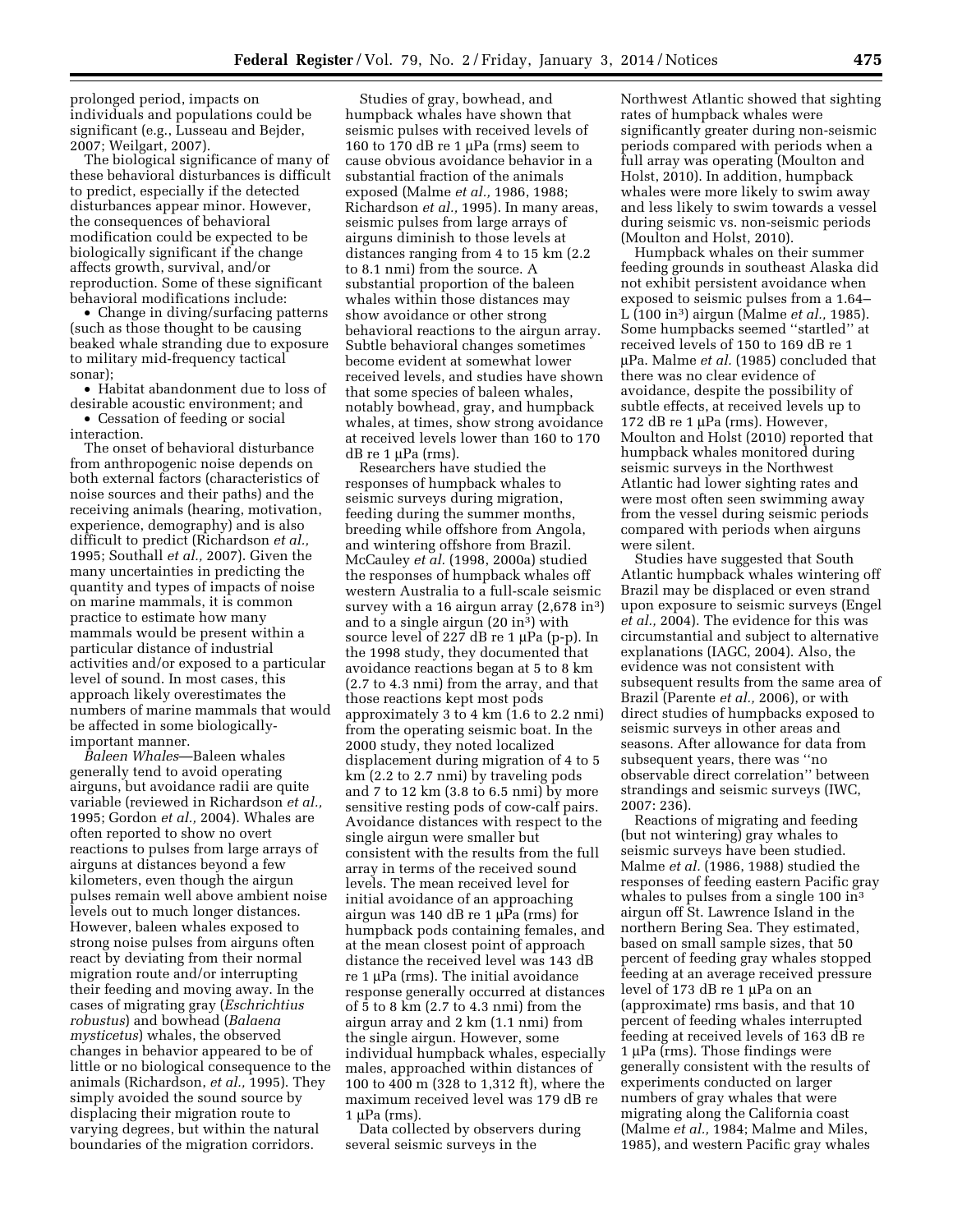feeding off Sakhalin Island, Russia (Wursig *et al.,* 1999; Gailey *et al.,* 2007; Johnson *et al.,* 2007; Yazvenko *et al.,*  2007a, b), along with data on gray whales off British Columbia (Bain and Williams, 2006).

Various species of *Balaenoptera* (blue, sei, fin, and minke whales) have occasionally been seen in areas ensonified by airgun pulses (Stone, 2003; MacLean and Haley, 2004; Stone and Tasker, 2006), and calls from blue and fin whales have been localized in areas with airgun operations (e.g., McDonald *et al.,* 1995; Dunn and Hernandez, 2009; Castellote *et al.,*  2010). Sightings by observers on seismic vessels off the United Kingdom from 1997 to 2000 suggest that, during times of good sightability, sighting rates for mysticetes (mainly fin and sei whales) were similar when large arrays of airguns were shooting versus silent (Stone, 2003; Stone and Tasker, 2006). However, these whales tended to exhibit localized avoidance, remaining significantly further (on average) from the airgun array during seismic operations compared with non-seismic periods (Stone and Tasker, 2006). Castellote *et al.* (2010) reported that singing fin whales in the Mediterranean moved away from an operating airgun array.

Ship-based monitoring studies of baleen whales (including blue, fin, sei, minke, and humpback whales) in the Northwest Atlantic found that overall, this group had lower sighting rates during seismic vs. non-seismic periods (Moulton and Holst, 2010). Baleen whales as a group were also seen significantly farther from the vessel during seismic compared with nonseismic periods, and they were more often seen to be swimming away from the operating seismic vessel (Moulton and Holst, 2010). Blue and minke whales were initially sighted significantly farther from the vessel during seismic operations compared to non-seismic periods; the same trend was observed for fin whales (Moulton and Holst, 2010). Minke whales were most often observed to be swimming away from the vessel when seismic operations were underway (Moulton and Holst, 2010).

Data on short-term reactions by cetaceans to impulsive noises are not necessarily indicative of long-term or biologically significant effects. It is not known whether impulsive sounds affect reproductive rate or distribution and habitat use in subsequent days or years. However, gray whales have continued to migrate annually along the west coast of North America with substantial increases in the population over recent

years, despite intermittent seismic exploration (and much ship traffic) in that area for decades (Appendix A in Malme *et al.,* 1984; Richardson *et al.,*  1995; Allen and Angliss, 2010). The western Pacific gray whale population did not seem affected by a seismic survey in its feeding ground during a previous year (Johnson *et al.,* 2007). Similarly, bowhead whales have continued to travel to the eastern Beaufort Sea each summer, and their numbers have increased notably, despite seismic exploration in their summer and autumn range for many years (Richardson *et al.,* 1987; Allen and Angliss, 2010). The history of coexistence between seismic surveys and baleen whales suggests that brief exposures to sound pulses from any single seismic survey are unlikely to result in prolonged effects.

*Toothed Whales*—Little systematic information is available about reactions of toothed whales to noise pulses. Few studies similar to the more extensive baleen whale/seismic pulse work summarized above have been reported for toothed whales. However, there are recent systematic studies on sperm whales (e.g., Gordon *et al.,* 2006; Madsen *et al.,* 2006; Winsor and Mate, 2006; Jochens *et al.,* 2008; Miller *et al.,*  2009). There is an increasing amount of information about responses of various odontocetes to seismic surveys based on monitoring studies (e.g., Stone, 2003; Smultea *et al.,* 2004; Moulton and Miller, 2005; Bain and Williams, 2006; Holst *et al.,* 2006; Stone and Tasker, 2006; Potter *et al.,* 2007; Hauser *et al.,*  2008; Holst and Smultea, 2008; Weir, 2008; Barkaszi *et al.,* 2009; Richardson *et al.,* 2009; Moulton and Holst, 2010).

Seismic operators and PSOs on seismic vessels regularly see dolphins and other small toothed whales near operating airgun arrays, but in general there is a tendency for most delphinids to show some avoidance of operating seismic vessels (e.g., Goold, 1996a,b,c; Calambokidis and Osmek, 1998; Stone, 2003; Moulton and Miller, 2005; Holst *et al.,* 2006; Stone and Tasker, 2006; Weir, 2008; Richardson *et al.,* 2009; Barkaszi *et al.,* 2009; Moulton and Holst, 2010). Some dolphins seem to be attracted to the seismic vessel and floats, and some ride the bow wave of the seismic vessel even when large arrays of airguns are firing (e.g., Moulton and Miller, 2005). Nonetheless, small toothed whales more often tend to head away, or to maintain a somewhat greater distance from the vessel, when a large array of airguns is operating than when it is silent (e.g., Stone and Tasker, 2006; Weir, 2008; Barry *et al.,* 2010; Moulton and Holst, 2010). In most

cases, the avoidance radii for delphinids appear to be small, on the order of one km or less, and some individuals show no apparent avoidance. Captive bottlenose dolphins and beluga whales (*Delphinapterus leucas*) exhibited changes in behavior when exposed to strong pulsed sounds similar in duration to those typically used in seismic surveys (Finneran *et al.,* 2000, 2002, 2005). However, the animals tolerated high received levels of sound before exhibiting aversive behaviors.

Results of porpoises depend on species. The limited available data suggest that harbor porpoises (*Phocoena phocoena*) show stronger avoidance of seismic operations than do Dall's porpoises (*Phocoenoides dalli*) (Stone, 2003; MacLean and Koski, 2005; Bain and Williams, 2006; Stone and Tasker, 2006). Dall's porpoises seem relatively tolerant of airgun operations (MacLean and Koski, 2005; Bain and Williams, 2006), although they too have been observed to avoid large arrays of operating airguns (Calambokidis and Osmek, 1998; Bain and Williams, 2006). This apparent difference in responsiveness of these two porpoise species is consistent with their relative responsiveness to boat traffic and some other acoustic sources (Richardson *et al.,* 1995; Southall *et al.,* 2007).

Most studies of sperm whales exposed to airgun sounds indicate that the sperm whale shows considerable tolerance of airgun pulses (e.g., Stone, 2003; Moulton *et al.,* 2005, 2006a; Stone and Tasker, 2006; Weir, 2008). In most cases the whales do not show strong avoidance, and they continue to call. However, controlled exposure experiments in the Gulf of Mexico indicate that foraging behavior was altered upon exposure to airgun sound (Jochens *et al.,* 2008; Miller *et al.,* 2009; Tyack, 2009). There are almost no specific data on the behavioral reactions of beaked whales to seismic surveys. However, some northern bottlenose whales (*Hyperoodon ampullatus*) remained in the general area and continued to produce high-frequency clicks when exposed to sound pulses from distant seismic surveys (Gosselin and Lawson, 2004; Laurinolli and Cochrane, 2005; Simard *et al.,* 2005). Most beaked whales tend to avoid approaching vessels of other types (e.g., Wursig *et al.,* 1998). They may also dive for an extended period when approached by a vessel (e.g., Kasuya, 1986), although it is uncertain how much longer such dives may be as compared to dives by undisturbed beaked whales, which also are often quite long (Baird *et al.,* 2006; Tyack *et al.,* 2006). Based on a single observation,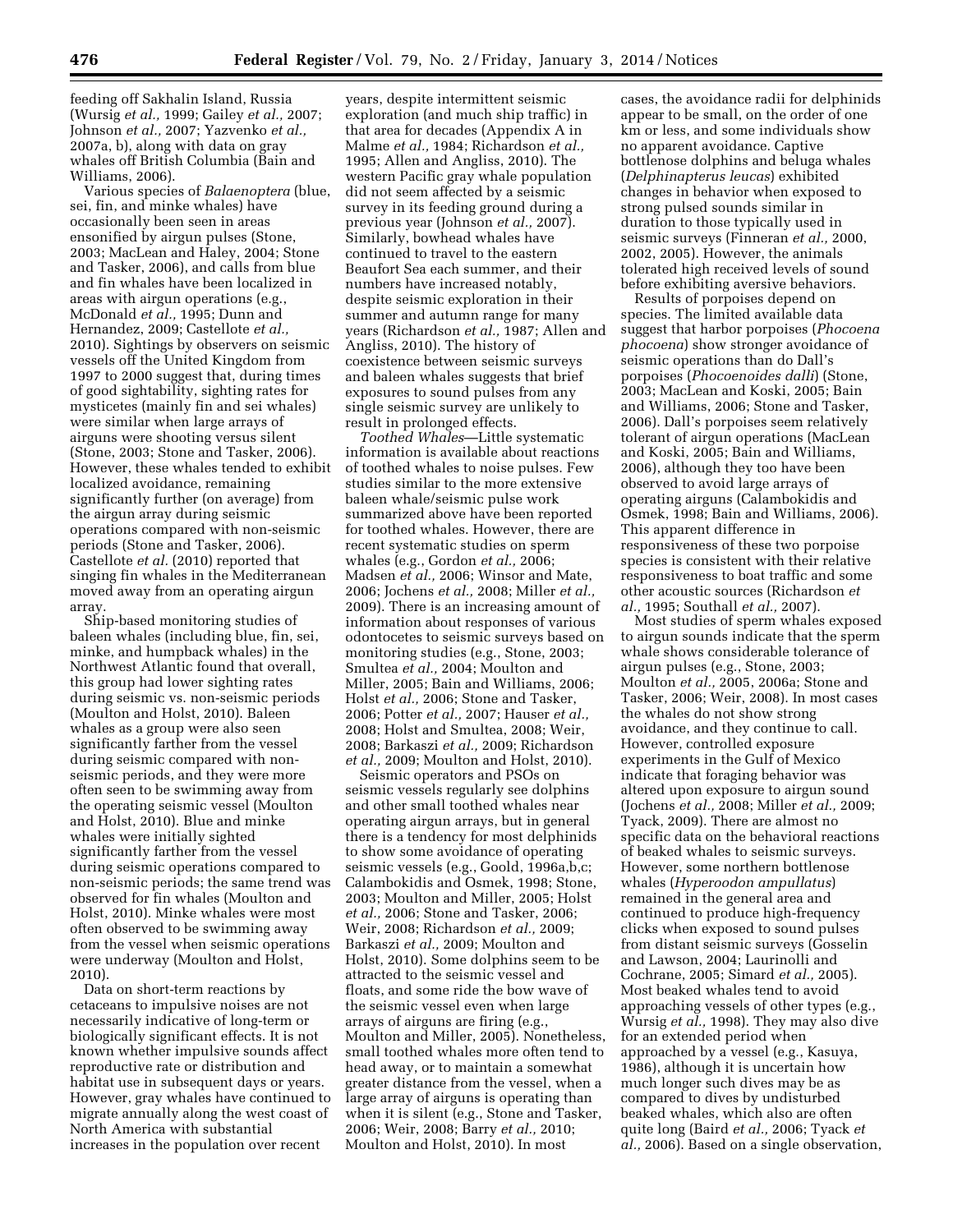Aguilar-Soto *et al.* (2006) suggested that foraging efficiency of Cuvier's beaked whales may be reduced by close approach of vessels. In any event, it is likely that most beaked whales would also show strong avoidance of an approaching seismic vessel, although this has not been documented explicitly. In fact, Moulton and Holst (2010) reported 15 sightings of beaked whales during seismic studies in the Northwest Atlantic; seven of those sightings were made at times when at least one airgun was operating. There was little evidence to indicate that beaked whale behavior was affected by airgun operations; sighting rates and distances were similar during seismic and non-seismic periods (Moulton and Holst, 2010).

There are increasing indications that some beaked whales tend to strand when naval exercises involving midfrequency sonar operation are ongoing nearby (e.g., Simmonds and Lopez-Jurado, 1991; Frantzis, 1998; NOAA and USN, 2001; Jepson *et al.,* 2003; Hildebrand, 2005; Barlow and Gisiner, 2006; see also the ''Stranding and Mortality'' section in this notice). These strandings are apparently a disturbance response, although auditory or other injuries or other physiological effects may also be involved. Whether beaked whales would ever react similarly to seismic surveys is unknown. Seismic survey sounds are quite different from those of the sonar in operation during the above-cited incidents.

Odontocete reactions to large arrays of airguns are variable and, at least for delphinids, seem to be confined to a smaller radius than has been observed for the more responsive of some mysticetes. However, other data suggest that some odontocete species, including harbor porpoises, may be more responsive than might be expected given their poor low-frequency hearing. Reactions at longer distances may be particularly likely when sound propagation conditions are conducive to transmission of the higher frequency components of airgun sound to the animals' location (DeRuiter *et al.,* 2006; Goold and Coates, 2006; Tyack *et al.,*  2006; Potter *et al.,* 2007).

*Pinnipeds*—Pinnipeds are not likely to show a strong avoidance reaction to the airgun array. Visual monitoring from seismic vessels has shown only slight (if any) avoidance of airguns by pinnipeds, and only slight (if any) changes in behavior. In the Beaufort Sea, some ringed seals avoided an area of 100 m to (at most) a few hundred meters around seismic vessels, but many seals remained within 100 to 200 m (328 to 656 ft) of the trackline as the operating

airgun array passed by (e.g., Harris *et al.,*  2001; Moulton and Lawson, 2002; Miller *et al.,* 2005.). Ringed seal (*Pusa hispida*) sightings averaged somewhat farther away from the seismic vessel when the airguns were operating than when they were not, but the difference was small (Moulton and Lawson, 2002). Similarly, in Puget Sound, sighting distances for harbor seals (*Phoca vitulina*) and California sea lions (*Zalophus californianus*) tended to be larger when airguns were operating (Calambokidis and Osmek, 1998). Previous telemetry work suggests that avoidance and other behavioral reactions may be stronger than evident to date from visual studies (Thompson *et al.,* 1998).

During seismic exploration off Nova Scotia, gray seals (*Halichoerus grypus*) exposed to noise from airguns and linear explosive charges did not react strongly (J. Parsons in Greene *et al.,*  1985). Pinnipeds in both water and air, sometimes tolerate strong noise pulses from non-explosive and explosive scaring devices, especially if attracted to the area for feeding and reproduction (Mate and Harvey, 1987; Reeves *et al.,*  1996). Thus pinnipeds are expected to be rather tolerant of, or habituate to, repeated underwater sounds from distant seismic sources, at least when the animals are strongly attracted to the area.

# *Hearing Impairment and Other Physical Effects*

Exposure to high intensity sound for a sufficient duration may result in auditory effects such as a noise-induced threshold shift—an increase in the auditory threshold after exposure to noise (Finneran, Carder, Schlundt, and Ridgway, 2005). Factors that influence the amount of threshold shift include the amplitude, duration, frequency content, temporal pattern, and energy distribution of noise exposure. The magnitude of hearing threshold shift normally decreases over time following cessation of the noise exposure. The amount of threshold shift just after exposure is called the initial threshold shift. If the threshold shift eventually returns to zero (i.e., the threshold returns to the pre-exposure value), it is called temporary threshold shift (TTS) (Southall *et al.,* 2007). Researchers have studied TTS in certain captive odontocetes and pinnipeds exposed to strong sounds (reviewed in Southall *et al.,* 2007). However, there has been no specific documentation of TTS let alone permanent hearing damage, i.e. permanent threshold shift (PTS), in freeranging marine mammals exposed to

sequences of airgun pulses during realistic field conditions.

*Temporary Threshold Shift*—TTS is the mildest form of hearing impairment that can occur during exposure to a strong sound (Kryter, 1985). While experiencing TTS, the hearing threshold rises and a sound must be stronger in order to be heard. At least in terrestrial mammals, TTS can last from minutes or hours to (in cases of strong TTS) days. For sound exposures at or somewhat above the TTS threshold, hearing sensitivity in both terrestrial and marine mammals recovers rapidly after exposure to the noise ends. Few data on sound levels and durations necessary to elicit mild TTS have been obtained for marine mammals, and none of the published data concern TTS elicited by exposure to multiple pulses of sound. Available data on TTS in marine mammals are summarized in Southall *et al.* (2007). Table 2 (above) presents the estimated distances from the *Palmer'*s airguns at which the received energy level (per pulse, flat-weighted) would be expected to be greater than or equal to 180 and 190 dB re 1  $\mu$ Pa (rms).

To avoid the potential for injury, NMFS (1995, 2000) concluded that cetaceans and pinnipeds should not be exposed to pulsed underwater noise at received levels exceeding 180 and 190  $dB$  re 1  $\mu$ Pa (rms). NMFS believes that to avoid the potential for Level A harassment, cetaceans and pinnipeds should not be exposed to pulsed underwater noise at received levels exceeding 180 and 190 dB re 1  $\mu$ Pa (rms), respectively. The established 180 and 190 dB (rms) criteria are not considered to be the levels above which TTS might occur. Rather, they are the received levels above which, in the view of a panel of bioacoustics specialists convened by NMFS before TTS measurements for marine mammals started to become available, one could not be certain that there would be no injurious effects, auditory or otherwise, to marine mammals. NMFS also assumes that cetaceans and pinnipeds exposed to levels exceeding 160 dB re 1 μPa (rms) may experience Level B harassment.

For toothed whales, researchers have derived TTS information for odontocetes from studies on the bottlenose dolphin and beluga. The experiments show that exposure to a single impulse at a received level of 207 kPa (or 30 psi, p-p), which is equivalent to 228 dB re 1 Pa (p-p), resulted in a 7 and 6 dB TTS in the beluga whale at 0.4 and 30 kHz, respectively. Thresholds returned to within 2 dB of the preexposure level within 4 minutes of the exposure (Finneran *et al.,* 2002). For the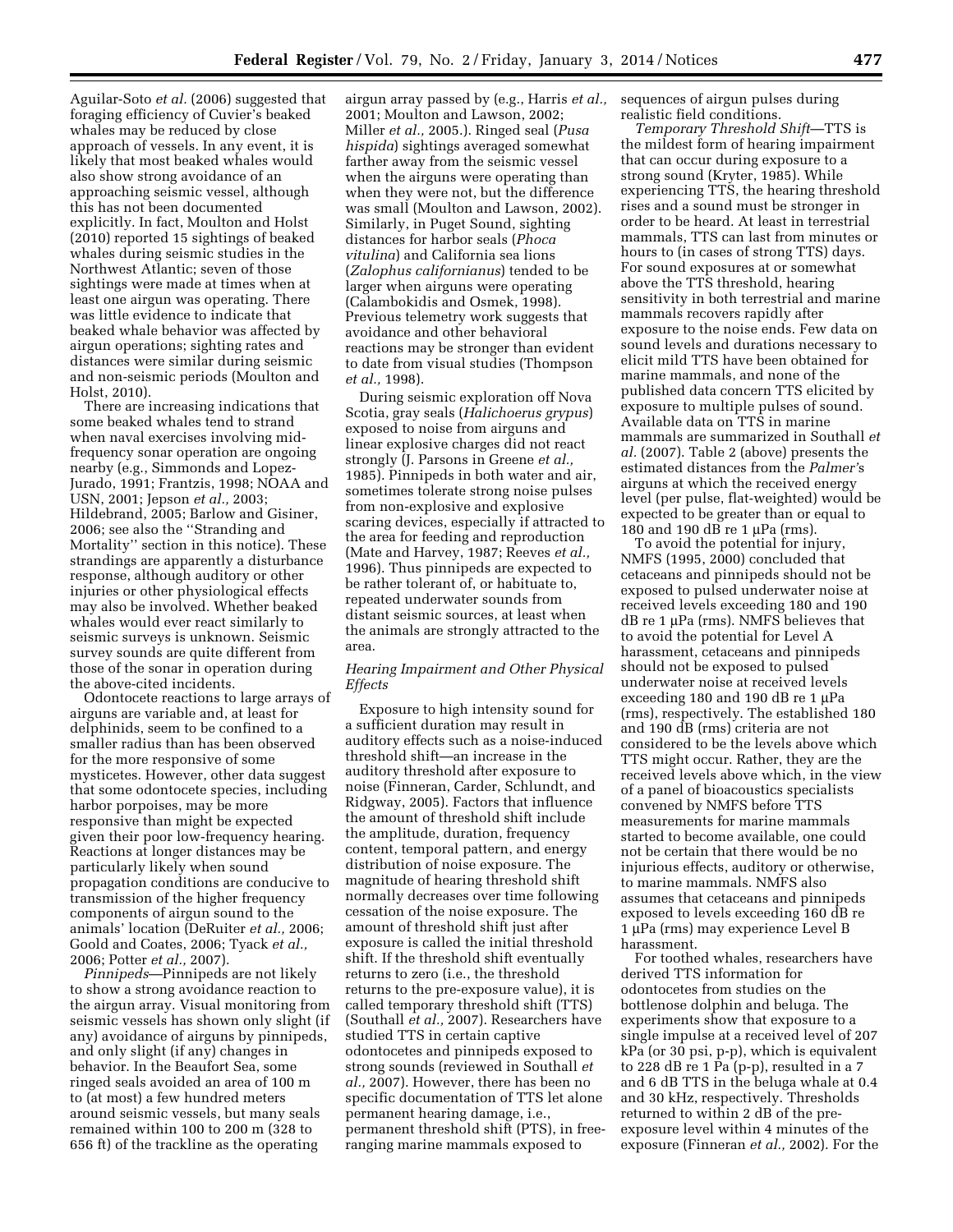one harbor porpoise tested, the received level of airgun sound that elicited onset of TTS was lower (Lucke *et al.,* 2009). If these results from a single animal are representative, it is inappropriate to assume that onset of TTS occurs at similar received levels in all odontocetes (*cf.* Southall *et al.,* 2007). Some cetaceans apparently can incur TTS at considerably lower sound exposures than are necessary to elicit TTS in the beluga or bottlenose dolphin.

For baleen whales, there are no data, direct or indirect, on levels or properties of sound that are required to induce TTS. The frequencies to which baleen whales are most sensitive are assumed to be lower than those to which odontocetes are most sensitive, and natural background noise levels at those low frequencies tend to be higher. As a result, auditory thresholds of baleen whales within their frequency band of best hearing are believed to be higher (less sensitive) than are those of odontocetes at their best frequencies (Clark and Ellison, 2004). From this, it is suspected that received levels causing TTS onset may also be higher in baleen whales than those of odontocetes (Southall *et al.,* 2007).

In pinnipeds, researchers have not measured TTS thresholds associated with exposure to brief pulses (single or multiple) of underwater sound. Initial evidence from more prolonged (nonpulse) exposures suggested that some pinnipeds (harbor seals in particular) incur TTS at somewhat lower received levels than do small odontocetes exposed for similar durations (Kastak *et al.,* 1999, 2005; Ketten *et al.,* 2001). The TTS threshold for pulsed sounds has been indirectly extimated as being an SEL of approximately 171 dB re 1  $\mu$ Pa<sup>2</sup>·s (Southall *et al.,* 2007) which would be equivalent to a single pulse with a received level of approximately 181 to 186 dB re 1  $\mu$ Pa (rms), or a series of pulses for which the highest rms values are a few dB lower. Corresponding values for California sea lions and northern elephant seals (*Mirounga angustirostris*) are likely to be higher (Kastak *et al.,* 2005).

*Permanent Threshold Shift*—When PTS occurs, there is physical damage to the sound receptors in the ear. In severe cases, there can be total or partial deafness, whereas in other cases, the animal has an impaired ability to hear sounds in specific frequency ranges (Kryter, 1985). There is no specific evidence that exposure to pulses of airgun sound can cause PTS in any marine mammal, even with large arrays of airguns. However, given the possibility that mammals close to an airgun array might incur at least mild

TTS, there has been further speculation about the possibility that some individuals occurring very close to airguns might incur PTS (e.g., Richardson *et al.,* 1995, p. 372*ff;*  Gedamke *et al.,* 2008). Single or occasional occurrences of mild TTS are not indicative of permanent auditory damage, but repeated or (in some cases) single exposures to a level well above that causing TTS onset might elicit PTS.

Relationships between TTS and PTS thresholds have not been studied in marine mammals but are assumed to be similar to those in humans and other terrestrial mammals (Southall *et al.,*  2007). PTS might occur at a received sound level at least several dBs above that inducing mild TTS if the animal were exposed to strong sound pulses with rapid rise times. Based on data from terrestrial mammals, a precautionary assumption is that the PTS threshold for impulse sounds (such as airgun pulses as received close to the source) is at least 6 dB higher than the TTS threshold on a peak-pressure basis, and probably greater than 6 dB (Southall *et al.,* 2007).

Given the higher level of sound necessary to cause PTS as compared with TTS, it is considerably less likely that PTS would occur. Baleen whales generally avoid the immediate area around operating seismic vessels, as do some other marine mammals.

*Stranding and Mortality*—When a living or dead marine mammal swims or floats onto shore and becomes ''beached'' or incapable of returning to sea, the event is termed a ''stranding'' (Geraci *et al.,* 1999; Perrin and Geraci, 2002; Geraci and Lounsbury, 2005; NMFS, 2007). The legal definition for a stranding under the MMPA is that ''(A) a marine mammal is dead and is (i) on a beach or shore of the United States; or (ii) in waters under the jurisdiction of the United States (including any navigable waters); or (B) a marine mammal is alive and is (i) on a beach or shore of the United States and is unable to return to the water; (ii) on a beach or shore of the United States and, although able to return to the water is in need of apparent medical attention; or (iii) in the waters under the jurisdiction of the United States (including any navigable waters), but is unable to return to its natural habitat under its own power or without assistance.''

Marine mammals are known to strand for a variety of reasons, such as infectious agents, biotoxicosis, starvation, fishery interaction, ship strike, unusual oceanographic or weather events, sound exposure, or combinations of these stressors

sustained concurrently or in series. However, the cause or causes of most strandings are unknown (Geraci *et al.,*  1976; Eaton, 1979; Odell *et al.,* 1980; Best, 1982). Numerous studies suggest that the physiology, behavior, habitat relationships, age, or condition of cetaceans may cause them to strand or might pre-dispose them to strand when exposed to another phenomenon. These suggestions are consistent with the conclusions of numerous other studies that have demonstrated that combinations of dissimilar stressors commonly combine to kill an animal or dramatically reduce its fitness, even though one exposure without the other does not produce the same result (Chroussos, 2000; Creel, 2005; DeVries *et al.,* 2003; Fair and Becker, 2000; Foley *et al.,* 2001; Moberg, 2000; Relyea, 2005a, 2005b; Romero, 2004; Sih *et al.,*  2004).

*Strandings Associated With Military Active Sonar*—Several sources have published lists of mass stranding events of cetaceans in an attempt to identify relationships between those stranding events and military active sonar (Hildebrand, 2004; IWC, 2005; Taylor *et al.,* 2004). For example, based on a review of stranding records between 1960 and 1995, the International Whaling Commission (2005) identified ten mass stranding events and concluded that, out of eight stranding events reported from the mid-1980s to the summer of 2003, seven had been coincident with the use of midfrequency active sonar and most involved beaked whales.

Over the past 12 years, there have been five stranding events coincident with military mid-frequency active sonar use in which exposure to sonar is believed to have been a contributing factor to strandings: Greece (1996); the Bahamas (2000); Madeira (2000); Canary Islands (2002); and Spain (2006). Refer to Cox *et al.* (2006) for a summary of common features shared by the strandings events in Greece (1996), Bahamas (2000), Madeira (2000), and Canary Islands (2002); and Fernandez *et al.,* (2005) for an additional summary of the Canary Islands 2002 stranding event.

*Potential for Stranding From Seismic Surveys*—Marine mammals close to underwater detonations of high explosives can be killed or severely injured, and the auditory organs are especially susceptible to injury (Ketten *et al.,* 1993; Ketten, 1995). However, explosives are no longer used in marine waters for commercial seismic surveys or (with rare exceptions) for seismic research. These methods have been replaced entirely by airguns or related non-explosive pulse generators. Airgun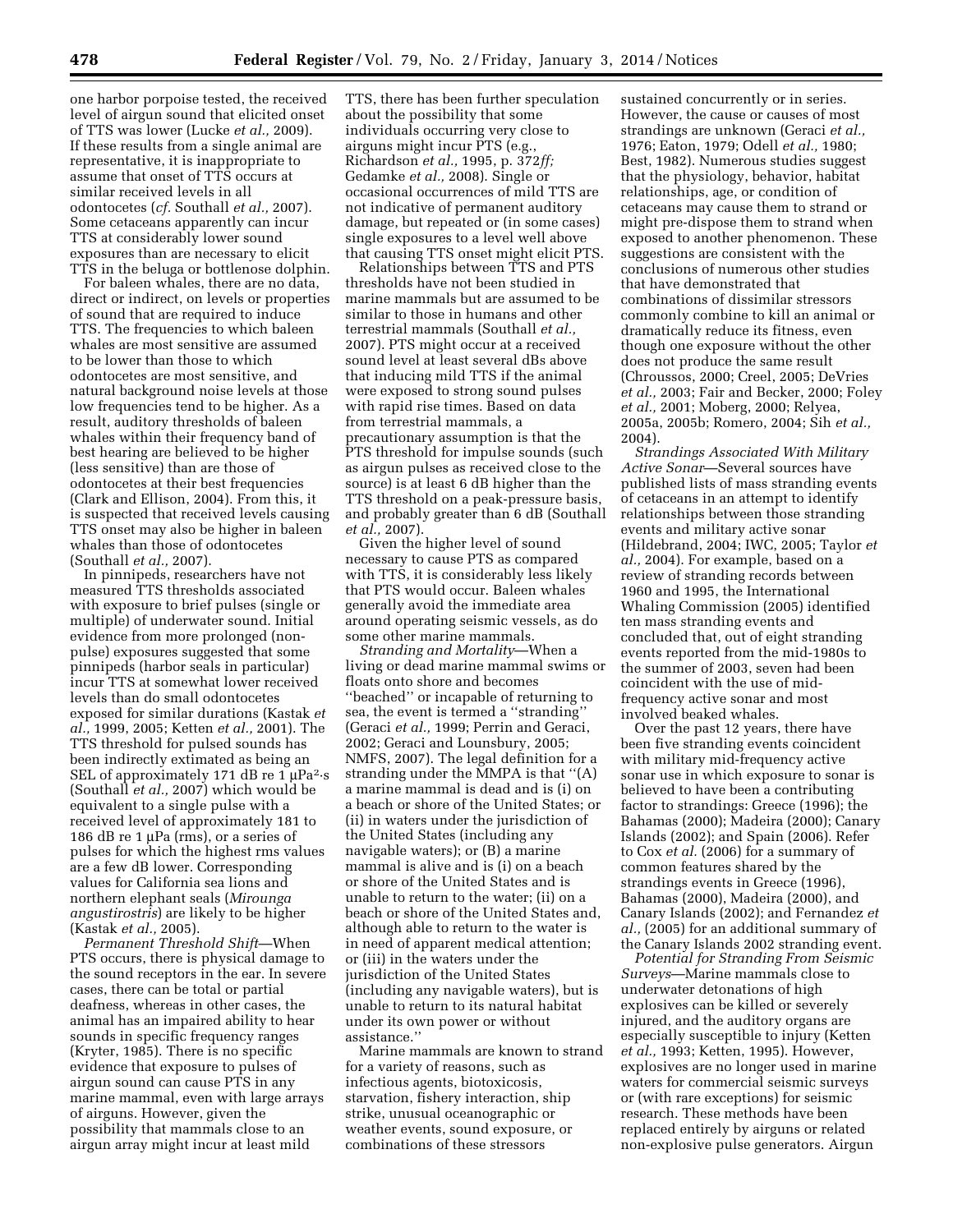pulses are less energetic and have slower rise times, and there is no specific evidence that they can cause serious injury, death, or stranding even in the case of large airgun arrays. However, the association of strandings of beaked whales with naval exercises involving mid-frequency active sonar (non-pulse sound) and, in one case, the co-occurrence of an L–DEO seismic survey (Malakoff, 2002; Cox *et al.,*  2006), has raised the possibility that beaked whales exposed to strong ''pulsed'' sounds could also be susceptible to injury and/or behavioral reactions that can lead to stranding (e.g., Hildebrand, 2005; Southall *et al.,* 2007).

Specific sound-related processes that lead to strandings and mortality are not well documented, but may include:

(1) Swimming in avoidance of a sound into shallow water;

(2) A change in behavior (such as a change in diving behavior) that might contribute to tissue damage, gas bubble formation, hypoxia, cardiac arrhythmia, hypertensive hemorrhage or other forms of trauma;

(3) A physiological change such as a vestibular response leading to a behavioral change or stress-induced hemorrhagic diathesis, leading in turn to tissue damage; and

(4) Tissue damage directly from sound exposure, such as through acousticallymediated bubble formation and growth or acoustic resonance of tissues.

Some of these mechanisms are unlikely to apply in the case of impulse sounds. However, there are indications that gas-bubble disease (analogous to ''the bends''), induced in supersaturated tissue by a behavioral response to acoustic exposure, could be a pathologic mechanism for the strandings and mortality of some deep-diving cetaceans exposed to sonar. The evidence for this remains circumstantial and associated with exposure to naval mid-frequency sonar, not seismic surveys (Cox *et al.,*  2006; Southall *et al.,* 2007).

Seismic pulses and mid-frequency sonar signals are quite different, and some mechanisms by which sonar sounds have been hypothesized to affect beaked whales are unlikely to apply to airgun pulses. Sounds produced by airgun arrays are broadband impulses with most of the energy below one kHz. Typical military mid-frequency sonar emits non-impulse sounds at frequencies of 2 to 10 kHz, generally with a relatively narrow bandwidth at any one time. A further difference between seismic surveys and naval exercises is that naval exercises can involve sound sources on more than one vessel. Thus, it is not appropriate to expect that the same to marine

mammals will result from military sonar and seismic surveys. However, evidence that sonar signals can, in special circumstances, lead (at least indirectly) to physical damage and mortality (e.g., Balcomb and Claridge, 2001; NOAA and USN, 2001; Jepson *et al.,* 2003; Ferna´ndez *et al.,* 2004, 2005; Hildebrand 2005; Cox *et al.,* 2006) suggests that caution is warranted when dealing with exposure of marine mammals to any high-intensity sound.

There is no conclusive evidence of cetacean strandings or deaths at sea as a result of exposure to seismic surveys, but a few cases of strandings in the general area where a seismic survey was ongoing have led to speculation concerning a possible link between seismic surveys and strandings. Suggestions that there was a link between seismic surveys and strandings of humpback whales in Brazil (Engel *et al.,* 2004) were not well founded (IAGC, 2004; IWC, 2007). In September 2002, there was a stranding of two Cuvier's beaked whales in the Gulf of California, Mexico, when the L–DEO vessel R/V *Maurice Ewing* was operating a 20 airgun  $(8,490 \text{ in}^3)$  array in the general area. The link between the stranding and the seismic surveys was inconclusive and not based on any physical evidence (Hogarth, 2002; Yoder, 2002). Nonetheless, the Gulf of California incident plus the beaked whale strandings near naval exercises involving use of mid-frequency sonar suggests a need for caution in conducting seismic surveys in areas occupied by beaked whales until more is known about effects of seismic surveys on those species (Hildebrand, 2005). No injuries of beaked whales are anticipated during the proposed study because of:

(1) The high likelihood that any beaked whales nearby would avoid the approaching vessel before being exposed to high sound levels, and

(2) Differences between the sound sources operated by L–DEO and those involved in the naval exercises associated with strandings.

*Non-auditory Physiological Effects*— Non-auditory physiological effects or injuries that theoretically might occur in marine mammals exposed to strong underwater sound include stress, neurological effects, bubble formation, resonance, and other types of organ or tissue damage (Cox *et al.,* 2006; Southall *et al.,* 2007). Studies examining such effects are limited. However, resonance effects (Gentry, 2002) and direct noiseinduced bubble formations (Crum *et al.,*  2005) are implausible in the case of exposure to an impulsive broadband source like an airgun array. If seismic

surveys disrupt diving patterns of deepdiving species, this might perhaps result in bubble formation and a form of the bends, as speculated to occur in beaked whales exposed to sonar. However, there is no specific evidence of this upon exposure to airgun pulses.

In general, very little is known about the potential for seismic survey sounds (or other types of strong underwater sounds) to cause non-auditory physical effects in marine mammals. Such effects, if they occur at all, would presumably be limited to short distances and to activities that extend over a prolonged period. The available data do not allow identification of a specific exposure level above which nonauditory effects can be expected (Southall *et al.,* 2007), or any meaningful quantitative predictions of the numbers (if any) of marine mammals that might be affected in those ways. Marine mammals that show behavioral avoidance of seismic vessels, including most baleen whales, some odontocetes, and some pinnipeds, are especially unlikely to incur non-auditory physical effects.

# *Potential Effects of Other Acoustic Devices and Sources*

#### *Multibeam Echosounder*

NSF and ASC will operate the Simrad EM120 multibeam echosounder from the source vessel during the planned study. Sounds from the multibeam echosounder are very short pulses, occurring for 15 ms, depending on water depth. Most of the energy in the sound pulses emitted by the multibeam echosounder is at frequencies near 12 kHz, and the maximum source level is 242 dB re  $1 \mu$ Pa (rms). The beam is narrow (1 to 2°) in fore-aft extent and wide (150°) in the cross-track extent. Each ping consists of nine (in water greater than 1,000 m deep) consecutive successive fan-shaped transmissions (segments) at different cross-track angles. Any given mammal at depth near the trackline would be in the main beam for only one or two of the nine segments. Also, marine mammals that encounter the Simrad EM120 are unlikely to be subjected to repeated pulses because of the narrow fore-aft width of the beam and will receive only limited amounts of pulse energy because of the short pulses. Animals close to the ship (where the beam is narrowest) are especially unlikely to be ensonified for more than one 15 ms pulse (or two pulses if in the overlap area). Similarly, Kremser *et al.* (2005) noted that the probability of a cetacean swimming through the area of exposure when a multibeam echosounder emits a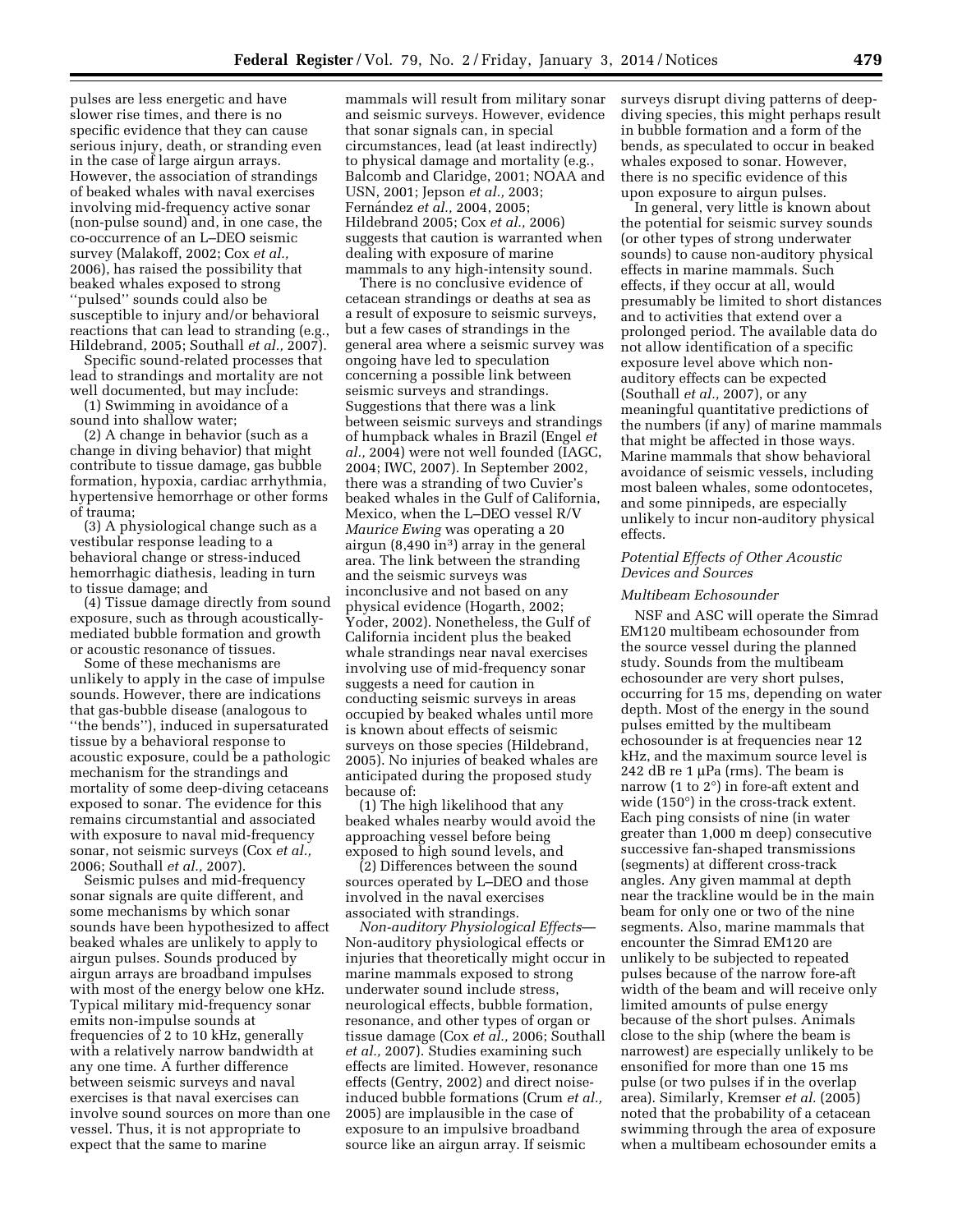pulse is small. The animal would have to pass the transducer at close range and be swimming at speeds similar to the vessel in order to receive the multiple pulses that might result in sufficient exposure to cause TTS.

Navy sonars that have been linked to avoidance reactions and stranding of cetaceans: (1) Generally have longer pulse duration than the Simrad EM120; and (2) are often directed close to horizontally, as well as omnidirectional, versus more downward and narrowly for the multibeam echosounder. The area of possible influence of the multibeam echosounder is much smaller—a narrow band below the source vessel. Also, the duration of exposure for a given marine mammal can be much longer for naval sonar. During NSF and ASC's operations, the individual pulses will be very short, and a given mammal would not receive many of the downward-directed pulses as the vessel passes by. Possible effects of a multibeam echosounder on marine mammals are described below.

*Masking*—Marine mammal communications will not be masked appreciably by the multibeam echosounder signals given the low duty cycle of the echosounder and the brief period when an individual mammal is likely to be within its beam. Furthermore, in the case of baleen whales, the multibeam echosounder signals (12 kHz) do not overlap with the predominant frequencies in the calls, which would avoid any significant masking.

*Behavioral Responses*—Behavioral reactions of free-ranging marine mammals to sonars, echosounders, and other sound sources appear to vary by species and circumstance. Observed reactions have included silencing and dispersal by sperm whales (Watkins *et al.,* 1985), increased vocalizations and no dispersal by pilot whales (Rendell and Gordon, 1999), and the previouslymentioned beachings by beaked whales. During exposure to a 21 to 25 kHz ''whale-finding'' sonar with a source level of 215 dB re 1  $\mu$ Pa, gray whales reacted by orienting slightly away from the source and being deflected from their course by approximately 200 m (656.2 ft) (Frankel, 2005). When a 38 kHz echosounder and a 150 kHz acoustic Doppler current profiler were transmitting during studies in the Eastern Tropical Pacific, baleen whales showed no significant responses, while spotted and spinner dolphins were detected slightly more often and beaked whales less often during visual surveys (Gerrodette and Pettis, 2005).

Captive bottlenose dolphins and a beluga whale exhibited changes in

behavior when exposed to 1 second tonal signals at frequencies similar to those that will be emitted by the multibeam echosounder used by NSF and ASC, and to shorter broadband pulsed signals. Behavioral changes typically involved what appeared to be deliberate attempts to avoid the sound exposure (Schlundt *et al.,* 2000; Finneran *et al.,* 2002; Finneran and Schlundt, 2004). The relevance of those data to free-ranging odontocetes is uncertain, and in any case, the test sounds were quite different in duration as compared with those from a multibeam echosounder.

*Hearing Impairment and Other Physical Effects*—Given several stranding events that have been associated with the operation of naval sonar in specific circumstances, there is concern that mid-frequency sonar sounds can cause serious impacts to marine mammals (see above). However, the multibeam echosounder proposed for use by NSF and ASC is quite different than sonar used for Navy operations. Pulse duration of the multibeam echosounder is very short relative to the naval sonar. Also, at any given location, an individual marine mammal would be in the beam of the multibeam echosounder for much less time given the generally downward orientation of the beam and its narrow fore-aft beamwidth; Navy sonar often uses near-horizontally-directed sound. Those factors would all reduce the sound energy received from the multibeam echosounder rather drastically relative to that from naval sonar.

NMFS believes that the brief exposure of marine mammals to one pulse, or small numbers of signals, from the multi-beam echosounder in this particular case is not likely to result in the harassment of marine mammals.

# *Single-Beam Echosounder*

NSF and ASC will operate the Knudsen 3260 and Bathy 2000 singlebeam echosounders from the source vessel during the planned study. Sounds from the single-beam echosounder are very short pulses, depending on water depth. Most of the energy in the sound pulses emitted by the singlebeam echosounder is at frequencies near 12 kHz for bottomtracking purposes or at 3.5 kHz in the sub-bottom profiling mode. The sonar emits energy in a 30° beam from the bottom of the ship. Marine mammals that encounter the Simrad EM120 are unlikely to be subjected to repeated pulses because of the narrow fore–aft width of the beam and will receive only limited amounts of pulse energy

because of the short pulses. Animals close to the ship (where the beam is narrowest) are especially unlikely to be ensonified for more than one 15 ms pulse (or two pulses if in the overlap area). Similarly, Kremser *et al.* (2005) noted that the probability of a cetacean swimming through the area of exposure when a multibeam echosounder emits a pulse is small. The animal would have to pass the transducer at close range and be swimming at speeds similar to the vessel in order to receive the multiple pulses that might result in sufficient exposure to cause TTS.

Navy sonars that have been linked to avoidance reactions and stranding of cetaceans: (1) Generally have longer pulse duration than the Simrad EM120; and (2) are often directed close to horizontally versus more downward for the echosounder. The area of possible influence of the single-beam echosounder is much smaller—a narrow band below the source vessel. Also, the duration of exposure for a given marine mammal can be much longer for naval sonar. During NSF and ASC's operations, the individual pulses will be very short, and a given mammal would not receive many of the downwarddirected pulses as the vessel passes by. Possible effects of a single-beam echosounder on marine mammals are described below.

*Masking*—Marine mammal communications will not be masked appreciably by the single-beam echosounder signals given the low duty cycle of the echosounder and the brief period when an individual mammal is likely to be within its beam. Furthermore, in the case of baleen whales, the single-beam echosounder signals (12 or 3.5 kHz) do not overlap with the predominant frequencies in the calls, which would avoid any significant masking.

*Behavioral Responses*—Behavioral reactions of free-ranging marine mammals to sonars, echosounders, and other sound sources appear to vary by species and circumstance. Observed reactions have included silencing and dispersal by sperm whales (Watkins *et al.,* 1985), increased vocalizations and no dispersal by pilot whales (Rendell and Gordon, 1999), and the previouslymentioned beachings by beaked whales. During exposure to a 21 to 25 kHz ''whale-finding'' sonar with a source level of 215 dB re 1  $\mu$ Pa, gray whales reacted by orienting slightly away from the source and being deflected from their course by approximately 200 m (656.2 ft) (Frankel, 2005). When a 38 kHz echosounder and a 150 kHz ADCP were transmitting during studies in the Eastern Tropical Pacific, baleen whales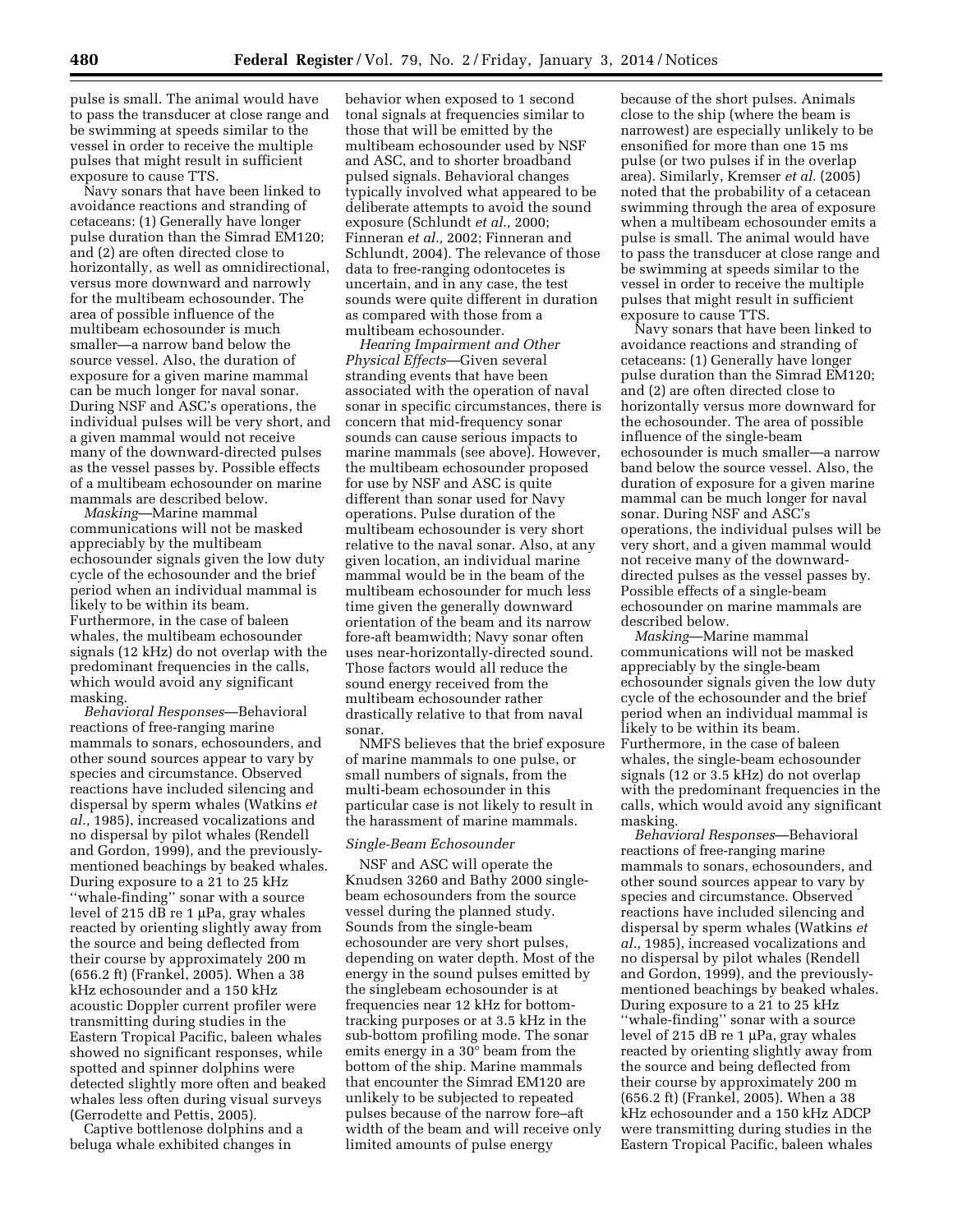showed no significant responses, while spotted and spinner dolphins were detected slightly more often and beaked whales less often during visual surveys (Gerrodette and Pettis, 2005).

Captive bottlenose dolphins and a beluga whale exhibited changes in behavior when exposed to 1 second tonal signals at frequencies similar to those that will be emitted by the singlebeam echosounder used by NSF and ASC, and to shorter broadband pulsed signals. Behavioral changes typically involved what appeared to be deliberate attempts to avoid the sound exposure (Schlundt *et al.,* 2000; Finneran *et al.,*  2002; Finneran and Schlundt, 2004). The relevance of those data to freeranging odontocetes is uncertain, and in any case, the test sounds were quite different in duration as compared with those from a single-beam echosounder.

*Hearing Impairment and Other Physical Effects*—Given recent stranding events that have been associated with the operation of naval sonar, there is concern that mid-frequency sonar sounds can cause serious impacts to marine mammals (see above). However, the single-beam echosounder proposed for use by NSF and ASC is quite different than sonar used for Navy operations. Pulse duration of the singlebeam echosounder is very short relative to the naval sonar. Also, at any given location, an individual marine mammal would be in the beam of the single-beam echosounder for much less time given the generally downward orientation of the beam and its narrow fore-aft beamwidth; Navy sonar often uses nearhorizontally-directed sound. Those factors would all reduce the sound energy received from the single-beam echosounder rather drastically relative to that from naval sonar.

NMFS believes that the brief exposure of marine mammals to one pulse, or small numbers of signals, from the single-beam echosounder in this particular case is not likely to result in the harassment of marine mammals.

# *Acoustic Doppler Current Profilers*

NSF and ASC will operate the ADCP Teledyne RDI VM–150 and ADCP Ocean Surveyor OS–38 from the source vessel during the planned study. Most of the energy in the sound pulses emitted by the ADCPs operate at frequencies near 150 kHz, and the maximum source level is 223.6 dB re  $1 \mu Pa$  (rms). Sound energy from the ADCP is emitted as a 30° conically-shaped beam. Marine mammals that encounter the ADCPs are unlikely to be subjected to repeated pulses because of the narrow fore–aft width of the beam and will receive only limited amounts of pulse energy

because of the short pulses. Animals close to the ship (where the beam is narrowest) are especially unlikely to be ensonified for more than one 15 ms pulse (or two pulses if in the overlap area). Similarly, Kremser *et al.* (2005) noted that the probability of a cetacean swimming through the area of exposure when the ADCPs emits a pulse is small. The animal would have to pass the transducer at close range and be swimming at speeds similar to the vessel in order to receive the multiple pulses that might result in sufficient exposure to cause TTS.

Navy sonars that have been linked to avoidance reactions and stranding of cetaceans: (1) Generally have longer pulse duration than the ADCPs; and (2) are often directed close to horizontally versus more downward for the ADCPs. The area of possible influence of the multibeam echosounder is much smaller—a narrow band below the source vessel. Also, the duration of exposure for a given marine mammal can be much longer for naval sonar. During NSF and ASC's operations, the individual pulses will be very short, and a given mammal would not receive many of the downward-directed pulses as the vessel passes by. Possible effects of the ADCPs on marine mammals are described below.

*Masking*—Marine mammal communications will not be masked appreciably by the ADCP signals given the low duty cycle of the ADCPs and the brief period when an individual mammal is likely to be within its beam. Furthermore, in the case of baleen whales, the ADCP signals (150 kHz) do not overlap with the predominant frequencies in the calls, which would avoid any significant masking.

*Behavioral Responses*—Behavioral reactions of free-ranging marine mammals to sonars, echosounders, and other sound sources appear to vary by species and circumstance. Observed reactions have included silencing and dispersal by sperm whales (Watkins *et al.,* 1985), increased vocalizations and no dispersal by pilot whales (Rendell and Gordon, 1999), and the previouslymentioned beachings by beaked whales. During exposure to a 21 to 25 kHz ''whale-finding'' sonar with a source level of 215 dB re 1  $\mu$ Pa, gray whales reacted by orienting slightly away from the source and being deflected from their course by approximately 200 m (656.2 ft) (Frankel, 2005). When a 38 kHz echosounder and a 150 kHz ADCP were transmitting during studies in the Eastern Tropical Pacific, baleen whales showed no significant responses, while spotted and spinner dolphins were detected slightly more often and beaked

whales less often during visual surveys (Gerrodette and Pettis, 2005).

Captive bottlenose dolphins and a beluga whale exhibited changes in behavior when exposed to 1 second tonal signals at frequencies similar to those that will be emitted by the multibeam echosounder used by NSF and ASC, and to shorter broadband pulsed signals. Behavioral changes typically involved what appeared to be deliberate attempts to avoid the sound exposure (Schlundt *et al.,* 2000; Finneran *et al.,* 2002; Finneran and Schlundt, 2004). The relevance of those data to free-ranging odontocetes is uncertain, and in any case, the test sounds were quite different in duration as compared with those from a multibeam echosounder.

*Hearing Impairment and Other Physical Effects*—Given recent stranding events that have been associated with the operation of naval sonar, there is concern that mid-frequency sonar sounds can cause serious impacts to marine mammals (see above). However, the multibeam echosounder proposed for use by NSF and ASC is quite different than sonar used for Navy operations. Pulse duration of the ADCP is very short relative to the naval sonar. Also, at any given location, an individual marine mammal would be in the beam of the multibeam echosounder for much less time given the generally downward orientation of the beam and its narrow fore-aft beamwidth; Navy sonar often uses near-horizontallydirected sound. Those factors would all reduce the sound energy received from the multibeam echosounder rather drastically relative to that from naval sonar.

NMFS believes that the brief exposure of marine mammals to one pulse, or small numbers of signals, from the multi-beam echosounder in this particular case is not likely to result in the harassment of marine mammals.

# *Acoustic Locator*

NSF and ASC will operate the acoustic locator from the source vessel during the planned study during sampling. Sounds from the locator are very short pulses, occurring for 5 ms. Most of the energy in the sound pulses emitted by the acoustic locator is at frequencies near 12 kHz, and the maximum source level is 162 dB re 1  $\mu$ Pa (rms). Animals close to the ship (where the beam is narrowest) are especially unlikely to be ensonified for more than one 5 ms pulse (or two pulses if in the overlap area). Similarly, Kremser *et al.* (2005) noted that the probability of a cetacean swimming through the area of exposure when a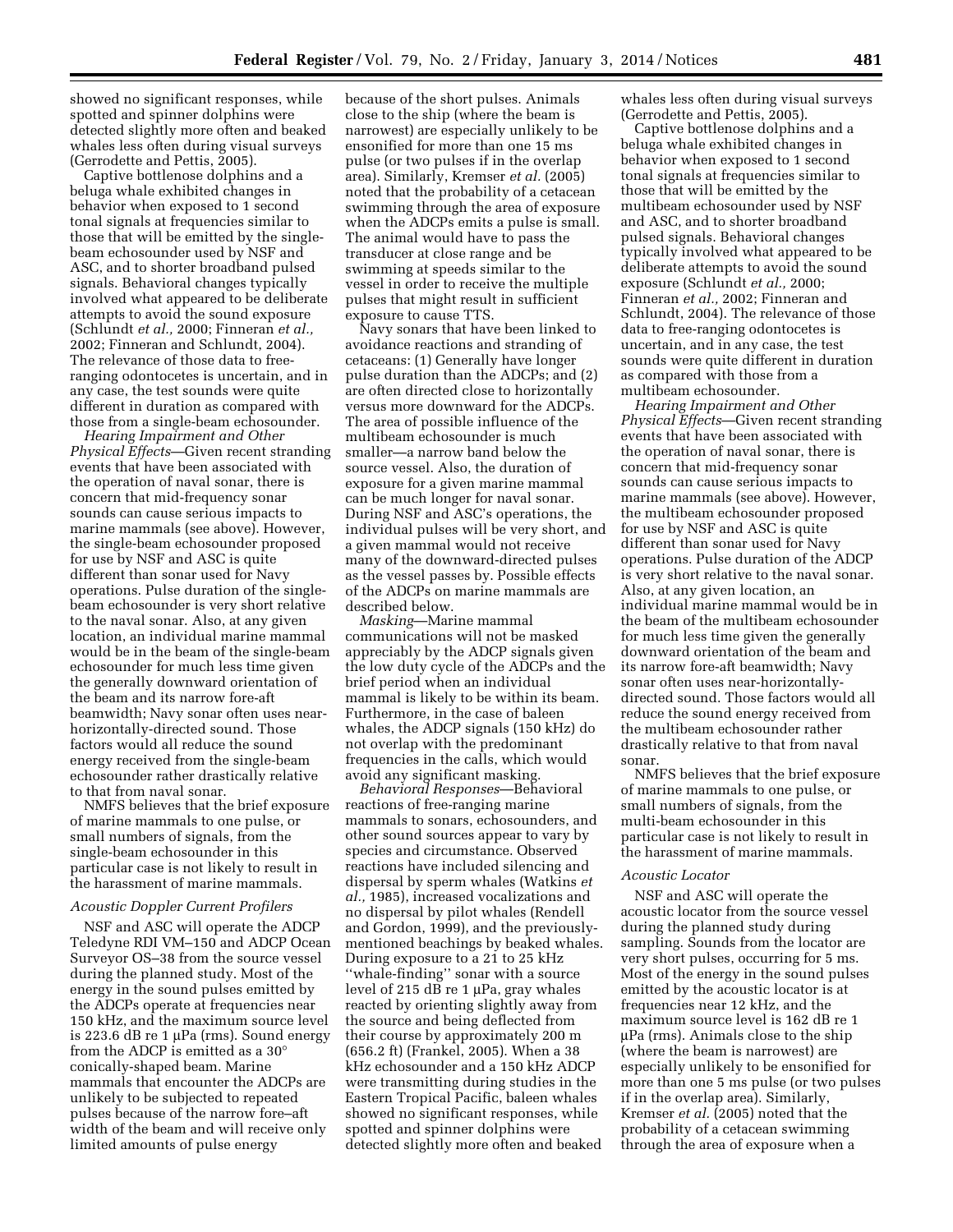multibeam echosounder emits a pulse is small. The animal would have to pass the transducer at close range and be swimming at speeds similar to the vessel in order to receive the multiple pulses that might result in sufficient exposure to cause TTS.

*Masking*—Marine mammal communications will not be masked appreciably by the acoustic locator signals given the low duty cycle and the low source level. Furthermore, in the case of baleen whales, the acoustic locator signals (12 kHz) do not overlap with the predominant frequencies in the calls, which would avoid any significant masking.

*Behavioral Responses*—Behavioral reactions of free-ranging marine mammals to sonars, echosounders, and other sound sources appear to vary by species and circumstance. Observed reactions have included silencing and dispersal by sperm whales (Watkins *et al.,* 1985), increased vocalizations and no dispersal by pilot whales (Rendell and Gordon, 1999), and the previouslymentioned beachings by beaked whales. During exposure to a 21 to 25 kHz ''whale-finding'' sonar with a source level of 215  $\overline{dB}$  re 1 µPa, gray whales reacted by orienting slightly away from the source and being deflected from their course by approximately 200 m (656.2 ft) (Frankel, 2005). When a 38 kHz echosounder and a 150 kHz ADCP were transmitting during studies in the Eastern Tropical Pacific, baleen whales showed no significant responses, while spotted and spinner dolphins were detected slightly more often and beaked whales less often during visual surveys (Gerrodette and Pettis, 2005).

NMFS believes that the brief exposure of marine mammals to one pulse, or small numbers of signals, from the acoustic locator is not likely to result in the harassment of marine mammals.

# *Core and Dredge Sampling*

During coring and dredging, the noise created by the mechanical action of the devices on the seafloor is expected to be perceived by nearby fish and other marine organisms and deter them from swimming toward the source. Coring and dredging activities would be highly localized and short-term in duration and would not be expected to significantly interfere with marine mammal behavior. The potential direct effects include temporary localized disturbance or displacement from associated sounds and/or physical movement/actions of the operations. Additionally, the potential indirect effects may consist of very localized and transitory/short-term disturbance of bottom habitat and associated prey in shallow-water areas

as a result of coring, dredging, and sediment sampling (NSF/USGS PEIS, 2011). NMFS believes that the brief exposure of marine mammals to noise created from the mechanical action of the devices for core and dredge sampling is not likely to result in the harassment of marine mammals.

#### *Vessel Movement and Collisions*

Vessel movement in the vicinity of marine mammals has the potential to result in either a behavioral response or a direct physical interaction. Both scenarios are discussed below in this section.

*Behavioral Responses to Vessel Movement*—There are limited data concerning marine mammal behavioral responses to vessel traffic and vessel noise, and a lack of consensus among scientists with respect to what these responses mean or whether they result in short-term or long-term adverse effects. In those cases where there is a busy shipping lane or where there is a large amount of vessel traffic, marine mammals (especially low frequency specialists) may experience acoustic masking (Hildebrand, 2005) if they are present in the area (e.g., killer whales in Puget Sound; Foote *et al.,* 2004; Holt *et al.,* 2008). In cases where vessels actively approach marine mammals (e.g., whale watching or dolphin watching boats), scientists have documented that animals exhibit altered behavior such as increased swimming speed, erratic movement, and active avoidance behavior (Bursk, 1983; Acevedo, 1991; Baker and MacGibbon, 1991; Trites and Bain, 2000; Williams *et al.,* 2002; Constantine *et al.,* 2003), reduced blow interval (Ritcher *et al.,*  2003), disruption of normal social behaviors (Lusseau, 2003, 2006), and the shift of behavioral activities which may increase energetic costs (Constantine *et al.,* 2003, 2004). A detailed review of marine mammal reactions to ships and boats is available in Richardson *et al.,*  (1995). For each of the marine mammal taxonomy groups, Richardson *et al.,*  (1995) provides the following assessment regarding reactions to vessel traffic:

*Toothed whales*—''In summary, toothed whales sometimes show no avoidance reaction to vessels, or even approach them. However, avoidance can occur, especially in response to vessels of types used to chase or hunt the animals. This may cause temporary displacement, but we know of no clear evidence that toothed whales have abandoned significant parts of their range because of vessel traffic.''

*Baleen whales*—''When baleen whales receive low-level sounds from distant or

stationary vessels, the sounds often seem to be ignored. Some whales approach the sources of these sounds. When vessels approach whales slowly and non-aggressively, whales often exhibit slow and inconspicuous avoidance maneuvers. In response to strong or rapidly changing vessel noise, baleen whales often interrupt their normal behavior and swim rapidly away. Avoidance is especially strong when a boat heads directly toward the whale.''

Behavioral responses to stimuli are complex and influenced to varying degrees by a number of factors, such as species, behavioral contexts, geographical regions, source characteristics (moving or stationary, speed, direction, etc.), prior experience of the animal and physical status of the animal. For example, studies have shown that beluga whales' reaction varied when exposed to vessel noise and traffic. In some cases, beluga whales exhibited rapid swimming from icebreaking vessels up to 80 km (43.2 nmi) away and showed changes in surfacing, breathing, diving, and group composition in the Canadian high Arctic where vessel traffic is rare (Finley *et al.,* 1990). In other cases, beluga whales were more tolerant of vessels, but responded differentially to certain vessels and operating characteristics by reducing their calling rates (especially older animals) in the St. Lawrence River where vessel traffic is common (Blane and Jaakson, 1994). In Bristol Bay, Alaska, beluga whales continued to feed when surrounded by fishing vessels and resisted dispersal even when purposefully harassed (Fish and Vania, 1971).

In reviewing more than 25 years of whale observation data, Watkins (1986) concluded that whale reactions to vessel traffic were ''modified by their previous experience and current activity: habituation often occurred rapidly, attention to other stimuli or preoccupation with other activities sometimes overcame their interest or wariness of stimuli.'' Watkins noticed that over the years of exposure to ships in the Cape Cod area, minke whales changed from frequent positive interest (e.g., approaching vessels) to generally uninterested reactions; fin whales changed from mostly negative (e.g., avoidance) to uninterested reactions; fin whales changed from mostly negative (e.g., avoidance) to uninterested reactions; right whales apparently continued the same variety of responses (negative, uninterested, and positive responses) with little change; and humpbacks dramatically changed from mixed responses that were often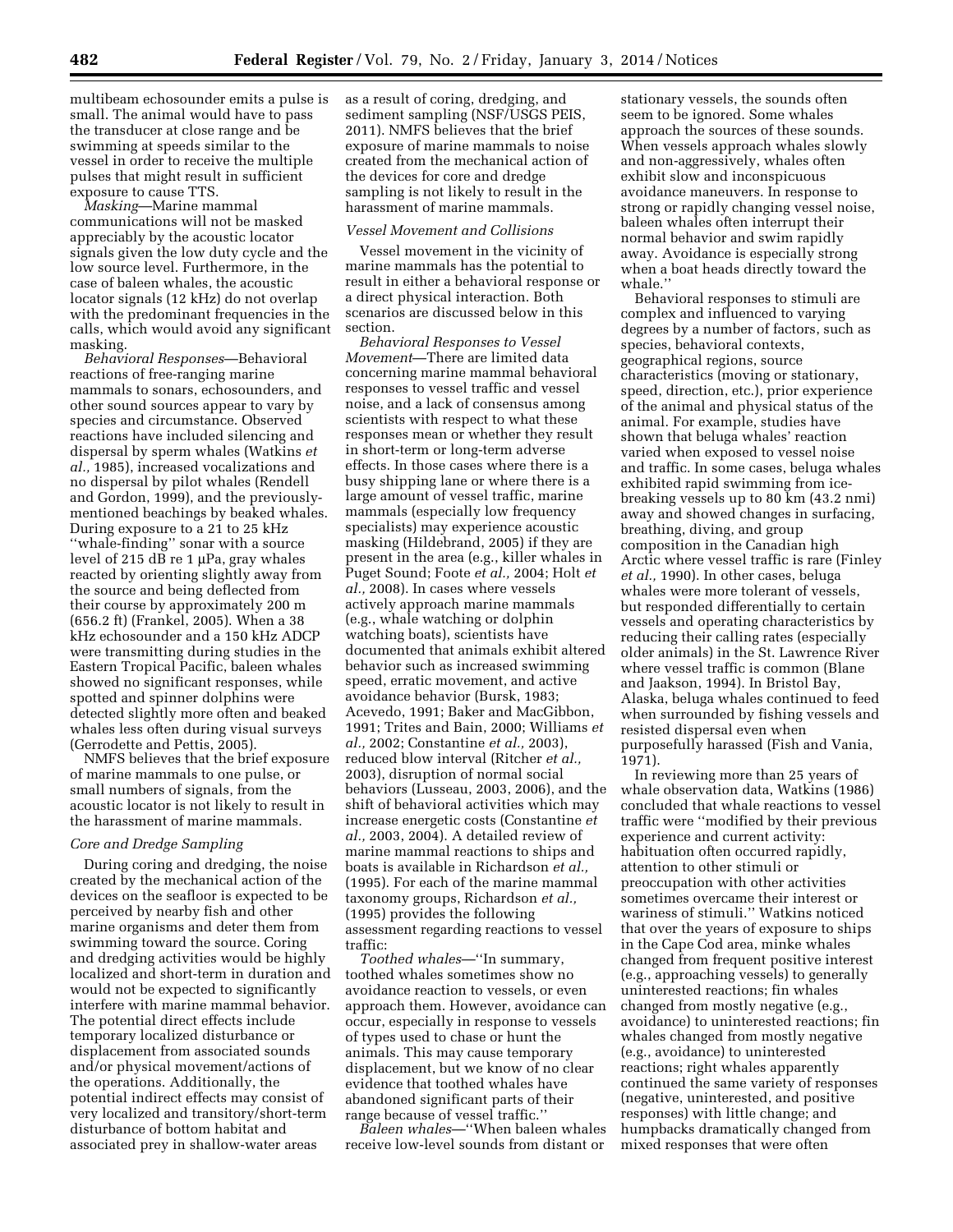negative to reactions that were often strongly positive. Watkins (1986) summarized that ''whales near shore, even in regions with low vessel traffic, generally have become less wary of boats and their noises, and they have appeared to be less easily disturbed than previously. In particular locations with intense shipping and repeated approaches by boats (such as the whalewatching areas of Stellwagen Bank), more and more whales had positive reactions to familiar vessels, and they also occasionally approached other boats and yachts in the same ways.''

Although the radiated sound from the *Palmer* will be audible to marine mammals over a large distance, it is unlikely that marine mammals will respond behaviorally (in a manner that NMFS would consider harassment under the MMPA) to low-level distant shipping noise as the animals in the area are likely to be habituated to such noises (Nowacek *et al.,* 2004). In light of these facts, NMFS does not expect the *Palmer'*s movements to result in Level B harassment.

*Vessel Strike*—Ship strikes of cetaceans can cause major wounds, which may lead to the death of the animal. An animal at the surface could be struck directly by a vessel, a surfacing animal could hit the bottom of a vessel, or an animal just below the surface could be cut by a vessel's propeller. The severity of injuries typically depends on the size and speed of the vessel (Knowlton and Kraus, 2001; Laist *et al.,* 2001; Vanderlaan and Taggart, 2007).

The most vulnerable marine mammals are those that spend extended periods of time at the surface in order to restore oxygen levels within their tissues after deep dives (e.g., the sperm whale). In addition, some baleen whales, such as the North Atlantic right whale, seem generally unresponsive to vessel sound, making them more susceptible to vessel collisions (Nowacek *et al.,* 2004). These species are primarily large, slow moving whales. Smaller marine mammals (e.g., bottlenose dolphin) move quickly through the water column and are often seen riding the bow wave of large ships. Marine mammal responses to vessels may include avoidance and changes in dive pattern (NRC, 2003).

An examination of all known ship strikes from all shipping sources (civilian and military) indicates vessel speed is a principal factor in whether a vessel strike results in death (Knowlton and Kraus, 2001; Laist *et al.,* 2001; Jensen and Silber, 2003; Vanderlaan and Taggart, 2007). In assessing records in which vessel speed was known, Laist *et al.* (2001) found a direct relationship

between the occurrence of a whale strike and the speed of the vessel involved in the collision. The authors concluded that most deaths occurred when a vessel was traveling in excess of 13 kts (24.1 km/hr, 14.9 mph).

NSF and ASC's proposed operation of one source vessel for the proposed lowenergy seismic survey is relatively small in scale compared to the number of commercial ships transiting at higher speeds in the same areas on an annual basis. The probability of vessel and marine mammal interactions occurring during the proposed low-energy seismic survey is unlikely due to the *Palmer'*s slow operational speed, which is typically 5 kts. Outside of seismic operations, the *Palmer'*s cruising speed would be approximately 10.1 to 14.5 kts, which is generally below the speed at which studies have noted reported increases of marine mammal injury or death (Laist *et al.,* 2001).

As a final point, the *Palmer* has a number of other advantages for avoiding ship strikes as compared to most commercial merchant vessels, including the following: the *Palmer'*s bridge and aloft observation tower offers good visibility to visually monitor for marine mammal presence; PSOs posted during operations scan the ocean for marine mammals and must report visual alerts of marine mammal presence to crew; and the PSOs receive extensive training that covers the fundamentals of visual observing for marine mammals and information about marine mammals and their identification at sea.

#### *Entanglement*

Entanglement can occur if wildlife becomes immobilized in survey lines, cables, nets, or other equipment that is moving through the water column. The proposed low-energy seismic survey would require towing approximately a single 100 m cable streamer. This large of an array carries the risk of entanglement for marine mammals. Wildlife, especially slow moving individuals, such as large whales, have a low probability of becoming entangled due to slow speed of the survey vessel and onboard monitoring efforts. In May 2011, there was one recorded entanglement of an olive ridley sea turtle (*Lepidochelys olivacea*) in the R/ V *Marcus G. Langseth*'s barovanes after the conclusion of a seismic survey off Costa Rica. There have been cases of baleen whales, mostly gray whales (Heyning, 1990), becoming entangled in fishing lines. The probability for entanglement of marine mammals is considered not significant because of the vessel speed and the monitoring efforts onboard the survey vessel.

#### *Icebreaking Activities*

Icebreakers produce more noise while breaking ice than ships of comparable size due, primarily, to the sounds of propeller cavitating (Richardson *et al.,*  1995). Multi-year ice, which is expected to be encountered in the proposed survey area. Icebreakers commonly back and ram into heavy ice until losing momentum to make way. The highest noise levels usually occur while backing full astern in preparation to ram forward through the ice. Overall the noise generated by an icebreaker pushing ice was 10 to 15 dB greater than the noise produced by the ship underway in open water (Richardson *et al.,* 1995). In general, the Antarctic and Southern Ocean is a noisy environment. Calving and grounding icebergs as well as the break-up of ice sheets, can produce a large amount of underwater noise. Little information is available about the increased sound levels due to icebreaking.

*Cetaceans*—Few studies have been conducted to evaluate the potential interference of icebreaking noise with marine mammal vocalizations. Erbe and Farmer (1998) measured masked hearing thresholds of a captive beluga whale. They reported that the recording of a CCG ship, *Henry Larsen,* ramming ice in the Beaufort Sea, masked recordings of beluga vocalizations at a noise to signal pressure ratio of 18 dB, when the noise pressure level was eight times as high as the call pressure. Erbe and Farmer (2000) also predicted when icebreaker noise would affect beluga whales through software that combined a sound propagation model and beluga whale impact threshold models. They again used the data from the recording of the *Henry Larsen* in the Beaufort Sea and predicted that masking of beluga whale vocalizations could extend between 40 and 71 km (21.6 and 38.3 nmi) near the surface. Lesage *et al.* (1999) report that beluga whales changed their call type and call frequency when exposed to boat noise. It is possible that the whales adapt to the ambient noise levels and are able to communicate despite the sound. Given the documented reaction of belugas to ships and icebreakers it is highly unlikely that beluga whales would remain in the proximity of vessels where vocalizations would be masked.

Beluga whales have been documented swimming rapidly away from ships and icebreakers in the Canadian high Arctic when a ship approaches to within 35 to 50 km (18.9 to 27 nmi), and they may travel up to 80 km (43.2 nmi) from the vessel's track (Richardson *et al.,* 1995). It is expected that belugas avoid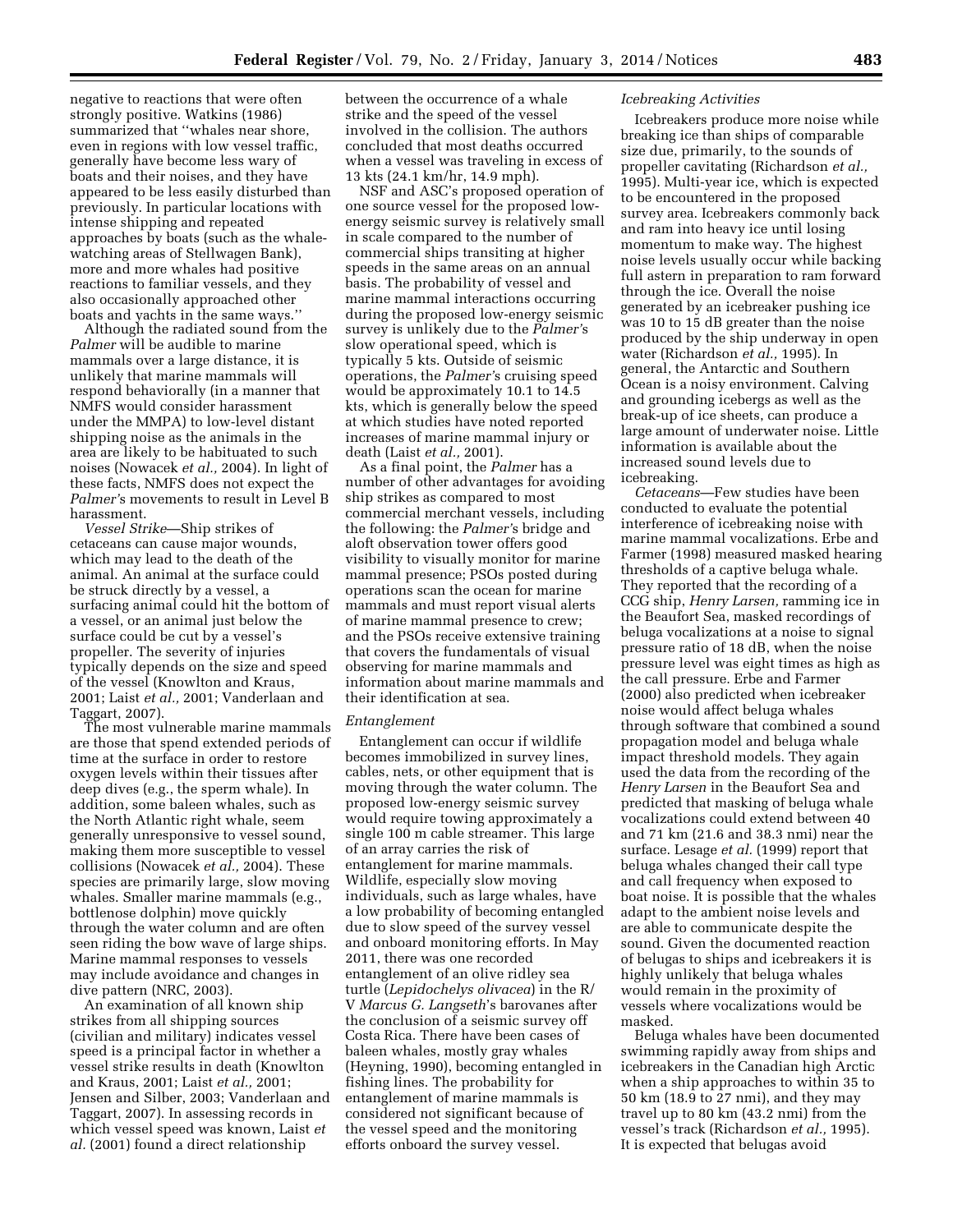icebreakers as soon as they detect the ships (Cosens and Dueck, 1993). However, the reactions of beluga whales to ships vary greatly and some animals may become habituated to high levels of ambient noise (Erbe and Darmber, 2000).

There is little information about the effects of icebreaking ships on baleen whales. Migrating bowhead whales appeared to avoid an area around a drill site by greater than 25 km (13.5 mi) where an icebreaker was working in the Beaufort Sea. There was intensive icebreaking daily in support of the drilling activities (Brewer *et al.,* 1993). Migrating bowheads also avoided a nearby drill site at the same time of year where little icebreaking was being conducted (LGL and Greeneridge, 1987). It is unclear as to whether the drilling activities, icebreaking operations, or the ice itself might have been the cause for the whale's diversion. Bowhead whales are not expected to occur in the proximity of the proposed action area.

Pinnipeds—Brueggeman *et al.* (1992) reported on the reactions of seals to an icebreaker during activities at two prospects in the Chukchi Sea. Reactions of seals to the icebreakers varied between the two prospects. Most (67%) seals did not react to the icebreaker at either prospect. Reaction at one prospect was greatest during icebreaking activity (running/maneuvering/jogging) and was 0.23 km (0.12 nmi) of the vessel and lowest for animals beyond 0.93 km (0.5 nmi). At the second prospect however, seal reaction was lowest during icebreaking activity with higher and similar levels of response during general (non-icebreaking) vessel operations and when the vessel was at anchor or drifting. The frequency of seal reaction generally declined with increasing distance from the vessel except during general vessel activity where it remained consistently high to about 0.46 km (0.25 nmi) from the vessel before declining.

Similarly, Kanik et al. (1980) found that ringed (*Pusa hispida*) and harp seals (*Pagophilus groenlandicus*) often dove into the water when an icebreaker was breaking ice within 1 km (0.5 nmi) of the animals. Most seals remained on the ice when the ship was breaking ice 1 to 2 km (0.5 to 1.1 nmi) away.

The potential effects to marine mammals described in this section of the document do not take into consideration the proposed monitoring and mitigation measures described later in this document (see the ''Proposed Mitigation'' and ''Proposed Monitoring and Reporting'' sections) which, as noted are designed to effect the least

practicable adverse impact on affected marine mammal species and stocks.

# **Anticipated Effects on Marine Mammal Habitat**

The proposed seismic survey is not anticipated to have any permanent impact on habitats used by the marine mammals in the proposed survey area, including the food sources they use (i.e. fish and invertebrates). Additionally, no physical damage to any habitat is anticipated as a result of conducting airgun operations during the proposed low-energy seismic survey. While it is anticipated that the specified activity may result in marine mammals avoiding certain areas due to temporary ensonification, this impact to habitat is temporary and was considered in further detail earlier in this document, as behavioral modification. The main impact associated with the proposed activity will be temporarily elevated noise levels and the associated direct effects on marine mammals in any particular area of the approximately 5,628 km2 proposed project area, previously discussed in this notice.

The *Palmer* is designed for continuous passage at 3 kts through ice 1 m thick. During the proposed project the *Palmer* will typically encounter first- or second-year ice while avoiding thicker ice floes, particularly large intact multi-year ice, whenever possible. In addition, the vessel will follow leads when possible while following the survey route. As the vessel passes through the ice, the ship causes the ice to part and travel alongside the hull. This ice typically returns to fill the wake as the ship passes. The effects are transitory (i.e., hours at most) and localized (i.e., constrained to a relatively narrow swath perhaps 10 m (32.1 ft) to each side of the vessel. The *Palmer'*s maximum beam is 18.3 m (60 ft). Applying the maximum estimated amount of icebreaking (1,000 km), to the corridor opened by the ship, NSF and ASC anticipate that a maximum of approximately 18 km2 (5.3 nmi2) of ice may be disturbed. This represents an inconsequential amount of the total ice present in the Southern Ocean.

Sea ice is important for pinniped life functions such as resting, breeding, and molting. Icebreaking activities may damage seal breathing holes and will also reduce the haul-out area in the immediate vicinity of the ship's track. Icebreaking along a maximum of 1,000 km of trackline will alter local ice conditions in the immediate vicinity of the vessel. This has the potential to temporarily lead to a reduction of suitable seal haul-out habitat. However, the dynamic sea-ice environment

requires that seals be able to adapt to changes in sea, ice, and snow conditions, and they therefore create new breathing holes and lairs throughout the winter and spring (Hammill and Smith, 1989). In addition, seals often use open leads and cracks in the ice to surface and breathe (Smith and Stirling, 1975). Disturbance of the ice will occur in a very small area relative to the Southern Ocean ice-pack and no significant impact on marine mammals is anticipated by icebreaking during the proposed low-energy seismic survey. The next section discusses the potential impacts of anthropogenic sound sources on common marine mammal prey in the proposed survey area (i.e., fish and invertebrates).

#### *Anticipated Effects on Fish*

One reason for the adoption of airguns as the standard energy source for marine seismic surveys is that, unlike explosives, they have not been associated with large-scale fish kills. However, existing information on the impacts of seismic surveys on marine fish and invertebrate populations is limited. There are three types of potential effects of exposure to seismic surveys: (1) Pathological, (2) physiological, and (3) behavioral. Pathological effects involve lethal and temporary or permanent sub-lethal injury. Physiological effects involve temporary and permanent primary and secondary stress responses, such as changes in levels of enzymes and proteins. Behavioral effects refer to temporary and (if they occur) permanent changes in exhibited behavior (e.g., startle and avoidance behavior). The three categories are interrelated in complex ways. For example, it is possible that certain physiological and behavioral changes could potentially lead to an ultimate pathological effect on individuals (i.e., mortality).

The specific received sound levels at which permanent adverse effects to fish potentially could occur are little studied and largely unknown. Furthermore, the available information on the impacts of seismic surveys on marine fish is from studies of individuals or portions of a population; there have been no studies at the population scale. The studies of individual fish have often been on caged fish that were exposed to airgun pulses in situations not representative of an actual seismic survey. Thus, available information provides limited insight on possible real-world effects at the ocean or population scale. This makes drawing conclusions about impacts on fish problematic because, ultimately, the most important issues concern effects on marine fish populations, their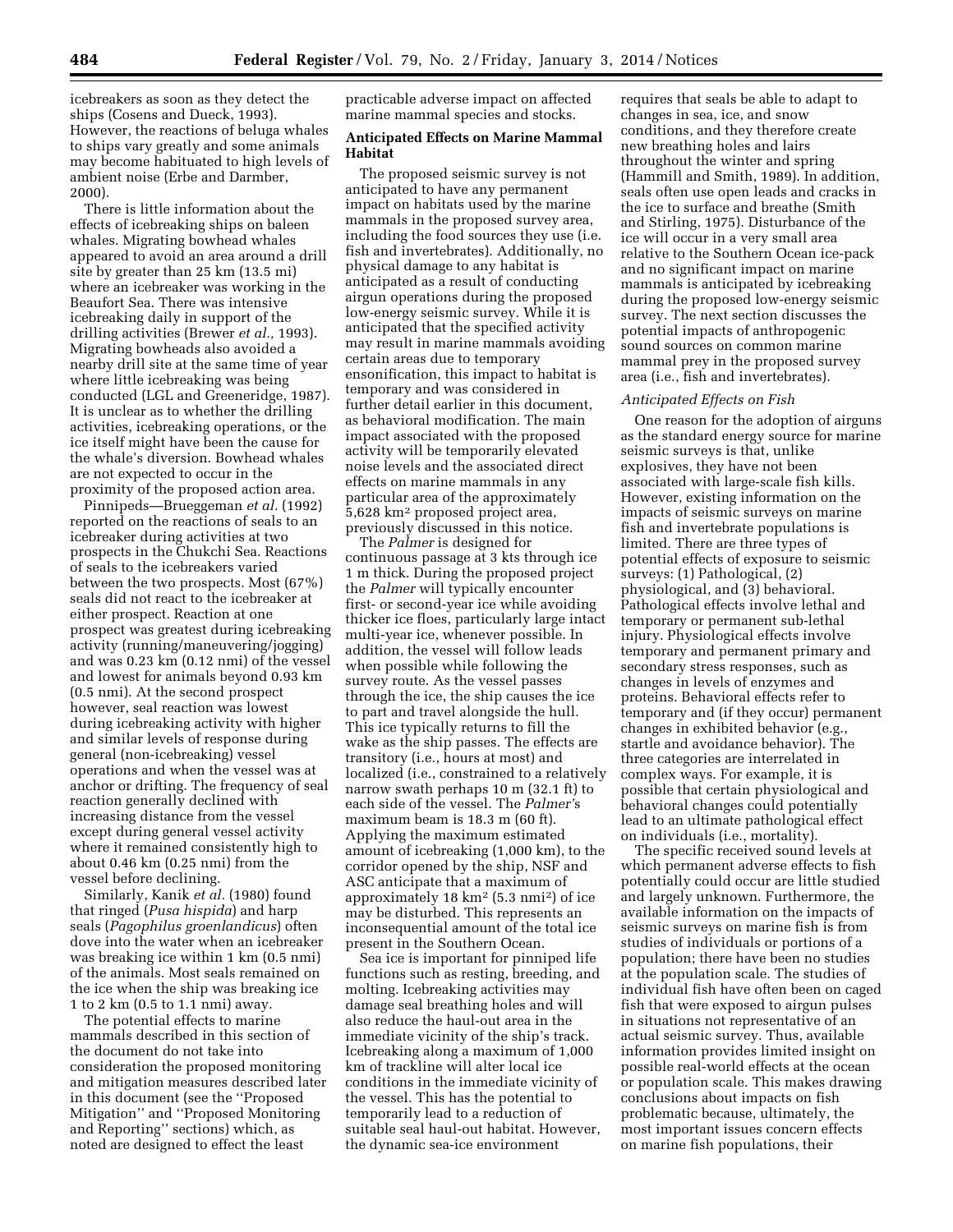viability, and their availability to fisheries.

Hastings and Popper (2005), Popper (2009), and Popper and Hastings (2009a, b) provided recent critical reviews of the known effects of sound on fish. The following sections provide a general synopsis of the available information on the effects of exposure to seismic and other anthropogenic sound as relevant to fish. The information comprises results from scientific studies of varying degrees of rigor plus some anecdotal information. Some of the data sources may have serious shortcomings in methods, analysis, interpretation, and reproducibility that must be considered when interpreting their results (see Hastings and Popper, 2005). Potential adverse effects of the program's sound sources on marine fish are noted.

*Pathological Effects*—The potential for pathological damage to hearing structures in fish depends on the energy level of the received sound and the physiology and hearing capability of the species in question. For a given sound to result in hearing loss, the sound must exceed, by some substantial amount, the hearing threshold of the fish for that sound (Popper, 2005). The consequences of temporary or permanent hearing loss in individual fish on a fish population are unknown; however, they likely depend on the number of individuals affected and whether critical behaviors involving sound (e.g., predator avoidance, prey capture, orientation and navigation, reproduction, etc.) are adversely affected.

Little is known about the mechanisms and characteristics of damage to fish that may be inflicted by exposure to seismic survey sounds. Few data have been presented in the peer-reviewed scientific literature. As far as NSF, ASC, and NMFS know, there are only two papers with proper experimental methods, controls, and careful pathological investigation implicating sounds produced by actual seismic survey airguns in causing adverse anatomical effects. One such study indicated anatomical damage, and the second indicated TTS in fish hearing. The anatomical case is McCauley *et al.*  (2003), who found that exposure to airgun sound caused observable anatomical damage to the auditory maculae of pink snapper (*Pagrus auratus*). This damage in the ears had not been repaired in fish sacrificed and examined almost two months after exposure. On the other hand, Popper *et al.* (2005) documented only TTS (as determined by auditory brainstem response) in two of three fish species from the Mackenzie River Delta. This

study found that broad whitefish (*Coregonus nasus*) exposed to five airgun shots were not significantly different from those of controls. During both studies, the repetitive exposure to sound was greater than would have occurred during a typical seismic survey. However, the substantial lowfrequency energy produced by the airguns (less than 400 Hz in the study by McCauley *et al.* [2003] and less than approximately 200 Hz in Popper *et al.*  [2005]) likely did not propagate to the fish because the water in the study areas was very shallow (approximately nine m in the former case and less than two m in the latter). Water depth sets a lower limit on the lowest sound frequency that will propagate (the ''cutoff frequency'') at about one-quarter wavelength (Urick, 1983; Rogers and Cox, 1988).

Wardle *et al.* (2001) suggested that in water, acute injury and death of organisms exposed to seismic energy depends primarily on two features of the sound source: (1) The received peak pressure, and (2) the time required for the pressure to rise and decay. Generally, as received pressure increases, the period for the pressure to rise and decay decreases, and the chance of acute pathological effects increases. According to Buchanan *et al.*  (2004), for the types of seismic airguns and arrays involved with the proposed program, the pathological (mortality) zone for fish would be expected to be within a few meters of the seismic source. Numerous other studies provide examples of no fish mortality upon exposure to seismic sources (Falk and Lawrence, 1973; Holliday *et al.,* 1987; La Bella *et al.,* 1996; Santulli *et al.,*  1999; McCauley *et al.,* 2000a, b, 2003; Bjarti, 2002; Thomsen, 2002; Hassel *et al.,* 2003; Popper *et al.,* 2005; Boeger *et al.,* 2006).

An experiment of the effects of a single 700 in<sup>3</sup> airgun was conducted in Lake Meade, Nevada (USGS, 1999). The data were used in an Environmental Assessment of the effects of a marine reflection survey of the Lake Meade fault system by the National Park Service (Paulson *et al.,* 1993, in USGS, 1999). The airgun was suspended 3.5 m (11.5 ft) above a school of threadfin shad in Lake Meade and was fired three successive times at a 30 second interval. Neither surface inspection nor diver observations of the water column and bottom found any dead fish.

For a proposed seismic survey in Southern California, USGS (1999) conducted a review of the literature on the effects of airguns on fish and fisheries. They reported a 1991 study of the Bay Area Fault system from the

continental shelf to the Sacramento River, using a 10 airgun (5,828 in3) array. Brezzina and Associates were hired by USGS to monitor the effects of the surveys and concluded that airgun operations were not responsible for the death of any of the fish carcasses observed. They also concluded that the airgun profiling did not appear to alter the feeding behavior of sea lions, seals, or pelicans observed feeding during the seismic surveys.

Some studies have reported, some equivocally, that mortality of fish, fish eggs, or larvae can occur close to seismic sources (Kostyuchenko, 1973; Dalen and Knutsen, 1986; Booman *et al.,* 1996; Dalen *et al.,* 1996). Some of the reports claimed seismic effects from treatments quite different from actual seismic survey sounds or even reasonable surrogates. However, Payne *et al.* (2009) reported no statistical differences in mortality/morbidity between control and exposed groups of capelin eggs or monkfish larvae. Saetre and Ona (1996) applied a 'worst-case scenario' mathematical model to investigate the effects of seismic energy on fish eggs and larvae. They concluded that mortality rates caused by exposure to seismic surveys are so low, as compared to natural mortality rates, that the impact of seismic surveying on recruitment to a fish stock must be regarded as insignificant.

*Physiological Effects*—Physiological effects refer to cellular and/or biochemical responses of fish to acoustic stress. Such stress potentially could affect fish populations by increasing mortality or reducing reproductive success. Primary and secondary stress responses of fish after exposure to seismic survey sound appear to be temporary in all studies done to date (Sverdrup *et al.,* 1994; Santulli *et al.,* 1999; McCauley *et al.,*  2000a, b). The periods necessary for the biochemical changes to return to normal are variable and depend on numerous aspects of the biology of the species and of the sound stimulus.

*Behavioral Effects*—Behavioral effects include changes in the distribution, migration, mating, and catchability of fish populations. Studies investigating the possible effects of sound (including seismic survey sound) on fish behavior have been conducted on both uncaged and caged individuals (e.g., Chapman and Hawkins, 1969; Pearson *et al.,* 1992; Santulli *et al.,* 1999; Wardle *et al.,* 2001; Hassel *et al.,* 2003). Typically, in these studies fish exhibited a sharp startle response at the onset of a sound followed by habituation and a return to normal behavior after the sound ceased.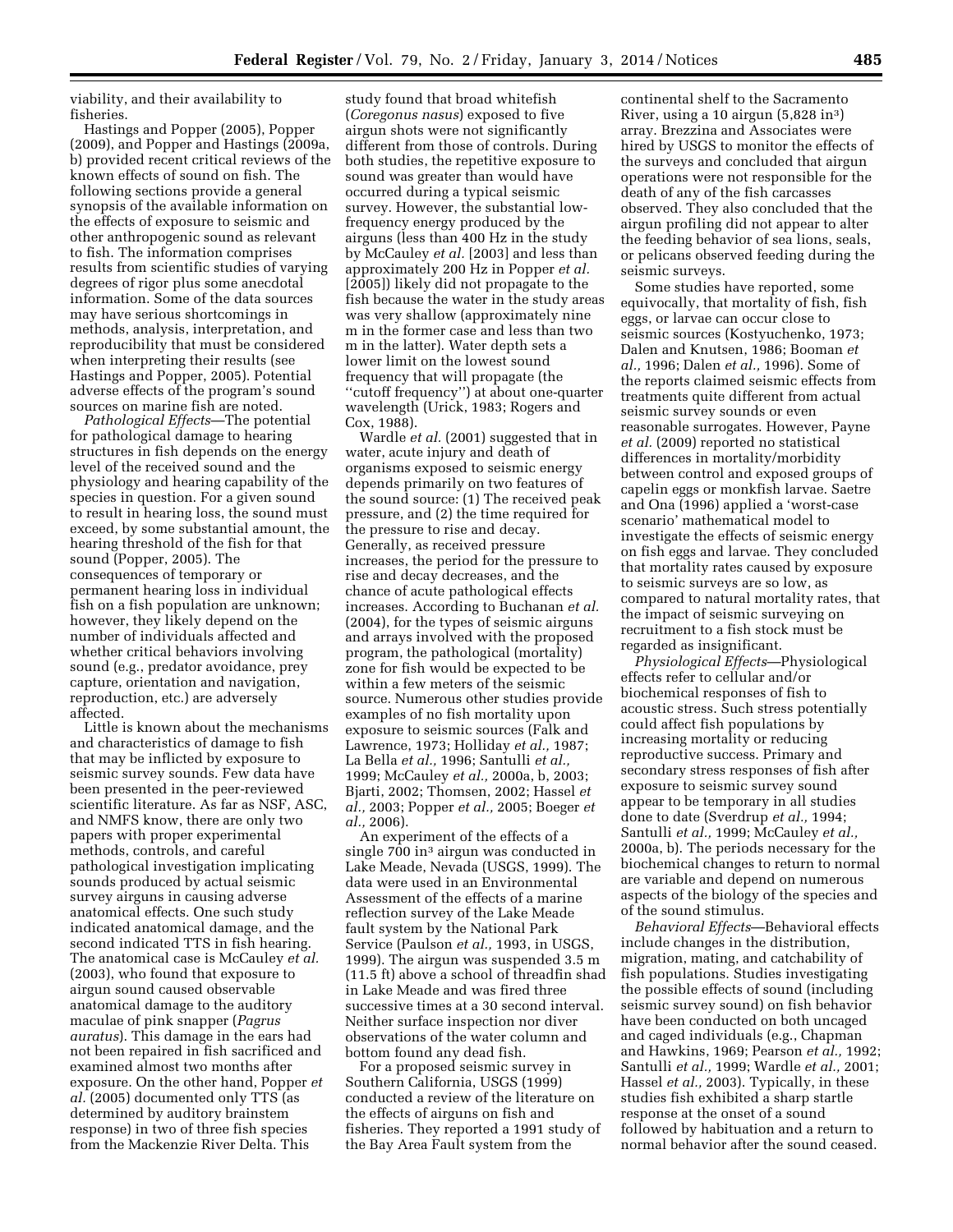The Minerals Management Service (MMS, 2005) assessed the effects of a proposed seismic survey in Cook Inlet. The seismic survey proposed using three vessels, each towing two, fourairgun arrays ranging from 1,500 to 2,500 in3. MMS noted that the impact to fish populations in the survey area and adjacent waters would likely be very low and temporary. MMS also concluded that seismic surveys may displace the pelagic fishes from the area temporarily when airguns are in use. However, fishes displaced and avoiding the airgun noise are likely to backfill the survey area in minutes to hours after cessation of seismic testing. Fishes not dispersing from the airgun noise (e.g., demersal species) may startle and move short distances to avoid airgun emissions.

In general, any adverse effects on fish behavior or fisheries attributable to seismic testing may depend on the species in question and the nature of the fishery (season, duration, fishing method). They may also depend on the age of the fish, its motivational state, its size, and numerous other factors that are difficult, if not impossible, to quantify at this point, given such limited data on effects of airguns on fish, particularly under realistic at-sea conditions.

# *Anticipated Effects on Invertebrates*

The existing body of information on the impacts of seismic survey sound on marine invertebrates is very limited. However, there is some unpublished and very limited evidence of the potential for adverse effects on invertebrates, thereby justifying further discussion and analysis of this issue. The three types of potential effects of exposure to seismic surveys on marine invertebrates are pathological, physiological, and behavioral. Based on the physical structure of their sensory organs, marine invertebrates appear to be specialized to respond to particle displacement components of an impinging sound field and not to the pressure component (Popper *et al.,*  2001).

The only information available on the impacts of seismic surveys on marine invertebrates involves studies of individuals; there have been no studies at the population scale. Thus, available information provides limited insight on possible real-world effects at the regional or ocean scale. The most important aspect of potential impacts concerns how exposure to seismic survey sound ultimately affects invertebrate populations and their viability, including availability to fisheries.

Literature reviews of the effects of seismic and other underwater sound on invertebrates were provided by Moriyasu *et al.* (2004) and Payne *et al.*  (2008). The following sections provide a synopsis of available information on the effects of exposure to seismic survey sound on species of decapod crustaceans and cephalopods, the two taxonomic groups of invertebrates on which most such studies have been conducted. The available information is from studies with variable degrees of scientific soundness and from anecdotal information. A more detailed review of the literature on the effects of seismic survey sound on invertebrates is provided in Appendix D of NSF/USGS's PEIS.

*Pathological Effects*—In water, lethal and sub-lethal injury to organisms exposed to seismic survey sound appears to depend on at least two features of the sound source: (1) The received peak pressure; and (2) the time required for the pressure to rise and decay. Generally, as received pressure increases, the period for the pressure to rise and decay decreases, and the chance of acute pathological effects increases. For the type of airgun array planned for the proposed program, the pathological (mortality) zone for crustaceans and cephalopods is expected to be within a few meters of the seismic source, at most; however, very few specific data are available on levels of seismic signals that might damage these animals. This premise is based on the peak pressure and rise/ decay time characteristics of seismic airgun arrays currently in use around the world.

Some studies have suggested that seismic survey sound has a limited pathological impact on early developmental stages of crustaceans (Pearson *et al.,* 1994; Christian *et al.,*  2003; DFO, 2004). However, the impacts appear to be either temporary or insignificant compared to what occurs under natural conditions. Controlled field experiments on adult crustaceans (Christian *et al.,* 2003, 2004; DFO, 2004) and adult cephalopods (McCauley *et al.,*  2000a, b) exposed to seismic survey sound have not resulted in any significant pathological impacts on the animals. It has been suggested that exposure to commercial seismic survey activities has injured giant squid (Guerra *et al.,* 2004), but the article provides little evidence to support this claim. Tenera Environmental (2011b) reported that Norris and Mohl (1983, summarized in Mariyasu *et al.,* 2004) observed lethal effects in squid (*Loligo vulgaris*) at levels of 246 to 252 dB after 3 to 11 minutes.

Andre *et al.* (2011) exposed four species of cephalopods (*Loligo vulgaris, Sepia officinalis, Octopus vulgaris,* and *Ilex coindetii*), primarily cuttlefish, to two hours of continuous 50 to 400 Hz sinusoidal wave sweeps at 157±5 dB re 1 µPa while captive in relatively small tanks. They reported morphological and ultrastructural evidence of massive acoustic trauma (i.e., permanent and substantial alterations [lesions] of statocyst sensory hair cells) to the exposed animals that increased in severity with time, suggesting that cephalopods are particularly sensitive to low frequency sound. The received SPL was reported as  $157±5$  dB re 1 µPa, with peak levels at  $175$  dB re  $1 \mu$ Pa. As in the McCauley *et al.* (2003) paper on sensory hair cell damage in pink snapper as a result of exposure to seismic sound, the cephalopods were subjected to higher sound levels than they would be under natural conditions, and they were unable to swim away from the sound source.

*Physiological Effects*—Physiological effects refer mainly to biochemical responses by marine invertebrates to acoustic stress. Such stress potentially could affect invertebrate populations by increasing mortality or reducing reproductive success. Primary and secondary stress responses (i.e., changes in haemolymph levels of enzymes, proteins, etc.) of crustaceans have been noted several days or months after exposure to seismic survey sounds (Payne *et al.,* 2007). It was noted however, than no behavioral impacts were exhibited by crustaceans (Christian *et al.,* 2003, 2004; DFO, 2004). The periods necessary for these biochemical changes to return to normal are variable and depend on numerous aspects of the biology of the species and of the sound stimulus.

*Behavioral Effects*—There is increasing interest in assessing the possible direct and indirect effects of seismic and other sounds on invertebrate behavior, particularly in relation to the consequences for fisheries. Changes in behavior could potentially affect such aspects as reproductive success, distribution, susceptibility to predation, and catchability by fisheries. Studies investigating the possible behavioral effects of exposure to seismic survey sound on crustaceans and cephalopods have been conducted on both uncaged and caged animals. In some cases, invertebrates exhibited startle responses (e.g., squid in McCauley *et al.,* 2000a, b). In other cases, no behavioral impacts were noted (e.g., crustaceans in Christian *et al.,* 2003, 2004; DFO 2004). There have been anecdotal reports of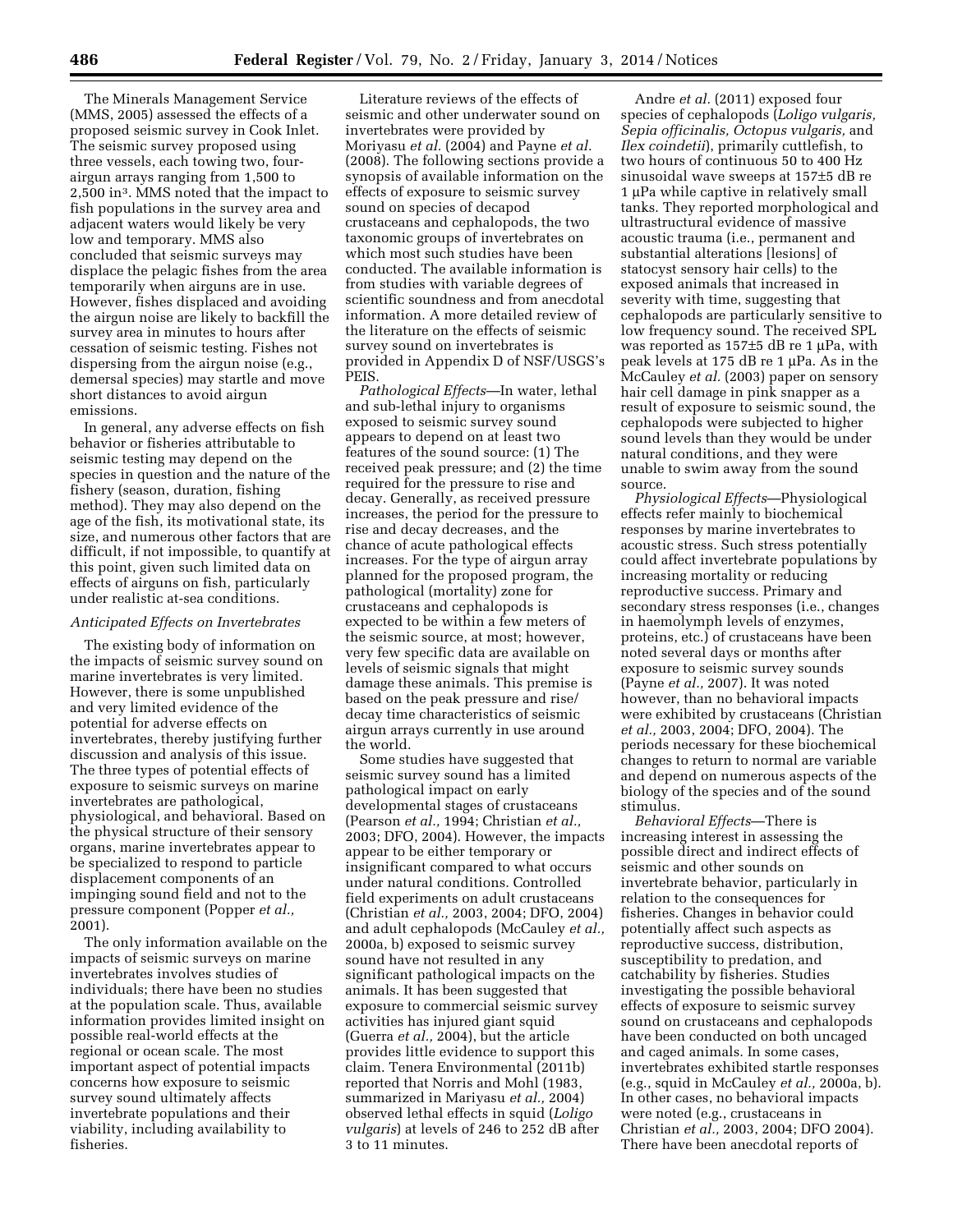reduced catch rates of shrimp shortly after exposure to seismic surveys; however, other studies have not observed any significant changes in shrimp catch rate (Andriguetto-Filho *et al.,* 2005). Similarly, Parry and Gason (2006) did not find any evidence that lobster catch rates were affected by seismic surveys. Any adverse effects on crustacean and cephalopod behavior or fisheries attributable to seismic survey sound depend on the species in question and the nature of the fishery (season, duration, fishing method).

# **Proposed Mitigation**

In order to issue an Incidental Take Authorization (ITA) under section 101(a)(5)(D) of the MMPA, NMFS must set forth the permissible methods of taking pursuant to such activity, and other means of effecting the least practicable impact on such species or stock and its habitat, paying particular attention to rookeries, mating grounds, and areas of similar significance, and the availability of such species or stock for taking for certain subsistence uses.

NSF and ASC reviewed the following source documents and have incorporated a suite of appropriate mitigation measures into their project description.

(1) Protocols used during previous NSF and USGS-funded seismic research cruises as approved by NMFS and detailed in the recently completed ''Final Programmatic Environmental Impact Statement/Overseas Environmental Impact Statement for Marine Seismic Research Funded by the National Science Foundation or Conducted by the U.S. Geological Survey;''

(2) Previous IHA applications and IHAs approved and authorized by NMFS; and

(3) Recommended best practices in Richardson *et al.* (1995), Pierson *et al.*  (1998), and Weir and Dolman, (2007).

To reduce the potential for disturbance from acoustic stimuli associated with the activities, NSF, ASC and/or its designees have proposed to implement the following mitigation measures for marine mammals:

(1) Proposed exclusion zones around the sound source;

(2) Speed and course alterations;

(3) Shut-down procedures; and

(4) Ramp-up procedures.

*Proposed Exclusion Zones*—During pre-planning of the cruise, the smallest airgun array was identified that could be used and still meet the geophysical scientific objectives. NSF and ASC use radii to designate exclusion and buffer zones and to estimate take for marine mammals. Table 2 (presented earlier in

this document) shows the distances at which one would expect to receive three sound levels (160, 180, and 190 dB) from the two GI airgun array. The 180 and 190 dB level shut-down criteria are applicable to cetaceans and pinnipeds, respectively, as specified by NMFS (2000). NSF and ASC used these levels to establish the exclusion and buffer zones.

Received sound levels have been modeled by L–DEO for a number of airgun configurations, including two 45 in3 Nucleus G airguns, in relation to distance and direction from the airguns (see Figure 2 of the IHA application). In addition, propagation measurements of pulses from two GI airguns have been reported for shallow water (approximately 30 m [98.4 ft] depth in the GOM (Tolstoy *et al.,* 2004). However, measurements were not made for the two GI airguns in deep water. The model does not allow for bottom interactions, and is most directly applicable to deep water. Based on the modeling, estimates of the maximum distances from the GI airguns where sound levels are predicted to be 190, 180, and 160 dB re 1  $\mu$ Pa (rms) in shallow, intermediate, and deep water were determined (see Table 2 above).

Empirical data concerning the 190, 180, and 160 dB (rms) distances were acquired for various airgun arrays based on measurements during the acoustic verification studies conducted by L– DEO in the northern GOM in 2003 (Tolstoy *et al.,* 2004) and 2007 to 2008 (Tolstoy *et al.,* 2009). Results of the 36 airgun array are not relevant for the two GI airguns to be used in the proposed survey. The empirical data for the 6, 10, 12, and 20 airgun arrays indicate that, for deep water, the L–DEO model tends to overestimate the received sound levels at a given distance (Tolstoy *et al.,*  2004). Measurements were not made for the two GI airgun array in deep water; however, NSF and ASC propose to use the safety radii predicted by L–DEO's model for the proposed GI airgun operations in shallow, intermediate, and deep water, although they are likely conservative given the empirical results for the other arrays.

Based on the modeling data, the outputs from the pair of 45 in<sup>3</sup> or 105 in3 GI airguns proposed to be used during the seismic survey are considered a low-energy acoustic source in the NSF/USGS PEIS (2011) for marine seismic research. A low-energy seismic source was defined in the NSF/ USGS PEIS as an acoustic source whose received level at 100 m is less than 180 dB. The NSF/USGS PEIS also established for these low-energy sources, a standard exclusion zone of

100 m for all low-energy sources in water depths greater than 100 m. This standard 100 m exclusion zone would be used during the proposed low-energy seismic survey. The 180 and 190 dB (rms) radii are shut-down criteria applicable to cetaceans and pinnipeds, respectively, as specified by NMFS (2000); these levels were used to establish exclusion zones. Therefore, the assumed 180 and 190 dB radii are 100 m for intermediate and deep water, respectively. If the PSO detects a marine mammal(s) within or about to enter the appropriate exclusion zone, the airguns will be shut-down immediately.

*Speed and Course Alterations*—If a marine mammal is detected outside the exclusion zone and, based on its position and direction of travel (relative motion), is likely to enter the exclusion zone, changes of the vessel's speed and/ or direct course will be considered if this does not compromise operational safety or damage the deployed equipment. This would be done if operationally practicable while minimizing the effect on the planned science objectives. For marine seismic surveys towing large streamer arrays, however, course alterations are not typically implemented due to the vessel's limited maneuverability. After any such speed and/or course alteration is begun, the marine mammal activities and movements relative to the seismic vessel will be closely monitored to ensure that the marine mammal does not approach within the exclusion zone. If the marine mammal appears likely to enter the exclusion zone, further mitigation actions will be taken, including further speed and/or course alterations, and/or shut-down of the airgun(s). Typically, during seismic operations, the source vessel is unable to change speed or course, and one or more alternative mitigation measures will need to be implemented.

*Shut-down Procedures*—NSF and ASC will shut-down the operating airgun(s) if a marine mammal is detected outside the exclusion zone for the airgun(s), and if the vessel's speed and/or course cannot be changed to avoid having the animal enter the exclusion zone, the seismic source will be shut-down before the animal is within the exclusion zone. Likewise, if a marine mammal is already within the exclusion zone when first detected, the seismic source will be shut-down immediately.

Following a shut-down, NSF and ASC will not resume airgun activity until the marine mammal has cleared the exclusion zone. NSF and ASC will consider the animal to have cleared the exclusion zone if: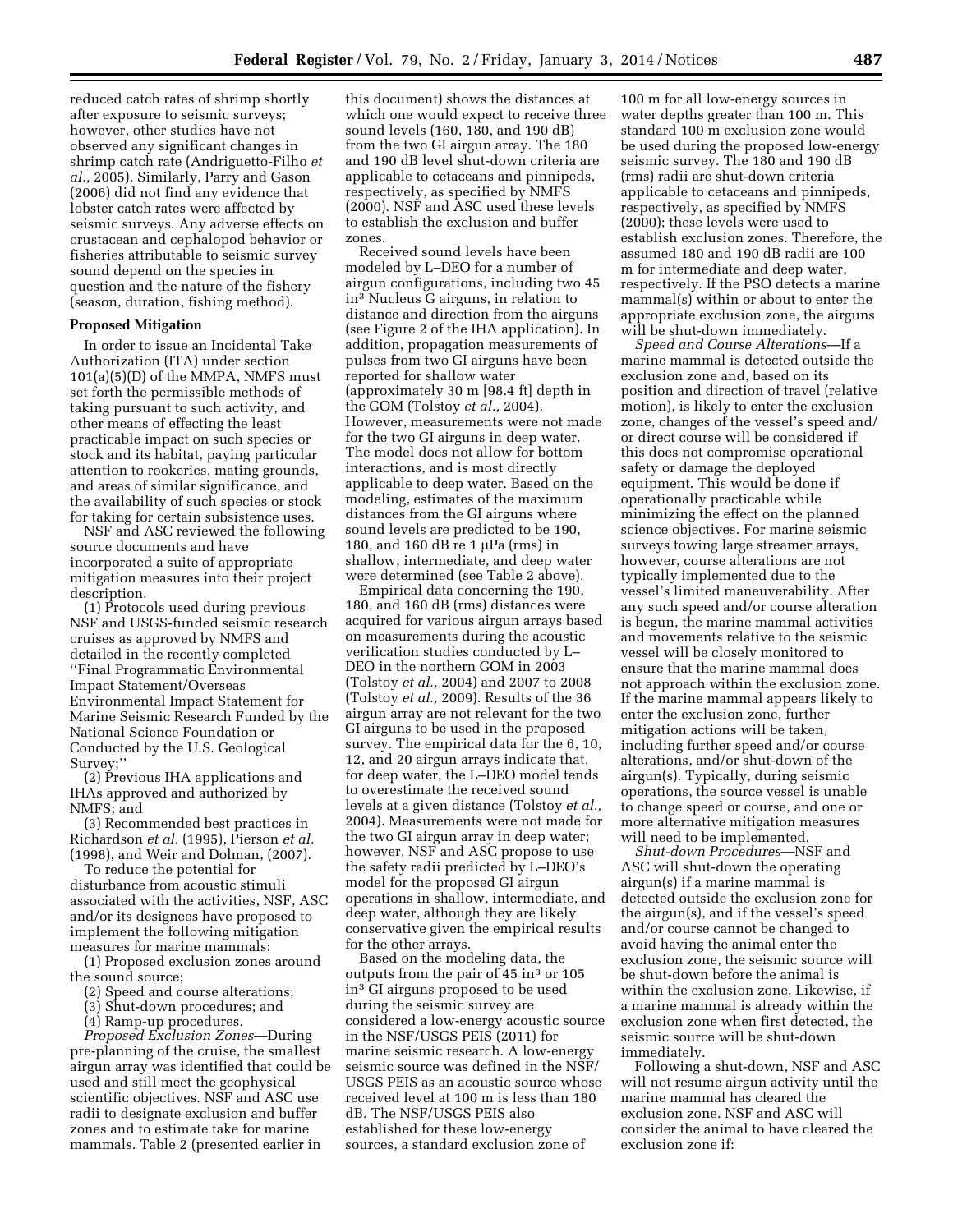• A PSO has visually observed the animal leave the exclusion zone, or

• A PSO has not sighted the animal within the exclusion zone for 15 minutes for species with shorter dive durations (i.e., small odontocetes and pinnipeds), or 30 minutes for species with longer dive durations (i.e., mysticetes and large odontocetes, including sperm, pygmy and dwarf sperm, killer, and beaked whales).

Although power-down procedures are often standard operating practice for seismic surveys, they are not proposed to be used during this planned seismic survey because powering-down from two airguns to one airgun would make only a small difference in the exclusion zone(s)—but probably not enough to allow continued one-airgun operations if a marine mammal came within the exclusion zone for two airguns.

*Ramp-up Procedures*—Ramp-up of an airgun array provides a gradual increase in sound levels, and involves a stepwise increase in the number and total volume of airguns firing until the full volume of the airgun array is achieved. The purpose of a ramp-up is to ''warn'' marine mammals in the vicinity of the airguns and to provide the time for them to leave the area avoiding any potential injury or impairment of their hearing abilities. NSF and ASC will follow a ramp-up procedure when the airgun array begins operating after a specified period without airgun operations or when a shut-down shut down has exceeded that period. NSF and ASC propose that, for the present cruise, this period would be approximately 15 minutes. SIO, L–DEO, and USGS have used similar periods (approximately 15 minutes) during previous low-energy seismic surveys.

Ramp-up will begin with a single GI airgun (45 or 105 in<sup>3</sup>). The second GI airgun (45 or 105 in3) will be added after 5 minutes. During ramp-up, the PSOs will monitor the exclusion zone, and if marine mammals are sighted, a shutdown will be implemented as though both GI airguns were operational.

If the complete exclusion zone has not been visible for at least 30 minutes prior to the start of operations in either daylight or nighttime, NSF and ASC will not commence the ramp-up. Given these provisions, it is likely that the airgun array will not be ramped-up from a complete shut-down at night or in thick fog, because the outer part of the exclusion zone for that array will not be visible during those conditions. If one airgun has operated, ramp-up to full power will be permissible at night or in poor visibility, on the assumption that marine mammals will be alerted to the approaching seismic vessel by the

sounds from the single airgun and could move away if they choose. A ramp-up from a shut-down may occur at night, but only where the exclusion zone is small enough to be visible. NSF and ASC will not initiate a ramp-up of the airguns if a marine mammal is sighted within or near the applicable exclusion zones during the day or close to the vessel at night.

NMFS has carefully evaluated the applicant's proposed mitigation measures and has considered a range of other measures in the context of ensuring that NMFS prescribes the means of effecting the least practicable adverse impact on the affected marine mammal species and stocks and their habitat. NMFS's evaluation of potential measures included consideration of the following factors in relation to one another:

(1) The manner in which, and the degree to which, the successful implementation of the measure is expected to minimize adverse impacts to marine mammals;

(2) The proven or likely efficacy of the specific measure to minimize adverse impacts as planned; and

(3) The practicability of the measure for applicant implementation.

Based on NMFS's evaluation of the applicant's proposed measures, as well as other measures considered by NMFS or recommended by the public, NMFS has preliminarily determined that the proposed mitigation measures provide the means of effecting the least practicable adverse impacts on marine mammal species or stocks and their habitat, paying particular attention to rookeries, mating grounds, and areas of similar significance.

# **Proposed Monitoring and Reporting**

In order to issue an ITA for an activity, section 101(a)(5)(D) of the MMPA states that NMFS must set forth ''requirements pertaining to the monitoring and reporting of such taking.'' The MMPA implementing regulations at 50 CFR 216.104 (a)(13) indicate that requests for IHAs must include the suggested means of accomplishing the necessary monitoring and reporting that will result in increased knowledge of the species and of the level of taking or impacts on populations of marine mammals that are expected to be present in the action area.

#### *Proposed Monitoring*

NSF and ASC proposes to sponsor marine mammal monitoring during the proposed project, in order to implement the proposed mitigation measures that require real-time monitoring, and to

satisfy the anticipated monitoring requirements of the IHA. NSF and ASC's proposed ''Monitoring Plan'' is described below this section. NSF and ASC understand that this monitoring plan will be subject to review by NMFS and that refinements may be required. The monitoring work described here has been planned as a self-contained project independent of any other related monitoring projects that may be occurring simultaneously in the same regions. NSF and ASC is prepared to discuss coordination of their monitoring program with any related work that might be done by other groups insofar as this is practical and desirable.

#### *Vessel-Based Visual Monitoring*

PSOs will be based aboard the seismic source vessel and will watch for marine mammals near the vessel during icebreaking activities, daytime airgun operations (austral summer) and during any ramp-ups of the airguns at night. Nighttime operations of the airguns are not anticipated. PSOs will also watch for marine mammals near the seismic vessel for at least 30 minutes prior to the start of airgun operations and after an extended shut-down (i.e., greater than approximately 15 minutes for this proposed low-energy seismic survey). When feasible, PSOs will conduct observations during daytime periods when the seismic system is not operating (such as during transits) for comparison of sighting rates and behavior with and without airgun operations and between acquisition periods. Based on PSO observations, the airguns will be shut-down when marine mammals are observed within or about to enter a designated exclusion zone. The exclusion zone is a region in which a possibility exists of adverse effects on animal hearing or other physical effects.

During seismic operations in the Dumont d'Urville Sea of the Southern Ocean, at least two PSOs will be based aboard the *Palmer.* At least one PSO will stand watch at all times while the *Palmer* is operating airguns during the proposed low-energy seismic survey; this procedure will also be followed when the vessel is conducting icebreaking during transit. NSF and ASC will appoint the PSOs with NMFS's concurrence. The lead PSO would be experienced with marine mammal species in the Southern Ocean, the second PSO would receive additional specialized training from the PSO to ensure that they can identify marine mammal species commonly found in the Southern Ocean. Observations will take place during ongoing daytime operations and nighttime ramp-ups of the airguns.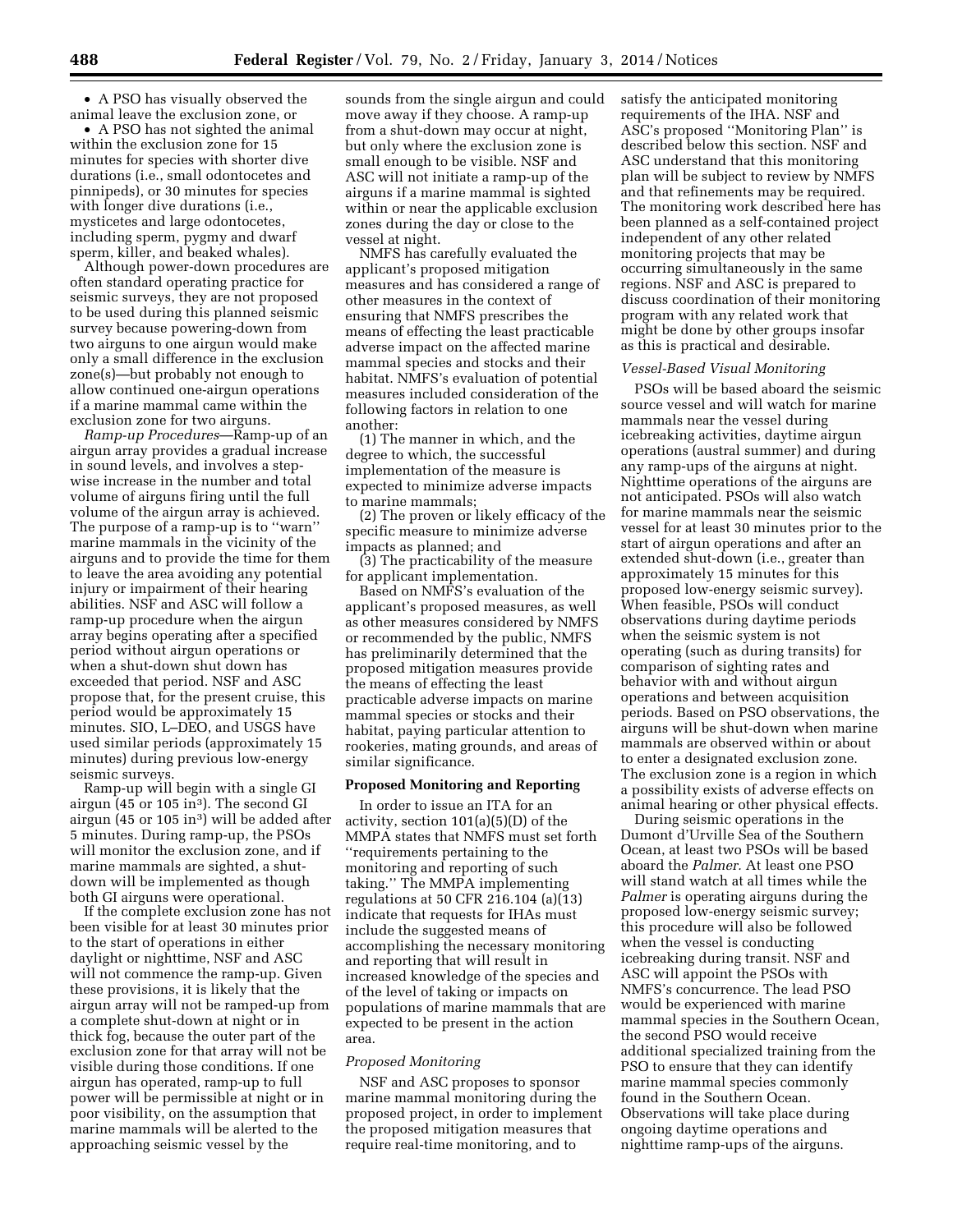During the majority of seismic operations, at least one PSO will be on duty from observation platforms (i.e., the best available vantage point on the source vessel) to monitor marine mammals near the seismic vessel. PSO(s) will be on duty in shifts no longer than 4 hours in duration. Other crew will also be instructed to assist in detecting marine mammals and implementing mitigation requirements (if practical). Before the start of the lowenergy seismic survey, the crew will be given additional instruction on how to do so. (**Note:** because of the high latitude locations of the study areas, twilight/darkness conditions are expected to be limited to between 3 and 6 hours per day during the proposed action.)

The *Palmer* is a suitable platform for marine mammal observations and will serve as the platform from which PSOs will watch for marine mammals before and during seismic operations. Two locations are likely as observation stations onboard the *Palmer.* Observing stations are located on the bridge level, with the PSO eye level at approximately 16.5 m (54.1 ft) above the waterline and the PSO would have a good view around the entire vessel. In addition, there is an aloft observation tower for the PSO approximately 24.4 m (80.1 ft) above the waterline that is protected from the weather, and affords PSOs an even greater view. Standard equipment for PSOs will be reticle binoculars. Night-vision equipment will not be available or required due to the constant daylight conditions during the Antarctic summer. The PSOs will be in communication with ship's officers on the bridge and scientists in the vessel's operations laboratory, so they can advise promptly of the need for avoidance maneuvers or seismic source shut-down. Observing stations will be at the bridge level and the aloft observation tower. The approximate view around the vessel from the bridge is 270° and 360° from the aloft observation tower. During daytime, the PSO(s) will scan the area around the vessel systematically with reticle binoculars (e.g., 7 × 50 Fujinon FMTRC– SX) and the naked eye. These binoculars will have a built-in daylight compass. Estimating distances is done primarily with the reticles in the binoculars. The PSO(s) will be in direct (radio) wireless communication with ship's officers on the bridge and scientists in the vessel's operations laboratory during seismic operations, so they can advise the vessel operator, science support personnel, and the science party promptly of the need for avoidance maneuvers or a shut-

down of the seismic source. PSOs will monitor for the presence pinnipeds and cetaceans during icebreaking activities, and will be limited to those marine mammal species in proximity to the ice margin habitat. Observations within the buffer zone would also include pinnipeds that may be present on the surface of the sea ice (i.e., hauled-out) and that could potentially dive into the water as the vessel approaches, indicating disturbance from noise generated by icebreaking activities).

When marine mammals are detected within or about to enter the designated exclusion zone, the airguns will immediately be shut-down if necessary. The PSO(s) will continue to maintain watch to determine when the animal(s) are outside the exclusion zone by visual confirmation. Airgun operations will not resume until the animal is confirmed to have left the exclusion zone, or if not observed after 15 minutes for species with shorter dive durations (small odontocetes and pinnipeds) or 30 minutes for species with longer dive durations (mysticetes and large odontocetes, including sperm, killer, and beaked whales).

#### *PSO Data and Documentation*

PSOs will record data to estimate the numbers of marine mammals exposed to various received sound levels and to document apparent disturbance reactions or lack thereof. Data will be used to estimate numbers of animals potentially ''taken'' by harassment (as defined in the MMPA). They will also provide information needed to order a shut-down of the airguns when a marine mammal is within or near the exclusion zone. Observations will also be made during icebreaking activities as well as daytime periods when the *Palmer* is underway without seismic operations (i.e., transits, to, from, and through the study area) to collect baseline biological data.

When a sighting is made, the following information about the sighting will be recorded:

1. Species, group size, age/size/sex categories (if determinable), behavior when first sighted and after initial sighting, heading (if consistent), bearing and distance from seismic vessel, sighting cue, apparent reaction to the seismic source or vessel (e.g., none, avoidance, approach, paralleling, etc.), and behavioral pace.

2. Time, location, heading, speed, activity of the vessel, sea state, wind force, visibility, and sun glare.

The data listed under (2) will also be recorded at the start and end of each observation watch, and during a watch

whenever there is a change in one or more of the variables.

All observations, as well as information regarding ramp-ups or shutdowns will be recorded in a standardized format. Data will be entered into an electronic database. The data accuracy will be verified by computerized data validity checks as the data are entered and by subsequent manual checking of the database by the PSOs at sea. These procedures will allow initial summaries of data to be prepared during and shortly after the field program, and will facilitate transfer of the data to statistical, graphical, and other programs for further processing and archiving.

Results from the vessel-based observations will provide the following information:

1. The basis for real-time mitigation (airgun shut-down).

2. Information needed to estimate the number of marine mammals potentially taken by harassment, which must be reported to NMFS.

3. Data on the occurrence, distribution, and activities of marine mammals in the area where the seismic study is conducted.

4. Information to compare the distance and distribution of marine mammals relative to the source vessel at times with and without seismic activity.

5. Data on the behavior and movement patterns of marine mammals seen at times with and without seismic activity.

NSF and ASC will submit a comprehensive report to NMFS within 90 days after the end of the cruise. The report will describe the operations that were conducted and sightings of marine mammals near the operations. The report submitted to NMFS will provide full documentation of methods, results, and interpretation pertaining to all monitoring. The 90-day report will summarize the dates and locations of seismic operations and all marine mammal sightings (i.e., dates, times, locations, activities, and associated seismic survey activities). The report will minimally include:

• Summaries of monitoring effort total hours, total distances, and distribution of marine mammals through the study period accounting for Beaufort sea state and other factors affecting visibility and detectability of marine mammals;

• Analyses of the effects of various factors influencing detectability of marine mammals including Beaufort sea state, number of PSOs, and fog/glare;

• Species composition, occurrence, and distribution of marine mammals sightings including date, water depth,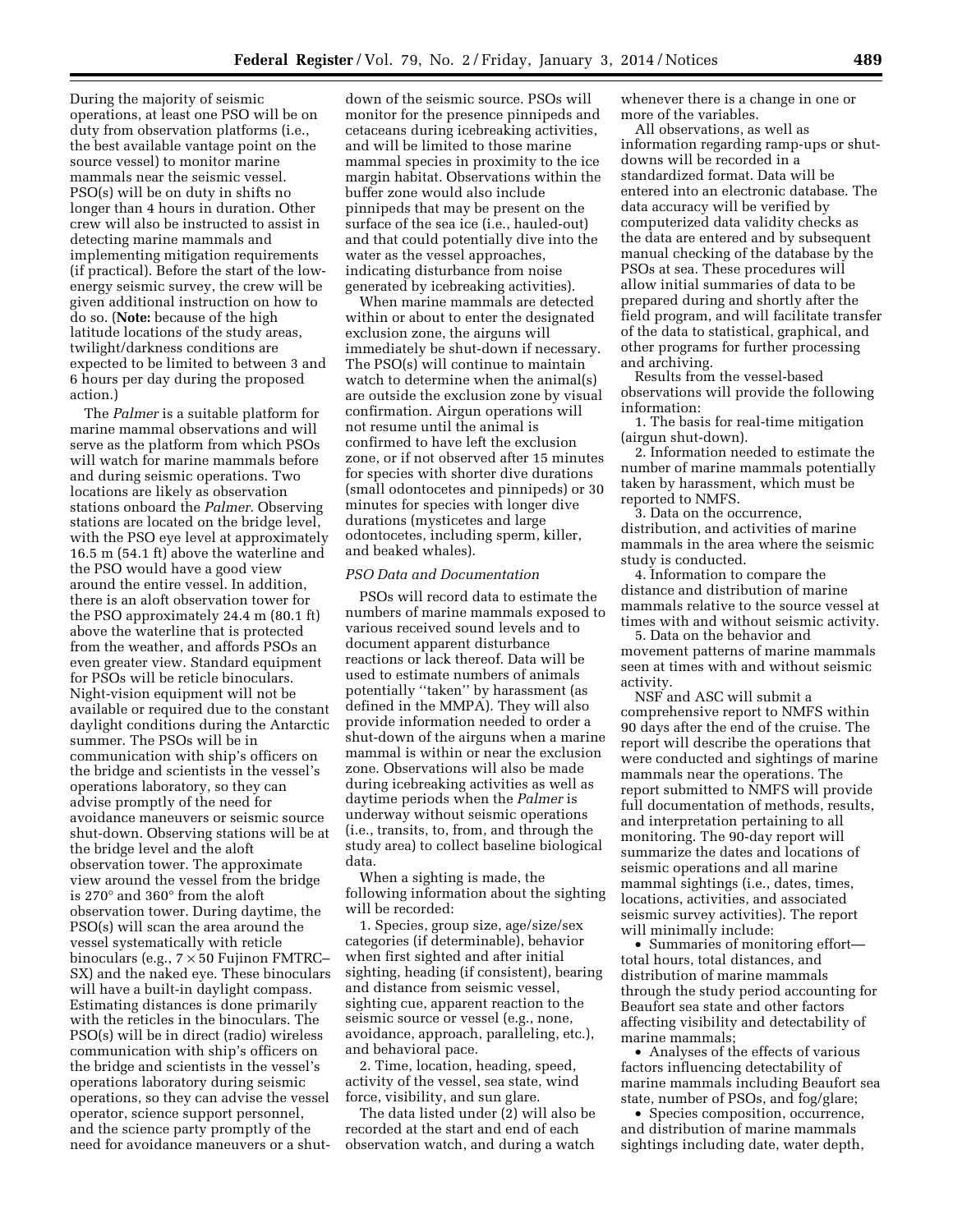numbers, age/size/gender, and group sizes; and analyses of the effects of seismic operations;

• Sighting rates of marine mammals during periods with and without airgun activities (and other variables that could affect detectability);

• Initial sighting distances versus airgun activity state;

• Closest point of approach versus airgun activity state;

• Observed behaviors and types of movements versus airgun activity state;

• Numbers of sightings/individuals seen versus airgun activity state; and

• Distribution around the source vessel versus airgun activity state.

The report will also include estimates of the number and nature of exposures that could result in ''takes'' of marine mammals by harassment or in other ways. After the report is considered final, it will be publicly available on the NMFS Web site at: *[http://](http://www.nmfs.noaa.gov/pr/permits/incidental.htm#iha) [www.nmfs.noaa.gov/pr/permits/](http://www.nmfs.noaa.gov/pr/permits/incidental.htm#iha) [incidental.htm#iha.](http://www.nmfs.noaa.gov/pr/permits/incidental.htm#iha)* 

In the unanticipated event that the specified activity clearly causes the take of a marine mammal in a manner prohibited by this IHA, such as an injury (Level A harassment), serious injury or mortality (e.g., ship-strike, gear interaction, and/or entanglement), NSF and ASC will immediately cease the specified activities and immediately report the incident to the Chief of the Permits and Conservation Division, Office of Protected Resources, NMFS at 301–427–8401 and/or by email to *[Jolie.Harrison@noaa.gov](mailto:Jolie.Harrison@noaa.gov)* and *[Howard.Goldstein@noaa.gov.](mailto:Howard.Goldstein@noaa.gov)* The report must include the following information:

• Time, date, and location (latitude/ longitude) of the incident;

• Name and type of vessel involved; • Vessel's speed during and leading up to the incident;

• Description of the incident;

• Status of all sound source use in the 24 hours preceding the incident;

• Water depth;

• Environmental conditions (e.g., wind speed and direction, Beaufort sea state, cloud cover, and visibility);

• Description of all marine mammal observations in the 24 hours preceding the incident;

• Species identification or

description of the animal(s) involved; • Fate of the animal(s); and

• Photographs or video footage of the animal(s) (if equipment is available).

Activities shall not resume until NMFS is able to review the circumstances of the prohibited take. NMFS shall work with NSF and ASC to determine what is necessary to minimize the likelihood of further prohibited take and ensure MMPA

compliance. NSF and ASC may not resume their activities until notified by NMFS via letter or email, or telephone.

In the event that NSF and ASC discovers an injured or dead marine mammal, and the lead PSO determines that the cause of the injury or death is unknown and the death is relatively recent (i.e., in less than a moderate state of decomposition as described in the next paragraph), NSF and ASC will immediately report the incident to the Chief of the Permits and Conservation Division, Office of Protected Resources, NMFS, at 301–427–8401, and/or by email to *[Jolie.Harrison@noaa.gov](mailto:Jolie.Harrison@noaa.gov)* and *[Howard.Goldstein@noaa.gov.](mailto:Howard.Goldstein@noaa.gov)* The report must include the same information identified in the paragraph above. Activities may continue while NMFS reviews the circumstances of the incident. NMFS will work with NSF and ASC to determine whether modifications in the activities are appropriate.

In the event that NSF and ASC discovers an injured or dead marine mammal, and the lead PSO determines that the injury or death is not associated with or related to the activities authorized in the IHA (e.g., previously wounded animal, carcass with moderate or advanced decomposition, or scavenger damage), NSF and ASC will report the incident to the Chief of the Permits and Conservation Division, Office of Protected Resources, NMFS, at 301–427–8401, and/or by email to *[Jolie.Harrison@noaa.gov](mailto:Jolie.Harrison@noaa.gov)* and *[Howard.Goldstein@noaa.gov,](mailto:Howard.Goldstein@noaa.gov)* within 24 hours of discovery. NSF and ASC will provide photographs or video footage (if available) or other documentation of the stranded animal sighting to NMFS. Activities may continue while NMFS reviews the circumstances of the incident.

# **Estimated Take by Incidental Harassment**

Except with respect to certain activities not pertinent here, the MMPA defines ''harassment'' as: any act of pursuit, torment, or annoyance which (i) has the potential to injure a marine mammal or marine mammal stock in the wild [Level A harassment]; or (ii) has the potential to disturb a marine mammal or marine mammal stock in the wild by causing disruption of behavioral patterns, including, but not limited to, migration, breathing, nursing, breeding, feeding, or sheltering [Level B harassment].

Level B harassment is anticipated and proposed to be authorized as a result of the proposed low-energy marine seismic survey in the Dumont d'Urville Sea off the coast of East Antarctica. Acoustic

stimuli (i.e., increased underwater sound) generated during the operation of the seismic airgun array and icebreaking activities are expected to result in the behavioral disturbance of some marine mammals. There is no evidence that the planned activities could result in injury, serious injury, or mortality for which NSF and ASC seeks the IHA. The required mitigation and monitoring measures will minimize any potential risk for injury, serious injury, or mortality.

The following sections describe NSF and ASC's methods to estimate take by incidental harassment and present the applicant's estimates of the numbers of marine mammals that could be affected during the proposed low-energy seismic survey in the Dumont d'Urville Sea off the coast of East Antarctica. The estimates are based on a consideration of the number of marine mammals that could be harassed by approximately 2,800 km (1511.9 nmi) of seismic operations with the two GI airgun array to be used and 1,000 km of icebreaking activities.

During simultaneous operations of the airgun array and the other sound sources, any marine mammals close enough to be affected by the single and multi-beam echosounders, pingers, ADCP, sub-bottom profiler, etc. would already be affected by the airguns. During times when the airguns are not operating, it is unlikely that marine mammals will exhibit more than minor, short-term responses to the echosounders, ADCPs, and sub-bottom profiler given their characteristics (e.g., narrow, downward-directed beam) and other considerations described previously. Therefore, for this activity, take was not authorized specifically for these sound sources beyond that which is already authorized for airguns and icebreaking activities.

There are no stock assessments and very limited population information available for marine mammals in the Dumont d'Urville Sea. Sighting data from the Australian Antarctic Division's (AAD) BROKE-West surveys (Southwell *et al.,* 2008; 2012) was used to determine and estimate marine mammals densities for mysticetes and odontocetes and AAD data components for pinnipeds, which were not available for the proposed seismic survey's action area in the Dumont d'Urville Sea. While population density data for cetaceans in the Southern Ocean is sparse to nonexistent, reported sightings data from previous research cruises suggest cetaceans such as those identified in Table 12 of the IHA application span a range greater than 4,000 km (2,159.8 nmi) off the coast of East Antarctica.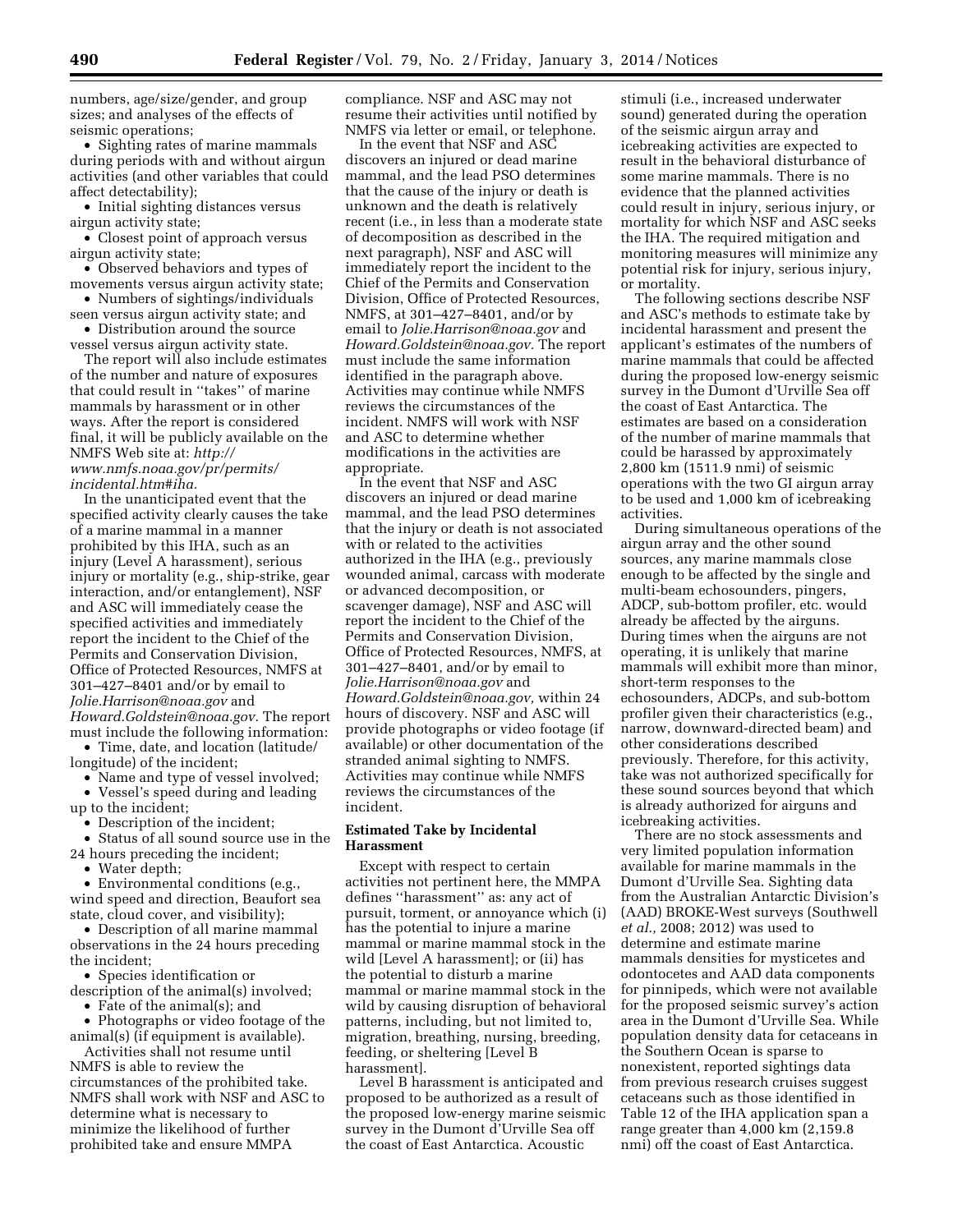The AAD BROKE-West survey was not specifically designed to quantify marine mammals. The data was in terms of animals sighted per time unit, and this sighting data was then converted to an areal density by multiplying the number of animals observed by the estimated area observed during the survey. As such, some marine mammals that were present in the area may not have been observed.

The estimated number of cetaceans and pinnipeds that may be potentially exposed from the proposed seismic airgun operations and icebreaking activities based on sighting data from previous research cruises over a 52-day period and 13-day period. Some of the AAD sighting data was used as the basis for estimating take included ''unidentified whale'' species, this category was retained and pro-rated to the other species because environmental conditions may be present during the proposed action to limit identification of observed cetaceans. The estimated frequency of sightings data for cetaceans incorporates a correction factor of 5 that assumes only 20% of the animals present were reported due to sea ice and other conditions that may have hindered observation. The 20% factor was intended to conservatively account for this. Conservatively, a 40% correction factor was used for pinnipeds. The expected sightings data incorporates a 40% correction factor to account for seals that may be in the water versus those hauled-out on ice

surface. This correction factor for pinnipeds was conservatively based on Southwell *et al.* (2012), which estimated 20 to 40% of crabeater seals may be in the water in a particular area while the rest are hauled-out. The correction factor takes into consideration some pinnipeds may not be observed due to poor visibility conditions.

Sightings data were collected by the AAD; however, the AAD methodology was not described. Density is generally reported in the number of animals per km or square km. Estimated area observed by observers was calculated by using the average vessel speed (5.6 km/ hr) times the estimated hours of the survey to estimate the total distance covered for each of the surveys. This was then converted from the linear distance into an area by assuming a width of 5 km that could be reliably visually surveyed. Therefore, the estimated area was  $5,753 \text{ km}^2$  (1,677.3) nmi2) to obtain mysticete and odontocete densities and the estimated area was 1,419 km2 (413.7 nmi2) to obtain pinniped densities.

Of the six species of pinnipeds that may be present in the study area during the proposed action, only four species are expected to be observed and occur mostly near pack ice or coastal areas and not prevalent in open sea areas where the low-energy seismic survey would be conducted. Because density estimates for pinnipeds in that Antarctic regions typically represent individuals that have hauled-out of the water, those

estimates are not representative of individuals that are in the water and could be potentially exposed to underwater sounds during the seismic airgun operations and icebreaking activities; therefore, the pinniped densities have been adjusted to account for this concern. Take was not requested for southern elephant seals and Antarctic fur seals because preferred habitat for these species is not within the proposed action area. Although no sightings of Weddell seals and spectacled porpoises were reported in the BROKE-West sighting data, take was requested for these species based on NMFS recommendation and IWC SOWER data. Although there is some uncertainty about the representatives of the data and the assumptions used in the calculations below, the approach used here is believed to be the best available approach.

Table 5. Estimated densities and possible number of marine mammal species that might be exposed to greater than or equal to 120 dB (icebreaking) and 160 dB (airgun operations) during NSF and ASC's proposed low-energy seismic survey (approximately 1,000 km of tracklines/approximately 3,500 km2 ensonified area for icebreaking activities and approximately 2,800 km of tracklines/approximately 5,628 km2 ensonified area for airgun operations) in the Dumont d'Urville Sea of the Southern Ocean, February to March 2014.

| Species                              | Reported<br>sightings <sup>12</sup><br>*sightings<br>have been<br>pro-rated to<br>include<br>unidentified<br>animals* | Corrected<br>sightings<br>(assume 20%<br>for cetaceans,<br>$40%$ of<br>pinnipeds in<br>water) | Density in-<br>water<br>[density in-<br>water and/or<br>on-icel<br>$(\frac{\#}{km})^2$ | Calculated<br>take from<br>seismic airgun<br>operations<br>(i.e., estimated<br>number of<br>individuals<br>exposed to<br>sound levels<br>$\geq$ 160 dB re 1<br>$\mu$ Pa) <sup>3</sup> | Calculated<br>take from<br>icebreaking<br>activities (i.e.,<br>estimated<br>number of<br>individuals<br>exposed to<br>sound levels<br>$\geq$ 120 dB re 1<br>$\mu$ Pa) <sup>4</sup> | Approximate<br>percentage of<br>population<br>estimate<br><i>(calculated)</i><br>total take) <sup>5</sup> | Total requested take<br>authorization <sup>6</sup> |
|--------------------------------------|-----------------------------------------------------------------------------------------------------------------------|-----------------------------------------------------------------------------------------------|----------------------------------------------------------------------------------------|---------------------------------------------------------------------------------------------------------------------------------------------------------------------------------------|------------------------------------------------------------------------------------------------------------------------------------------------------------------------------------|-----------------------------------------------------------------------------------------------------------|----------------------------------------------------|
| Mysticetes:                          |                                                                                                                       |                                                                                               |                                                                                        |                                                                                                                                                                                       |                                                                                                                                                                                    |                                                                                                           |                                                    |
| Southern right whale                 | 0                                                                                                                     | 0                                                                                             | $\Omega$                                                                               | 0                                                                                                                                                                                     | 0                                                                                                                                                                                  | <b>NA</b>                                                                                                 | $\Omega$ .                                         |
| Humpback whale                       | 238                                                                                                                   | 1,190                                                                                         | 0.2068400                                                                              | 1.165                                                                                                                                                                                 | 724                                                                                                                                                                                | 5.4                                                                                                       | $1,165 + 724 = 1,889.$                             |
| Antarctic minke whale                | 136                                                                                                                   | 680                                                                                           | 0.1181943                                                                              | 666                                                                                                                                                                                   | 414                                                                                                                                                                                | 0.4                                                                                                       | $666 + 414 = 1,080.$                               |
| Sei whale                            | 4                                                                                                                     | 20                                                                                            | 0.0034763                                                                              | 20                                                                                                                                                                                    | 13                                                                                                                                                                                 | 0.04                                                                                                      | $20 + 13 = 33.$                                    |
| Fin whale                            | 232                                                                                                                   | 1,160                                                                                         | 0.2016255                                                                              | 1,135                                                                                                                                                                                 | 706                                                                                                                                                                                | 1.3                                                                                                       | $1,135 + 706 = 1,841.$                             |
| Blue whale                           | $\overline{2}$                                                                                                        | 10                                                                                            | 0.0017382                                                                              | 10                                                                                                                                                                                    | $\overline{7}$                                                                                                                                                                     | 1.0                                                                                                       | $10 + 7 = 17$ .                                    |
| Odontocetes:                         |                                                                                                                       |                                                                                               |                                                                                        |                                                                                                                                                                                       |                                                                                                                                                                                    |                                                                                                           |                                                    |
| Sperm whale                          | 32                                                                                                                    | 160                                                                                           | 0.0278104                                                                              | 157                                                                                                                                                                                   | 98                                                                                                                                                                                 | 2.7                                                                                                       | $157 + 98 = 255$ .                                 |
| Arnoux's beaked whale                | 0                                                                                                                     | $\Omega$                                                                                      | 0                                                                                      | 0                                                                                                                                                                                     | $\Omega$                                                                                                                                                                           | <b>NA</b>                                                                                                 | 0.                                                 |
| Cuvier's beaked whale                | 0                                                                                                                     | 0                                                                                             | 0                                                                                      | 0                                                                                                                                                                                     | $\Omega$                                                                                                                                                                           | <b>NA</b>                                                                                                 | $\Omega$ .                                         |
| Southern bottlenose beaked<br>whale. | $\Omega$                                                                                                              | $\Omega$                                                                                      | 0                                                                                      | $\Omega$                                                                                                                                                                              | $\Omega$                                                                                                                                                                           | <b>NA</b>                                                                                                 | $\Omega$ .                                         |
| Killer whale                         | 62                                                                                                                    | 310                                                                                           | 0.538827                                                                               | 304                                                                                                                                                                                   | 189                                                                                                                                                                                | 2.0                                                                                                       | $304 + 189 = 493.$                                 |
| Long-finned pilot whale              | 24                                                                                                                    | 120                                                                                           | 0.0208578                                                                              | 118                                                                                                                                                                                   | 74                                                                                                                                                                                 | 0.1                                                                                                       | $118 + 74 = 192.$                                  |
| Hourglass dolphin                    | 27                                                                                                                    | 135                                                                                           | 0.0234650                                                                              | 133                                                                                                                                                                                   | 83                                                                                                                                                                                 | 0.15                                                                                                      | $133 + 83 = 216$ .                                 |
| Spectacled porpoise                  | 26                                                                                                                    | 130                                                                                           | 0.0225690                                                                              | 128                                                                                                                                                                                   | 80                                                                                                                                                                                 | <b>NA</b>                                                                                                 | $128 + 80 = 208$ .                                 |
| Pinnipeds:                           |                                                                                                                       |                                                                                               |                                                                                        |                                                                                                                                                                                       |                                                                                                                                                                                    |                                                                                                           |                                                    |
| Crabeater seal                       | 2,220                                                                                                                 | 888                                                                                           | 0.625546<br>[2.189411]                                                                 | 3,521                                                                                                                                                                                 | 7,663                                                                                                                                                                              | 0.2                                                                                                       | $3,521 + 7,663 = 11,184$ .                         |
| Leopard seal                         | 17                                                                                                                    | 7                                                                                             | 0.00479<br>[0.016766]                                                                  | 27                                                                                                                                                                                    | 59                                                                                                                                                                                 | 0.04                                                                                                      | $27 + 59 = 86.$                                    |
| Ross seal                            | 42                                                                                                                    | 17                                                                                            | 0.011835<br>[0.041421]                                                                 | 66                                                                                                                                                                                    | 145                                                                                                                                                                                | 0.2                                                                                                       | $66 + 145 = 211.$                                  |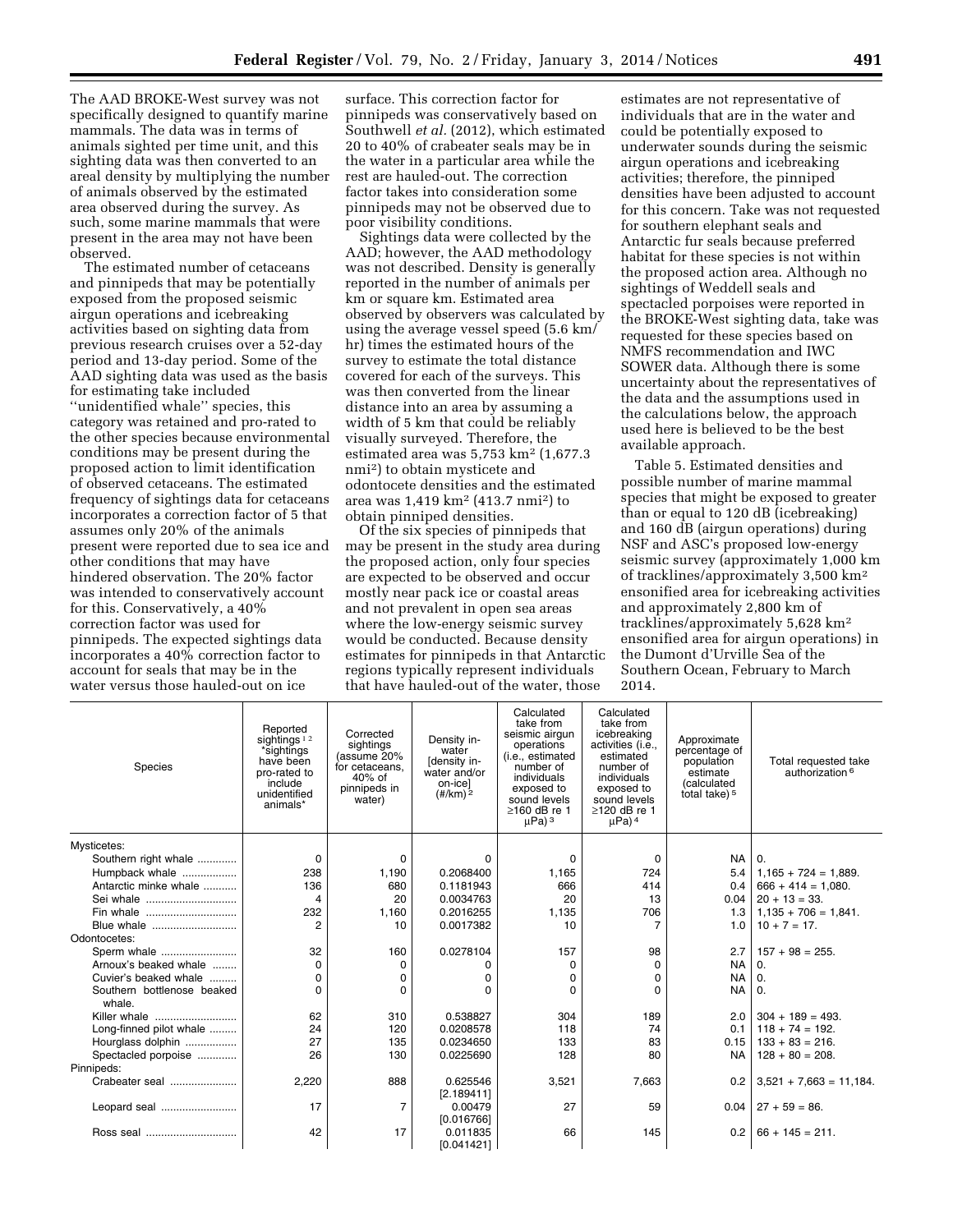| <b>Species</b>         | Reported<br>sightings $12$<br>*sightings<br>have been<br>pro-rated to<br>include<br>unidentified<br>animals* | Corrected<br>sightings<br>assume 20%<br>for cetaceans,<br>40% of<br>pinnipeds in<br>water) | Density in-<br>water<br>[density in-<br>water and/or<br>on-icel<br>$(\frac{\#}{km})^2$ | Calculated<br>take from<br>seismic airgun<br>operations<br>(i.e., estimated<br>number of<br>individuals<br>exposed to<br>sound levels<br>$>160$ dB re $\cdot$<br>$\mu$ Pa) <sup>3</sup> | Calculated<br>take from<br>icebreaking<br>activities (i.e.,<br>estimated<br>number of<br>individuals<br>exposed to<br>sound levels<br>$\geq$ 120 dB re 1<br>$\mu$ Pa) <sup>4</sup> | Approximate<br>percentage of<br>population<br>estimate<br>(calculated<br>total take) <sup>5</sup> | Total requested take<br>authorization <sup>6</sup> |
|------------------------|--------------------------------------------------------------------------------------------------------------|--------------------------------------------------------------------------------------------|----------------------------------------------------------------------------------------|-----------------------------------------------------------------------------------------------------------------------------------------------------------------------------------------|------------------------------------------------------------------------------------------------------------------------------------------------------------------------------------|---------------------------------------------------------------------------------------------------|----------------------------------------------------|
| Weddell seal           | 302                                                                                                          | 121                                                                                        | 0.054<br>[0.054]                                                                       | 303                                                                                                                                                                                     | 189                                                                                                                                                                                | 0.1                                                                                               | $303 + 189 = 492$ .                                |
| Southern elephant seal | 0                                                                                                            |                                                                                            |                                                                                        | 0                                                                                                                                                                                       | 0                                                                                                                                                                                  | <b>NA</b>                                                                                         | 0.                                                 |
| Antarctic fur seal     | 0                                                                                                            |                                                                                            |                                                                                        | C                                                                                                                                                                                       | 0                                                                                                                                                                                  | <b>NA</b>                                                                                         | 0.                                                 |

NA = Not available or not assessed.

<sup>1</sup> Sightings from a 52 day (5,753 km<sup>2</sup>) period on the AAD BROKE-West survey during January to March 2006.<br><sup>2</sup> Sightings December 3 to 16, 1999 (1,420 km<sup>2</sup> and 75,564 km<sup>2</sup>), below 60° South latitude between 110 to 165°

<sup>3</sup> Calculated take is estimated density (reported density times correction factor) multiplied by the area ensonified to 160 dB (rms) around the planned seismic lines,<br>increased by 25% for contingency.

<sup>14</sup> Calculated take is estimated density (reported density) multiplied by the area ensonified to 120 dB (rms) around the planned transit lines where icebreaking activi-<br>ties may occur. Total requested (and calculated) takes expressed as percentages of the species or regional populations.

<sup>6</sup> Requested Take Authorization includes unidentified animals that were added to the observed and identified species on a pro-rated basis.

**Note:** Take was not requested for southern elephant seals and Antarctic fur seals because preferred habitat for these species is not within the proposed action area.

Icebreaking in Antarctic waters will occur, as necessary, between the latitudes of approximately 66 to 70° South and between 140 and 165° East. Based on a maximum sea ice extent of 250 km and estimating that the *Palmer*  will transit to the innermost shelf and back into open water twice—a round trip transit in each of the potential work regions, it is estimated that the Palmer will actively break ice up to a distance of 1,000 km. Based on the ship's speed of 5 kts under moderate ice conditions, this distance represents approximately 108 hrs of icebreaking operations. This calculation is likely an overestimation because icebreakers often follow leads when they are available and thus do not break ice at all times.

Numbers of marine mammals that might be present and potentially disturbed are estimated based on the available data about marine mammal distribution and densities in the Southern Ocean study are during the austral summer. NSF and ASC estimated the number of different individuals that may be exposed to airgun sounds with received levels greater than or equal to  $160$  dB re  $1 \mu$ Pa (rms) for seismic airgun operations and greater than or equal to  $120$  dB re  $1 \mu$ Pa (rms) for icebreaking activities on one or more occasions by considering the total marine area that would be within the 160 dB radius around the operating airgun array and 120 dB radius for the icebreaking activities on at least one occasion and the expected density of marine mammals in the area (in the absence of the a seismic survey and icebreaking activities). The number of possible exposures can be estimated by considering the total marine area that would be within the 160 dB radius (i.e.,

diameter is 1,005 m times 2) around the operating airguns. The ensonified area for icebreaking was estimated by multiplying the distance of the icebreaking activities (1,000 km) by the estimated diameter of the area within the 120 dB radius (i.e., diameter is 1,750 m times 2). The 160 dB radii are based on acoustic modeling data for the airguns that may be used during the proposed action (see Attachment B of the IHA application). As summarized in Table 2 (see Table 11 of the IHA application), the modeling results for the proposed low-energy seismic airgun array indicate the received levels are dependent on water depth. Since the majority of the proposed airgun operations would be conducted in waters 100 to 1,000 m deep, the buffer zone of 1,005 m used for the two 105 in<sup>3</sup> GI airguns was used to be more conservative. The expected sighting data for pinnipeds accounts for both pinnipeds that may be in the water and those hauled-out on ice surfaces. While the number of cetaceans that may be encountered within the ice margin habitat would be expected to be less than open water, the estimates utilized expected sightings for the open water and represent conservative estimates. It is unlikely that a particular animal would stay in the area during the entire survey.

The number of different individuals potentially exposed to received levels greater than or equal to  $160$  dB re  $1 \mu$ Pa (rms) from seismic airgun operations and 120 dB re 1  $\mu$ Pa (rms) for icebreaking activities was calculated by multiplying:

(1) The expected species density (in number/km2), times.

(2) The anticipated area to be ensonified to that level during airgun operations.

Applying the approach described above, approximately 5,628 km2 (including the 25% contingency) would be ensonified within the 160 dB isopleth for seismic airgun operations and approximately 3,500 km2 would be ensonified within the 120 dB isopleth for icebreaking activities on one or more occasions during the proposed survey. The take calculations within the study sites do not explicitly add animals to account for the fact that new animals (i.e., turnover) are not accounted for in the initial density snapshot and animals could also approach and enter the area ensonified above 160 dB for seismic airgun operations and 120 dB for icebreaking activities; however, studies suggest that many marine mammals will avoid exposing themselves to sounds at this level, which suggests that there would not necessarily be a large number of new animals entering the area once the seismic survey and icebreaking activities started. Because this approach for calculating take estimates does not allow for turnover in the marine mammal populations in the area during the course of the survey, the actual number of individuals exposed may be underestimated, although the conservative (i.e., probably overestimated) line-kilometer distances used to calculate the area may offset this. Also, the approach assumes that no cetaceans or pinnipeds will move away or toward the tracklines as the *Palmer*  approaches in response to increasing sound levels before the levels reach 160 dB for seismic airgun operations and 120 dB for icebreaking activities. Another way of interpreting the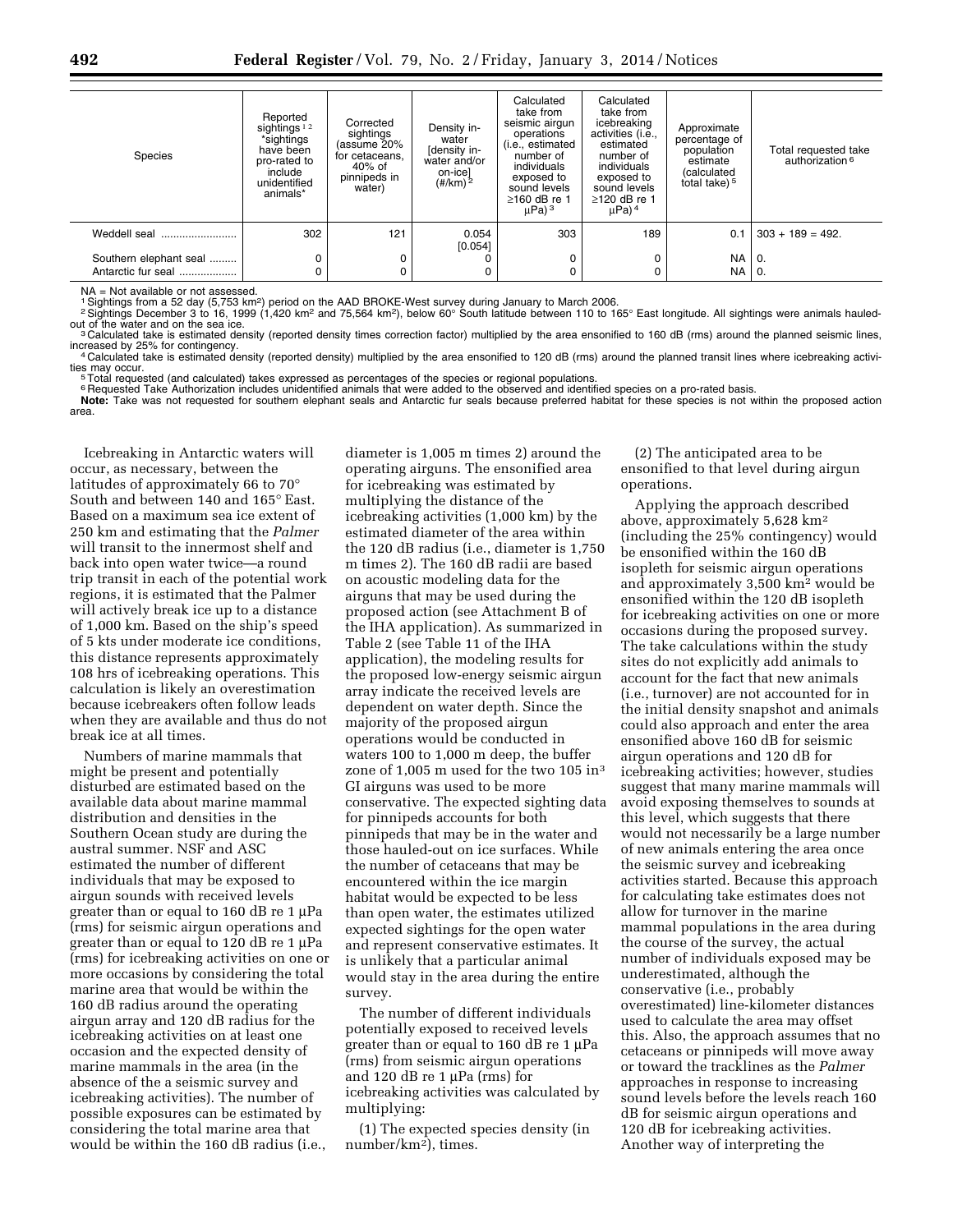estimates that follow is that they represent the number of individuals that are expected (in absence of a seismic and icebreaking program) to occur in the waters that will be exposed to greater than or equal to 160 dB (rms) for seismic airgun operations and greater than or equal to 120 dB (rms) for icebreaking activities.

NSF and ASC's estimates of exposures to various sound levels assume that the proposed surveys will be carried out in full; however, the ensonified areas calculated using the planned number of line-kilometers has been increased by 25% to accommodate lines that may need to be repeated, equipment testing, etc. As is typical during offshore ship surveys, inclement weather and equipment malfunctions are likely to cause delays and may limit the number of useful line-kilometers of seismic operations that can be undertaken. The estimates of the numbers of marine mammals potentially exposed to 120 dB (rms) and 160 dB (rms) received levels are precautionary and probably overestimate the actual numbers of marine mammals that could be involved. These estimates assume that there will be no weather, equipment, or mitigation delays, which is highly unlikely.

Table 5 shows the estimates of the number of different individual marine mammals anticipated to be exposed to greater than or equal to  $120$  dB re  $1 \mu$ Pa (rms) for icebreaking activities and greater than or equal to  $160$  dB re  $1 \mu Pa$ (rms) for seismic airgun operations during the seismic survey if no animals moved away from the survey vessel. The total requested take authorization is given in the far right column of Table 5.

The estimate of the number of individual cetaceans and pinnipeds that could be exposed to seismic sounds with received levels greater than or equal to  $160$  dB re  $1 \mu$ Pa (rms) and sounds from icebreaking activities with received levels greater than or equal to 120 dB re 1  $\mu$ Pa (rms) during the proposed survey is (with 25% contingency) in Table 5 of this document. That total (with 25% contingency) includes 1,889 humpback, 1,080 Antarctic minke, 33 sei, 1,841 fin, 17 blue, and 255 sperm whales could be taken by Level B harassment during the proposed seismic survey, which would represent 5.4, 0.4, 0.04, 1.3, 1, and 2.7% of the worldwide or regional populations, respectively. Some of the cetaceans potentially taken by Level B harassment are delphinids and porpoises: killer whales, long-finned pilot whales, hourglass dolphins, and spectacled porpoises are estimated to be

the most common delphinid and porpoise species in the area, with estimates of 493, 192, 216, and 208, which would represent 2, 0.1, and 0.15% (spectacled porpoise population is not available) of the affected worldwide or regional populations, respectively. Most of the pinnipeds potentially taken by Level B harassment are: Crabeater, leopard, Ross, and Weddell seals with estimates of 11,184, 86, 211, and 492, which would represent 0.2, 0.04, 0.2, and 0.1% of the affected worldwide or regional populations, respectively.

# **Encouraging and Coordinating Research**

NSF and ASC will coordinate the planned marine mammal monitoring program associated with the proposed low-energy seismic survey with other parties that express interest in this activity and area. NSF and ASC will coordinate with applicable U.S. agencies (e.g., NMFS), and will comply with their requirements. NSF has already reached out to the Australian Antarctic Division (AAD), who are the proponents of the proposed marine protected area and regularly conduct research expeditions in the marine environment off East Antarctica.

The proposed action would complement fieldwork studying other Antarctic ice shelves, oceanographic studies, and ongoing development of ice sheet and other ocean models. It would facilitate learning at sea and ashore by students, help to fill important spatial and temporal gaps in a lightly sampled region of coastal Antarctica, provide additional data on marine mammals present in the East Antarctic study areas, and communicate its findings via reports, publications and public outreach.

# **Impact on Availability of Affected Species or Stock for Taking for Subsistence Uses**

Section 101(a)(5)(D) of the MMPA also requires NMFS to determine that the authorization will not have an unmitigable adverse effect on the availability of marine mammal species or stocks for subsistence use. There are no relevant subsistence uses of marine mammals in the study area (in the Dumont d'Urville Sea off the coast of East Antarctica) that implicate MMPA section 101(a)(5)(D).

# **Negligible Impact and Small Numbers Analysis Determination**

As a preliminary matter, NMFS typically includes our negligible impact and small numbers analyses and determinations under the same section

heading of our **Federal Register** notices. Despite co-locating these terms, NMFS acknowledges that negligible impact and small numbers are distinct standards under the MMPA and treat them as such. The analyses presented below do not conflate the two standards; instead, each standard has been considered independently and NMFS has applied the relevant factors to inform our negligible impact and small numbers determinations.

NMFS has defined ''negligible impact'' in 50 CFR 216.103 as ''an impact resulting from the specified activity that cannot be reasonably expected to, and is not reasonably likely to, adversely affect the species or stock through effects on annual rates of recruitment or survival.'' In making a negligible impact determination, NMFS evaluated factors such as:

(1) The number of anticipated injuries, serious injuries, or mortalities;

(2) The number, nature, and intensity, and duration of Level B harassment (all relatively limited); and

(3) The context in which the takes occur (i.e., impacts to areas of significance, impacts to local populations, and cumulative impacts when taking into account successive/ contemporaneous actions when added to baseline data);

(4) The status of stock or species of marine mammals (i.e., depleted, not depleted, decreasing, increasing, stable, impact relative to the size of the population);

(5) Impacts on habitat affecting rates of recruitment/survival; and

(6) The effectiveness of monitoring and mitigation measures.

As described above and based on the following factors, the specified activities associated with the marine seismic survey are not likely to cause PTS, or other non-auditory injury, serious injury, or death. The factors include:

(1) The likelihood that, given sufficient notice through relatively slow ship speed, marine mammals are expected to move away from a noise source that is annoying prior to its becoming potentially injurious;

(2) The potential for temporary or permanent hearing impairment is relatively low and would likely be avoided through the implementation of the shut-down measures;

No injuries, serious injuries, or mortalities are anticipated to occur as a result of the NSF and ASC's planned low-energy marine seismic survey, and none are proposed to be authorized by NMFS. Table 5 of this document outlines the number of requested Level B harassment takes that are anticipated as a result of these activities. Due to the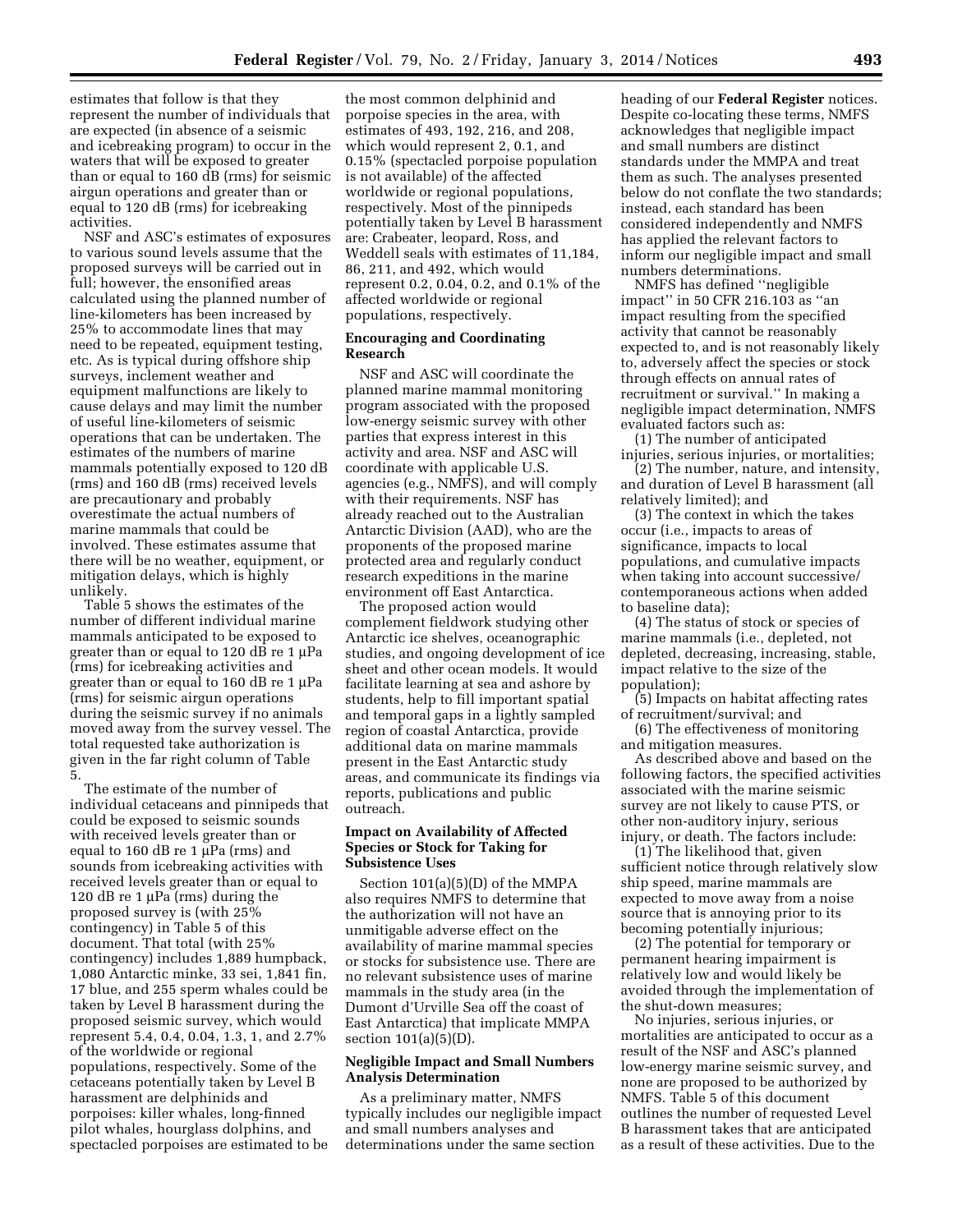nature, degree, and context of Level B (behavioral) harassment anticipated and described (see ''Potential Effects on Marine Mammals'' section above) in this notice, the activity is not expected to impact rates of annual recruitment or survival for any affected species or stock, particularly given NMFS's and the applicant's proposal to implement mitigation, monitoring, and reporting measures to minimize impacts to marine mammals. Additionally, the seismic survey will not adversely impact marine mammal habitat.

For the other marine mammal species that may occur within the proposed action area, there are no known designated or important feeding and/or reproductive areas. Many animals perform vital functions, such as feeding, resting, traveling, and socializing, on a diel cycle (i.e., 24 hr cycle). Behavioral reactions to noise exposure (such as disruption of critical life functions, displacement, or avoidance of important habitat) are more likely to be significant if they last more than one diel cycle or recur on subsequent days (Southall *et al.,* 2007). Additionally, the seismic survey will be increasing sound levels in the marine environment in a relatively small area surrounding the vessel (compared to the range of the animals), which is constantly travelling over distances, and some animals may only be exposed to and harassed by sound for less than day.

Of the 14 marine mammal species under NMFS jurisdiction that may or are known to likely to occur in the study area, five are listed as threatened or endangered under the ESA: southern right, humpback, sei, fin, blue, and sperm whales. These species are also considered depleted under the MMPA. Of these ESA-listed species, incidental take has been requested to be authorized for humpback, sei, fin, blue, and sperm whales. There is generally insufficient data to determine population trends for the other depleted species in the study area. To protect these animals (and other marine mammals in the study area), NSF and ASC must cease or reduce airgun operations if any marine mammal enters designated zones. No injury, serious injury, or mortality is expected to occur and due to the nature, degree, and context of the Level B harassment anticipated, and the activity is not expected to impact rates of recruitment or survival.

As mentioned previously, NMFS estimates that 14 species of marine mammals under its jurisdiction could be potentially affected by Level B harassment over the course of the IHA. The population estimates for the marine mammal species that may be taken by

Level B harassment were provided in Table 4 of this document.

NMFS's practice has been to apply the 160 dB re 1  $\mu$ Pa (rms) received level threshold for underwater impulse sound levels and the 120 dB re  $1 \mu Pa$  (rms) received level threshold for icebreaking activities to determine whether take by Level B harassment occurs. Southall *et al.* (2007) provide a severity scale for ranking observed behavioral responses of both free-ranging marine mammals and laboratory subjects to various types of anthropogenic sound (see Table 4 in Southall *et al.* [2007]).

NMFS has preliminarily determined, provided that the aforementioned mitigation and monitoring measures are implemented, the impact of conducting a low-energy marine seismic survey in the Dumont d'Urville Sea off the coast of East Antarctica, February to March 2014, may result, at worst, in a modification in behavior and/or lowlevel physiological effects (Level B harassment) of certain species of marine mammals.

While behavioral modifications, including temporarily vacating the area during the operation of the airgun(s), may be made by these species to avoid the resultant acoustic disturbance, the availability of alternate areas within these areas for species and the short and sporadic duration of the research activities, have led NMFS to preliminary determine that the taking by Level B harassment from the specified activity will have a negligible impact on the affected species in the specified geographic region. NMFS believes that the length of the seismic survey, the requirement to implement mitigation measures (e.g., shut-down of seismic operations), and the inclusion of the monitoring and reporting measures, will reduce the amount and severity of the potential impacts from the activity to the degree that it will have a negligible impact on the species or stocks in the action area.

NMFS has preliminary determined, provided that the aforementioned mitigation and monitoring measures are implemented, that the impact of conducting a low-energy marine seismic survey in the Dumont d'Urville Sea off the coast of East Antarctica, January to March 2014, may result, at worst, in a temporary modification in behavior and/or low-level physiological effects (Level B harassment) of small numbers of certain species of marine mammals. See Table 5 for the requested authorized take numbers of marine mammals.

# **Endangered Species Act**

Of the species of marine mammals that may occur in the proposed survey

area, several are listed as endangered under the ESA, including the humpback, sei, fin, blue, and sperm whales. NSF and ASC did not request take of endangered Southern right whales due to the low likelihood of encountering this species during the cruise. Under section 7 of the ESA, NSF, on behalf of ASC and five other research institutions, has initiated formal consultation with the NMFS, Office of Protected Resources, Endangered Species Act Interagency Cooperation Division, on this proposed seismic survey. NMFS's Office of Protected Resources, Permits and Conservation Division, has initiated formal consultation under section 7 of the ESA with NMFS's Office of Protected Resources, Endangered Species Act Interagency Cooperation Division, to obtain a Biological Opinion evaluating the effects of issuing the IHA on threatened and endangered marine mammals and, if appropriate, authorizing incidental take. NMFS will conclude formal section 7 consultation prior to making a determination on whether or not to issue the IHA. If the IHA is issued, NSF and ASC, in addition to the mitigation and monitoring requirements included in the IHA, will be required to comply with the Terms and Conditions of the Incidental Take Statement corresponding to NMFS's Biological Opinion issued to both NSF and ASC, and NMFS's Office of Protected Resources.

# **National Environmental Policy Act**

With NSF and ASC's complete application, NSF and ASC provided NMFS a ''Draft Initial Environmental Evaluation/Environmental Assessment to Conduct Marine-Based Studies of the Totten Glacier System and Marine Record of Cryosphere—Ocean Dynamics,'' (IEE/EA) prepared by AECOM on behalf of NSF and ASC. The IEE/EA analyzes the direct, indirect, and cumulative environmental impacts of the proposed specified activities on marine mammals including those listed as threatened or endangered under the ESA. Prior to making a final decision on the IHA application, NMFS will either prepare an independent EA, or, after review and evaluation of the NSF and ASC IEE/EA for consistency with the regulations published by the Council of Environmental Quality (CEQ) and NOAA Administrative Order 216–6, Environmental Review Procedures for Implementing the National Environmental Policy Act, adopt the NSF and ASC IEE/EA and make a decision of whether or not to issue a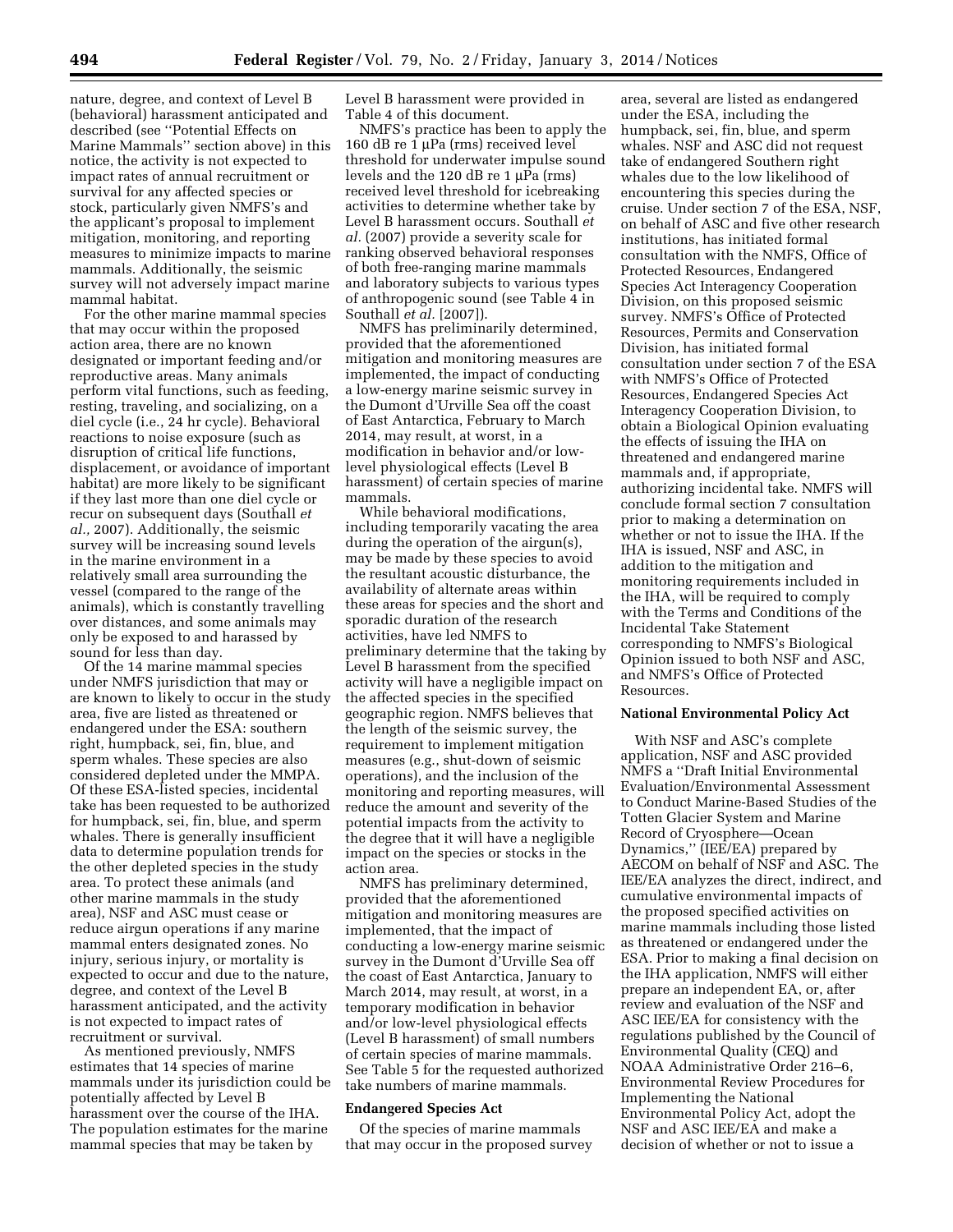Finding of No Significant Impact (FONSI).

#### **Proposed Authorization**

As a result of these preliminary determinations, NMFS propose to issue an IHA to NSF and ASC for conducting the low-energy seismic survey in the tropical western Pacific Ocean, provided the previously mentioned mitigation, monitoring, and reporting requirements are incorporated. The proposed IHA language is provided below:

National Science Foundation, Division of Polar Programs, 4201 Wilson Boulevard, Arlington, Virginia 22230 and Antarctic Support Contract, 7400 South Tucson Way, Centennial, Colorado 80112, is hereby authorized under section 101(a)(5)(D) of the Marine Mammal Protection Act (MMPA) (16 U.S.C.  $1371(a)(5)(D)$ , to harass small numbers of marine mammals incidental to a low-energy marine geophysical (seismic) survey conducted by the RVIB *Nathaniel* B. *Palmer* (*Palmer*) in the Dumont d'Urville Sea, Antarctica, January to March 2014:

1. This Authorization is valid from January 29 through April 27, 2014.

2. This Authorization is valid only for the *Palmer'*s activities associated with low-energy seismic survey operations that shall occur in the following specified geographic area:

In selected regions of the Dumont d'Urville Sea in the Southern Ocean off the coast of East Antarctica and focus on the Totten Glacier and Moscow University Ice Shelf, located on the Sabrina Coast, from greater than approximately 64° South and between approximately 95 to 135° East, and the Mertz Glacier and Cook Ice Shelf systems located on the George V and Oates Coast, from greater than approximately 65° South and between approximately 140 to 165° East. The study sites are characterized by heavy ice cover, with a seasonal break-up in the ice that structures biological patterns. The studies may occur in both areas, or entirely in one or the other, depending on ice conditions. Water depths in the survey area generally range from approximately 100 to 1,000 m, and possibly exceeding 1,000 m in some areas. The low-energy seismic survey will be conducted in International Waters (i.e., high seas), as specified in NSF and ASC's Incidental Harassment Authorization application and the associated NSF and ASC Initial Environmental Evaluation/ Environmental Assessment (IEE/EA).

3. Species Authorized and Level of Takes

(a) The incidental taking of marine mammals, by Level B harassment only, is limited to the following species in the waters of the Southern Ocean off the coast of East Antarctica:

(i) *Mysticetes*—see Table 2 (attached) for authorized species and take numbers.

(ii) *Odontocetes*—see Table 2 (attached) for authorized species and take numbers.

(iii) *Pinnipeds*—see Table 2 (attached) for authorized species and take numbers.

(iv) If any marine mammal species are encountered during seismic activities that are not listed in Table 2 (attached) for authorized taking and are likely to be exposed to sound pressure levels (SPLs) greater than or equal to  $160$  dB re  $1 \mu$ Pa (rms) for seismic airgun operations or greater than or equal to  $120$  dB re  $1 \mu$ Pa (rms) for icebreaking activities, then the Holder of this Authorization must alter speed or course or shut-down the airguns to avoid take.

(b) The taking by injury (Level A harassment), serious injury, or death of any of the species listed in Condition 3(a) above or the taking of any kind of any other species of marine mammal is prohibited and may result in the modification, suspension or revocation of this Authorization.

4. The methods authorized for taking by Level B harassment are limited to the following acoustic sources without an amendment to this Authorization:

(a) A two Generator Injector (GI) airgun array (each with a discharge volume of 45 cubic inches [in3] or 105 in3) with a total volume of 90 in3 or 210 in3 (or smaller);

(b) A multi-beam echosounder;

(c) A single-beam echosounder;

(d) An acoustic Doppler current profiler;

(e) An acoustic locator;

(f) A sub-bottom profiler; and (g) Icebreaking.

5. The taking of any marine mammal in a manner prohibited under this Authorization must be reported immediately to the Office of Protected Resources, National Marine Fisheries Service (NMFS), at 301–427–8401.

# 6. Mitigation and Monitoring Requirements

The Holder of this Authorization is required to implement the following mitigation and monitoring requirements when conducting the specified activities to achieve the least practicable adverse impact on affected marine mammal species or stocks:

(a) Utilize one, NMFS-qualified, vessel-based Protected Species Observer (PSO) to visually watch for and monitor marine mammals near the seismic source vessel during daytime airgun operations (from nautical twilight-dawn to nautical twilight-dusk) and before and during ramp-ups of airguns day or night. The *Palmer'*s vessel crew shall also assist in detecting marine mammals, when practicable. PSOs shall have access to reticle binoculars  $(7 \times 50)$ Fujinon). PSO shifts shall last no longer than 4 hours at a time. PSOs shall also make observations during daytime periods when the seismic airguns are not operating for comparison of animal abundance and behavior, when feasible.

(b) PSOs shall conduct monitoring while the airgun array and streamer are being deployed or recovered from the water.

(c) Record the following information when a marine mammal is sighted:

(i) Species, group size, age/size/sex categories (if determinable), behavior when first sighted and after initial sighting, heading (if consistent), bearing and distance from seismic vessel, sighting cue, apparent reaction to the airguns or vessel (e.g., none, avoidance, approach, paralleling, etc., and including responses to ramp-up), and behavioral pace; and

(ii) Time, location, heading, speed, activity of the vessel (including number of airguns operating and whether in state of ramp-up or shut-down), Beaufort sea state and wind force, visibility, and sun glare; and

(iii) The data listed under Condition 6(c)(ii) shall also be recorded at the start and end of each observation watch and during a watch whenever there is a change in one or more of the variables.

(d) Visually observe the entire extent of the exclusion zone (180 dB re 1  $\mu$ Pa [ $rms$ ] for cetaceans and 190 dB re 1  $\mu$ Pa [rms] for pinnipeds; see Table 2 [above] for distances) using NMFS-qualified PSOs, for at least 30 minutes prior to starting the airgun array (day or night). If the PSO finds a marine mammal within the exclusion zone, NSF and ASC must delay the seismic survey until the marine mammal(s) has left the area. If the PSO sees a marine mammal that surfaces, then dives below the surface, the PSO shall wait 30 minutes. If the PSO sees no marine mammals during that time, they should assume that the animal has moved beyond the exclusion zone. If for any reason the entire radius cannot be seen for the entire 30 minutes (i.e., rough seas, fog, darkness), or if marine mammals are near, approaching, or in the exclusion zone, the airguns may not be ramped-up. If one airgun is already running at a source level of at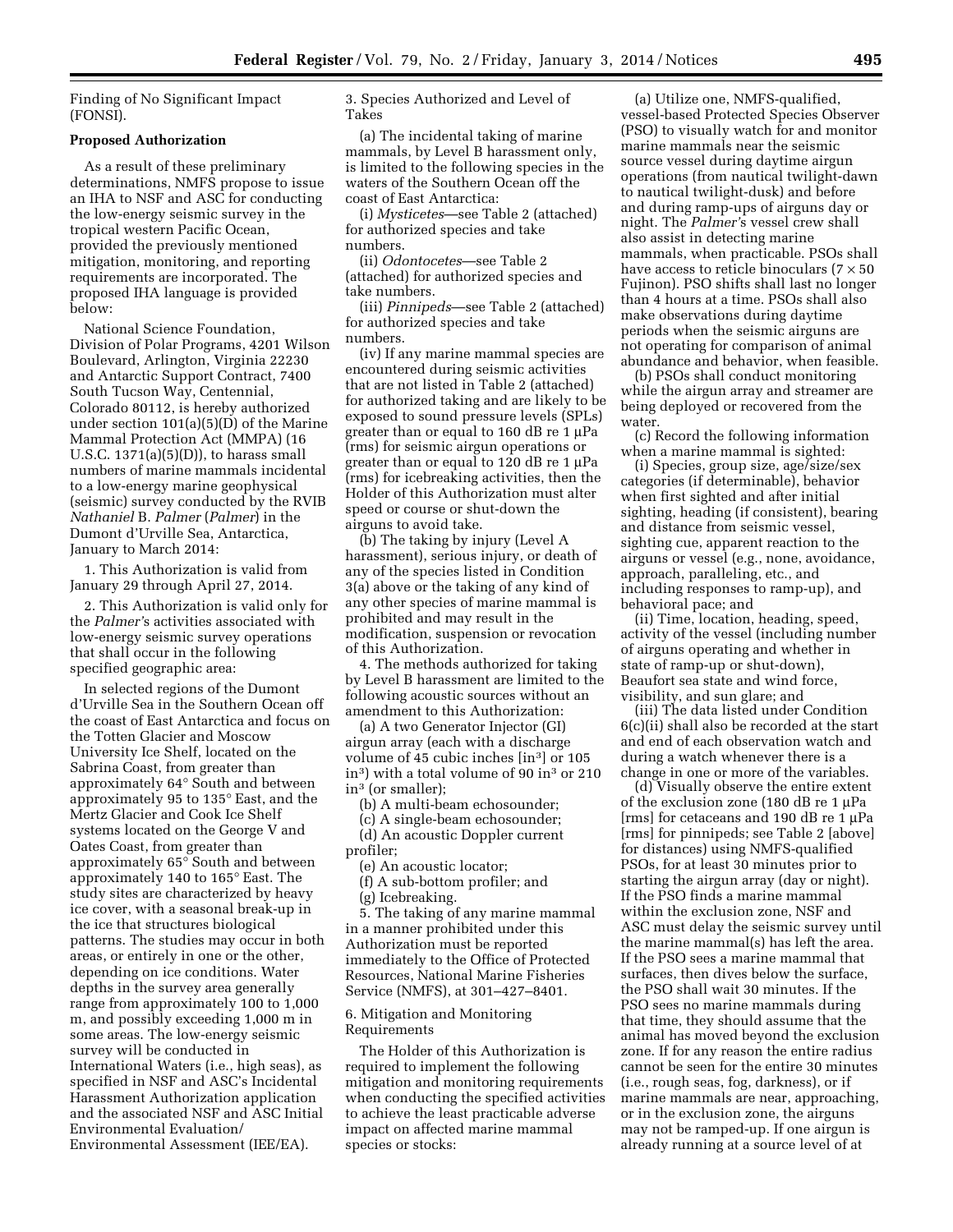least  $180$  dB re  $1 \mu Pa$  (rms), NSF and ASC may start the second airgun without observing the entire exclusion zone for 30 minutes prior, provided no marine mammals are known to be near the exclusion zone (in accordance with Condition 6[f] below).

(e) Establish a 180 dB re 1  $\mu$ Pa (rms) exclusion zone for cetaceans and a 190  $dB$  re 1  $\mu$ Pa (rms) exclusion zone for pinnipeds before the two GI airgun array  $(90 \text{ or } 210 \text{ in}^3 \text{ total volume})$  is in operation. See Table 2 (above) for distances and exclusion zones.

(f) Implement a ''ramp-up'' procedure when starting up at the beginning of seismic operations or anytime after the entire array has been shut-down for more than 15 minutes, which means starting with a single GI airgun and adding a second GI airgun after five minutes. During ramp-up, the PSOs shall monitor the exclusion zone, and if marine mammals are sighted, a shutdown shall be implemented as though the full array (both GI airguns) were operational. Therefore, initiation of ramp-up procedures from shut-down requires that the PSOs be able to view the full exclusion zone as described in Condition 6(d) (above).

(g) Alter speed or course during seismic operations if a marine mammal, based on its position and relative motion, appears likely to enter the relevant exclusion zone. If speed or course alteration is not safe or practicable, or if after alteration the marine mammal still appears likely to enter the exclusion zone, further mitigation measures, such as a shutdown, shall be taken.

(h) Shut-down the airgun(s) if a marine mammal is detected within, approaches, or enters the relevant exclusion zone (as defined in Table 2, above). A shut-down means all operating airguns are shut-down (i.e., turned off).

(i) Following a shut-down, the airgun activity shall not resume until the PSO has visually observed the marine mammal(s) exiting the exclusion zone and is not likely to return, or has not been seen within the exclusion zone for 15 minutes for species with shorter dive durations (small odontocetes and pinnipeds) or 30 minutes for species with longer dive durations (mysticetes and large odontocetes, including sperm, killer, and beaked whales).

(j) Following a shut-down and subsequent animal departure, airgun operations may resume following rampup procedures described in Condition 6(f).

(k) Marine seismic surveys may continue into night and low-light hours if such segment(s) of the survey is

initiated when the entire relevant exclusion zones are visible and can be effectively monitored.

(l) No initiation of airgun array operations is permitted from a shutdown position at night or during lowlight hours (such as in dense fog or heavy rain) when the entire relevant exclusion zone cannot be effectively monitored by the PSO(s) on duty.

#### 7. Reporting Requirements

The Holder of this Authorization is required to:

(a) Submit a draft report on all activities and monitoring results to the Office of Protected Resources, NMFS, within 90 days of the completion of the *Palmer'*s Dumont d'Urville Sea off the coast of East Antarctica cruise. This report must contain and summarize the following information:

(i) Dates, times, locations, heading, speed, weather, sea conditions (including Beaufort sea state and wind force), and associated activities during all seismic operations and marine mammal sightings;

(ii) Species, number, location, distance from the vessel, and behavior of any marine mammals, as well as associated seismic activity (e.g., number of shut-downs), observed throughout all monitoring activities.

(iii) An estimate of the number (by species) of marine mammals that: (A) Are known to have been exposed to the seismic activity (based on visual observation) at received levels greater than or equal to 120 dB re 1  $\mu$ Pa (rms) (for icebreaking activities), greater than or equal to  $160$  dB re  $1 \mu Pa$  (rms) (for seismic airgun operations), and/or 180  $dB$  re 1 µPa (rms) for cetaceans and 190  $dB$  re 1  $\mu$ Pa (rms) for pinnipeds with a discussion of any specific behaviors those individuals exhibited; and (B) may have been exposed (based on modeled values for the two GI airgun array) to the seismic activity at received levels greater than or equal to 120 dB re  $1 \mu Pa$  (rms) (for icebreaking activities), greater than or equal to 160 dB re 1  $\mu$ Pa (rms) (for seismic airgun operations), and/or 180 dB re 1  $\mu$ Pa (rms) for cetaceans and 190 dB re 1  $\mu$ Pa (rms) for pinnipeds with a discussion of the nature of the probable consequences of that exposure on the individuals that have been exposed.

(iv) A description of the implementation and effectiveness of the: (A) Terms and Conditions of the Biological Opinion's Incidental Take Statement (ITS) (attached); and (B) mitigation measures of the Incidental Harassment Authorization. For the Biological Opinion, the report shall confirm the implementation of each

Term and Condition, as well as any conservation recommendations, and describe their effectiveness, for minimizing the adverse effects of the action on Endangered Species Act-listed marine mammals.

(b) Submit a final report to the Chief, Permits and Conservation Division, Office of Protected Resources, NMFS, within 30 days after receiving comments from NMFS on the draft report. If NMFS decides that the draft report needs no comments, the draft report shall be considered to be the final report.

8. In the unanticipated event that the specified activity clearly causes the take of a marine mammal in a manner prohibited by this Authorization, such as an injury (Level A harassment), serious injury or mortality (e.g., shipstrike, gear interaction, and/or entanglement), NSF and ASC shall immediately cease the specified activities and immediately report the incident to the Chief of the Permits and Conservation Division, Office of Protected Resources, NMFS, at 301– 427–8401 and/or by email to *[Jolie.Harrison@noaa.gov](mailto:Jolie.Harrison@noaa.gov)* and *[Howard.Goldstein@noaa.gov](mailto:Howard.Goldstein@noaa.gov)*. The report must include the following information:

(a) Time, date, and location (latitude/ longitude) of the incident; the name and type of vessel involved; the vessel's speed during and leading up to the incident; description of the incident; status of all sound source use in the 24 hours preceding the incident; water depth; environmental conditions (e.g., wind speed and direction, Beaufort sea state, cloud cover, and visibility); description of marine mammal observations in the 24 hours preceding the incident; species identification or description of the animal(s) involved; the fate of the animal(s); and photographs or video footage of the animal (if equipment is available).

Activities shall not resume until NMFS is able to review the circumstances of the prohibited take. NMFS shall work with NSF and ASC to determine what is necessary to minimize the likelihood of further prohibited take and ensure MMPA compliance. NSF and ASC may not resume their activities until notified by NMFS via letter, email, or telephone.

In the event that NSF and ASC discovers an injured or dead marine mammal, and the lead PSO determines that the cause of the injury or death is unknown and the death is relatively recent (i.e., in less than a moderate state of decomposition as described in the next paragraph), NSF and ASC will immediately report the incident to the Chief of the Permits and Conservation Division, Office of Protected Resources,